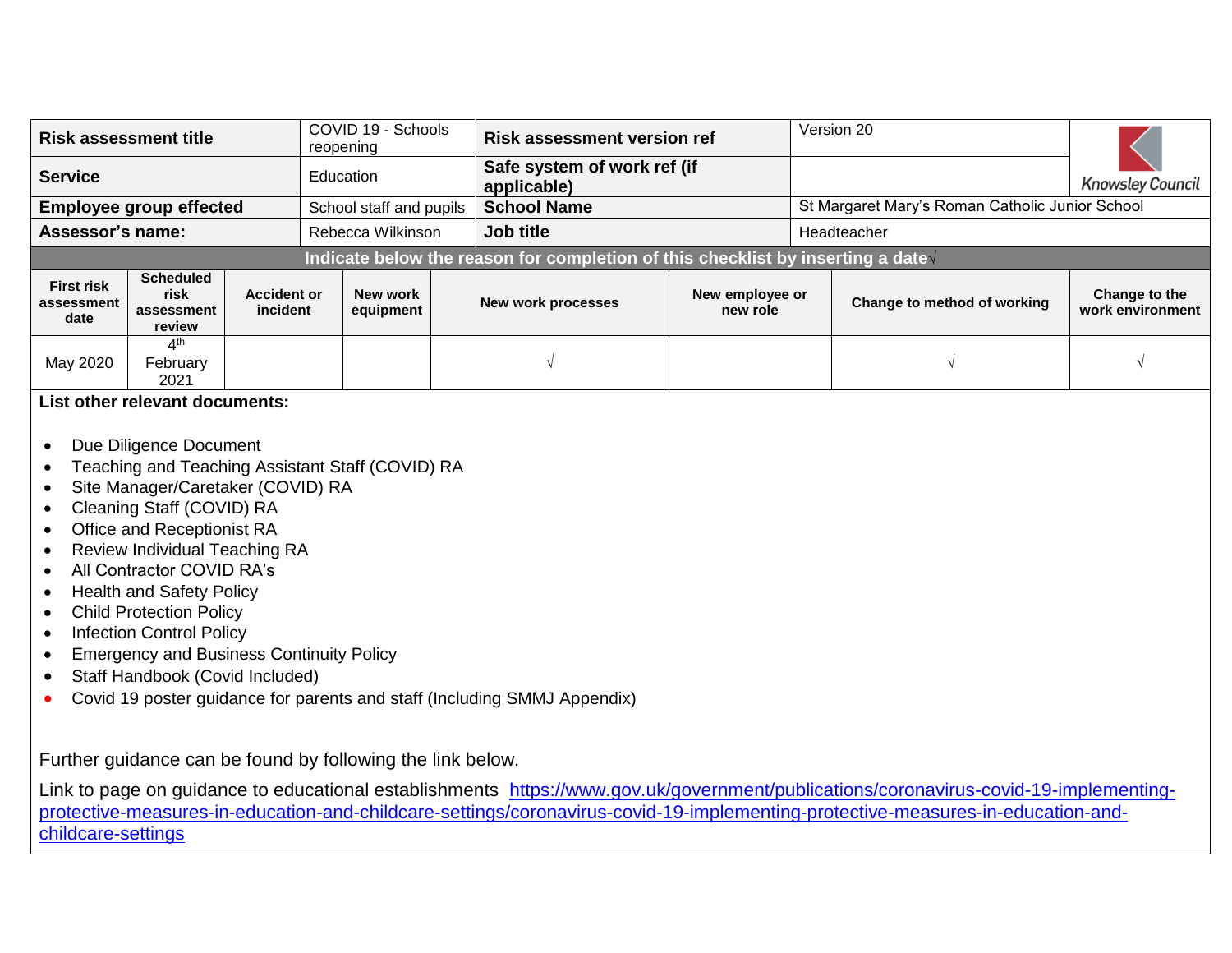|                                       | <b>Risk Rating Matrix</b>                                                                                                                                                |
|---------------------------------------|--------------------------------------------------------------------------------------------------------------------------------------------------------------------------|
| $1 - 4$ Low risk                      | The risk has been controlled to<br>a level that no further actions<br>are required. However care<br>must be taken to ensure<br>controls are monitored and<br>maintained. |
| 5 - 9 Medium risk                     | Look to improve the control<br>measures at the next review i.e.<br>within 12 months.                                                                                     |
| 10 - 15 Medium (but elevated)<br>risk | Look to improve the control<br>measures within a specified<br>time scale i.e. within one<br>week/month.                                                                  |
| 20 - 25 High risk                     | Stop activity taking place and<br>make immediate improvements<br>before continuing with the<br>activity.                                                                 |

|                 |                | 2 Unlikely | 3 Possible      | 4 Likely | 5 Very likely |
|-----------------|----------------|------------|-----------------|----------|---------------|
|                 | Improbable     |            |                 |          |               |
| 5 Catastrophic  | 5              | 10         | 15              | 20       | 25            |
| 4 Severe        | 4              | 8          | $\overline{12}$ | 16       | 20            |
| 3 Moderate      | 3              | 6          | 9               | 12       | 15            |
| 2 Minor         | $\overline{2}$ |            | 6               | 8        | 10            |
| 1 Insignificant |                | ာ          | 3               | 4        | 5             |

| <b>STEP1</b>                                                             |                            | STEP <sub>2</sub>                                             |                                                                                                                                                                                              |                                  | STEP <sub>3</sub>           |                                                         |                                               |                                                   |
|--------------------------------------------------------------------------|----------------------------|---------------------------------------------------------------|----------------------------------------------------------------------------------------------------------------------------------------------------------------------------------------------|----------------------------------|-----------------------------|---------------------------------------------------------|-----------------------------------------------|---------------------------------------------------|
|                                                                          |                            |                                                               |                                                                                                                                                                                              |                                  | <b>Risk Evaluation</b>      |                                                         | Rating                                        |                                                   |
| What are the<br>hazards?                                                 | Who could<br>be<br>harmed? | How can harm occur?                                           | What measures are/should be in<br>place to eliminate or reduce the<br>risks?                                                                                                                 | <b>Severit</b><br>у<br>$(1 - 5)$ | Likelih<br>ood<br>$(1 - 5)$ | <b>Resid</b><br>ual<br><b>Risk</b><br>$(S \times$<br>L) | Acceptabl<br>$e -$<br><b>Unaccepta</b><br>ble | What additional control<br>measures are required? |
| Local and<br>Regional rate of<br>Infection $- R$<br>rate.                | All users of<br>the school | Increased risk of Covid 19<br>transmission in the population. | All stakeholders will be updated<br>$\bullet$<br>regularly.                                                                                                                                  | 4                                | 4                           | 16                                                      | <b>Medium</b><br>elevated<br><b>risk</b>      |                                                   |
| Ensuring the<br>safety of<br>Clinically<br>extremely<br>vulnerable staff | All in the<br>category     | Increased risk of Covid 19.                                   | As of 5 <sup>th</sup> January 2021 the country<br>was put into lockdown. Staff who are<br>classed as 'Clinically Extremely<br>Vulnerable', where possible, work<br>from home.                | 4                                | 3                           | 12                                                      | <b>Medium</b><br>elevated<br><b>risk</b>      |                                                   |
|                                                                          |                            |                                                               | Staff have been asked to<br>inform school if they fall into<br>a category or receive letter<br>from their GP instructing<br>them to self-isolate. If this is<br>not possible staff can still |                                  |                             |                                                         |                                               |                                                   |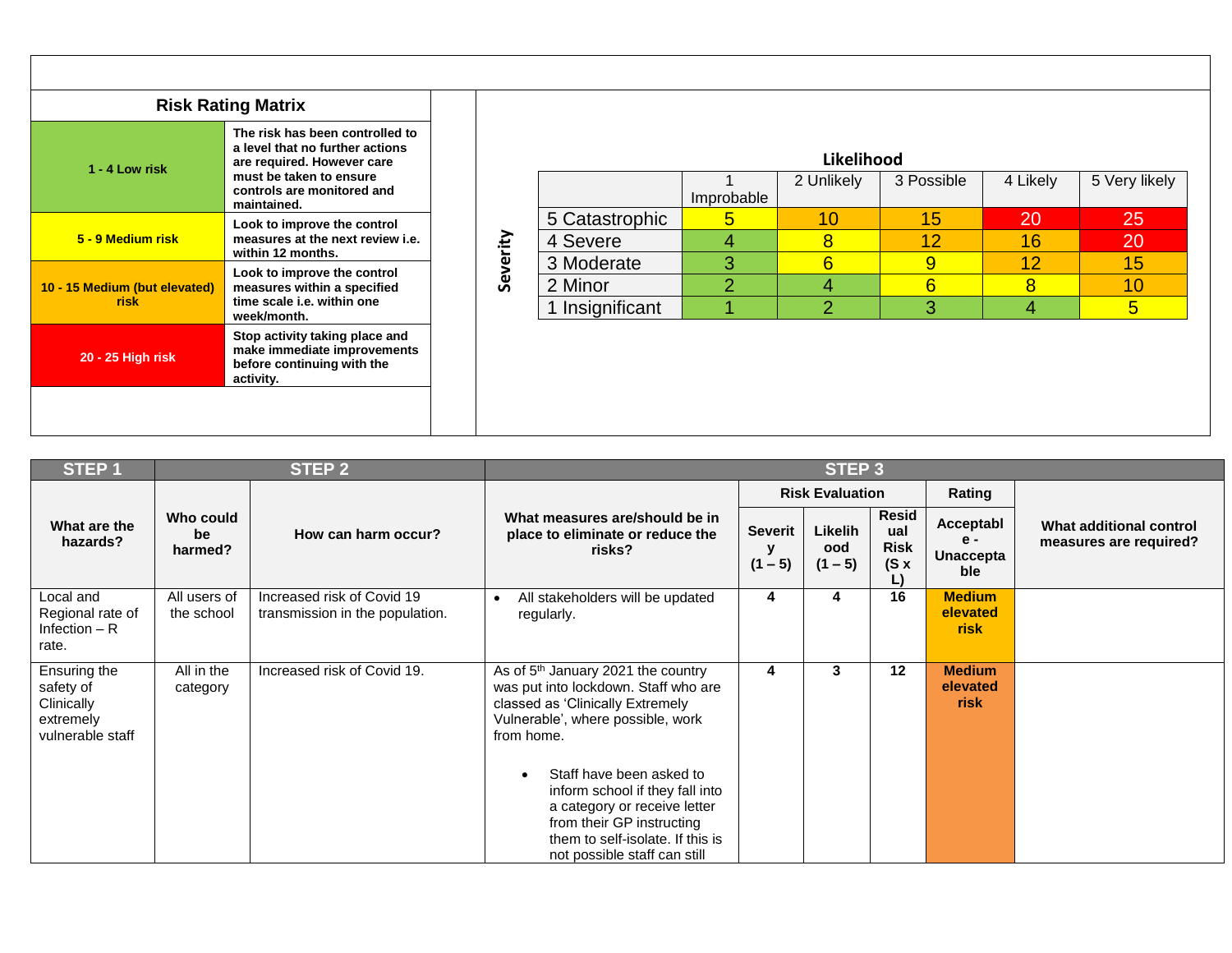| <b>STEP1</b>                                                                                    |                            | <b>STEP 2</b>                            |                                                                                                                                                                                                                                                                                                                                                                                                                                                                                                                                                                                                                                                                                                                                                                                                                                                                                                                                                                                                                                                                                                                                                             |                                  | STEP <sub>3</sub>           |                                                         |                                               |                                                                                                                                                                                                                        |
|-------------------------------------------------------------------------------------------------|----------------------------|------------------------------------------|-------------------------------------------------------------------------------------------------------------------------------------------------------------------------------------------------------------------------------------------------------------------------------------------------------------------------------------------------------------------------------------------------------------------------------------------------------------------------------------------------------------------------------------------------------------------------------------------------------------------------------------------------------------------------------------------------------------------------------------------------------------------------------------------------------------------------------------------------------------------------------------------------------------------------------------------------------------------------------------------------------------------------------------------------------------------------------------------------------------------------------------------------------------|----------------------------------|-----------------------------|---------------------------------------------------------|-----------------------------------------------|------------------------------------------------------------------------------------------------------------------------------------------------------------------------------------------------------------------------|
|                                                                                                 |                            |                                          |                                                                                                                                                                                                                                                                                                                                                                                                                                                                                                                                                                                                                                                                                                                                                                                                                                                                                                                                                                                                                                                                                                                                                             |                                  | <b>Risk Evaluation</b>      |                                                         | Rating                                        |                                                                                                                                                                                                                        |
| What are the<br>hazards?                                                                        | Who could<br>be<br>harmed? | How can harm occur?                      | What measures are/should be in<br>place to eliminate or reduce the<br>risks?                                                                                                                                                                                                                                                                                                                                                                                                                                                                                                                                                                                                                                                                                                                                                                                                                                                                                                                                                                                                                                                                                | <b>Severit</b><br>y<br>$(1 - 5)$ | Likelih<br>ood<br>$(1 - 5)$ | <b>Resid</b><br>ual<br><b>Risk</b><br>$(S \times$<br>L) | Acceptabl<br>$e -$<br><b>Unaccepta</b><br>ble | What additional control<br>measures are required?                                                                                                                                                                      |
|                                                                                                 |                            |                                          | attend their workplace as<br>this is COVID-secure.<br>All staff in this category have<br>an individual risk<br>assessment in place.                                                                                                                                                                                                                                                                                                                                                                                                                                                                                                                                                                                                                                                                                                                                                                                                                                                                                                                                                                                                                         |                                  |                             |                                                         |                                               |                                                                                                                                                                                                                        |
| Infections and<br>possible injuries<br>caused by poor<br>maintenance or<br>hygiene<br>practices | All users of<br>the school | Building not being reopened<br>correctly | The school building has remained<br>$\bullet$<br>open throughout and necessary<br>health and safety checks have<br>continued during this time by the<br>premises officer (in<br>communication with the SBM).<br>The Schools' Public Health<br>$\bullet$<br>Guidance is followed at all times<br>Legionella flushing takes place in<br>line with H&S guidance (ensuring<br>that all water outlets have been<br>flushed).<br>The site manager checks the<br>$\bullet$<br>temperature of water and checks<br>for leaks.<br>All emergency lighting is tested<br>$\bullet$<br>Findings are recorded on the test<br>sheet<br>Continued fire alarm tests (with a<br>$\bullet$<br>secure link to any monitoring<br>station) to ensure it is operational.<br>Findings are recorded on a test<br>sheet.<br>All internal escape routes and<br>$\bullet$<br>final exits are checked ensuring<br>that the doors open and the<br>escape routes are clear (taking<br>into consideration the new<br>classroom lay outs).<br>Emergency evacuation<br>procedures are practised<br>regularly (taking into<br>consideration additional time to<br>leave the building and social | 4                                | 3                           | 12                                                      | <b>Medium</b><br>elevated<br><b>risk</b>      | Premises officer, Head<br>Teacher, Business Manager<br>and other support staff to<br>continue to have a full list of<br>weekly tasks which are<br>assigned individually and<br>secondly in the event of an<br>absence. |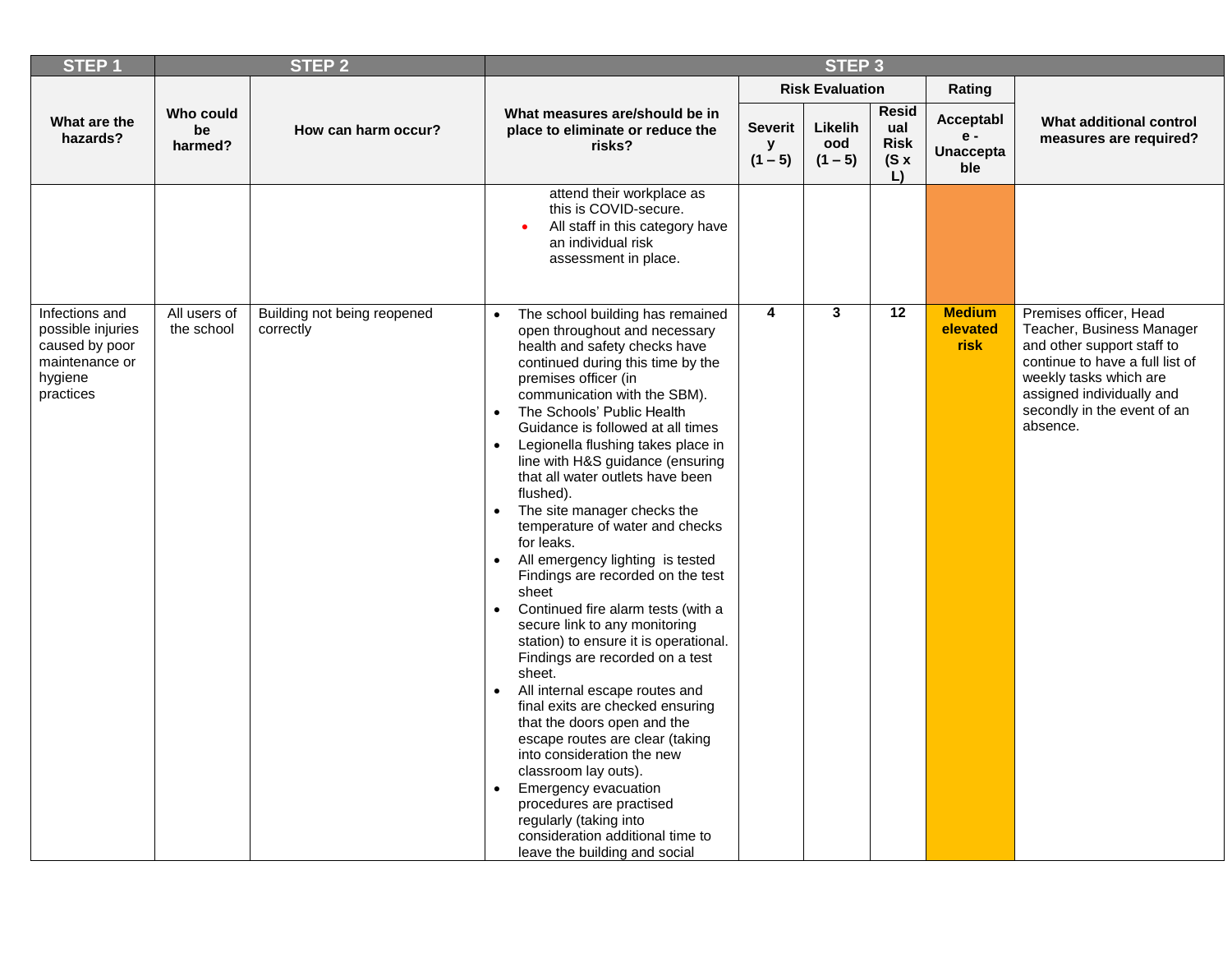| <b>STEP1</b>                                             |                            | <b>STEP 2</b>                                                                  |                                                                                                                                                                                                                                                                                                                                                                                                                                                                                                                                                                                                                                                                                                                                                                                                                                                                                                                                                                                                           |                                  | <b>STEP 3</b>               |                                                  |                                               |                                                                                                                                                                                                                                                                           |
|----------------------------------------------------------|----------------------------|--------------------------------------------------------------------------------|-----------------------------------------------------------------------------------------------------------------------------------------------------------------------------------------------------------------------------------------------------------------------------------------------------------------------------------------------------------------------------------------------------------------------------------------------------------------------------------------------------------------------------------------------------------------------------------------------------------------------------------------------------------------------------------------------------------------------------------------------------------------------------------------------------------------------------------------------------------------------------------------------------------------------------------------------------------------------------------------------------------|----------------------------------|-----------------------------|--------------------------------------------------|-----------------------------------------------|---------------------------------------------------------------------------------------------------------------------------------------------------------------------------------------------------------------------------------------------------------------------------|
|                                                          |                            |                                                                                |                                                                                                                                                                                                                                                                                                                                                                                                                                                                                                                                                                                                                                                                                                                                                                                                                                                                                                                                                                                                           |                                  | <b>Risk Evaluation</b>      |                                                  | Rating                                        |                                                                                                                                                                                                                                                                           |
| What are the<br>hazards?                                 | Who could<br>be<br>harmed? | How can harm occur?                                                            | What measures are/should be in<br>place to eliminate or reduce the<br>risks?                                                                                                                                                                                                                                                                                                                                                                                                                                                                                                                                                                                                                                                                                                                                                                                                                                                                                                                              | <b>Severit</b><br>у<br>$(1 - 5)$ | Likelih<br>ood<br>$(1 - 5)$ | <b>Resid</b><br>ual<br><b>Risk</b><br>(Sx)<br>L) | Acceptabl<br>$e -$<br><b>Unaccepta</b><br>ble | What additional control<br>measures are required?                                                                                                                                                                                                                         |
|                                                          |                            |                                                                                | distancing at the designated<br>muster points). The last took<br>place on 08.01.21. A further<br>evacuation to take place in the<br>Summer Term.<br>Ice Cats training took place in<br>$\bullet$<br>September 2020.<br>Fire Marshall to be on site at all<br>$\bullet$<br>times<br>All Personal Emergency<br>$\bullet$<br>Evacuation Plans (PEEP's) have<br>been updated (Autumn 2020).<br>If close contact with a pupils is<br>$\bullet$<br>unavoidable ensure staff have<br>PPE close at hand.<br>All intruder and panic alarms to<br>be tested (making sure the links<br>to the monitoring station are in<br>place).<br>Increased cleaning of the building<br>has continued to take place.<br>Where necessary, any additional<br>cleaning throughout the day will<br>be organised (in consultation with<br>the Local Authority).<br>Staffrooms are cleaned between<br>$\bullet$<br>bubble use.<br>Specific PPE bins are placed<br>inside all rooms in bubbles, the<br>medical room and isolation room. |                                  |                             |                                                  |                                               |                                                                                                                                                                                                                                                                           |
| Risk of cross<br>contamination of<br>COVID <sub>19</sub> | All users of<br>the school | Cross contamination or spread of<br>COVID-19 amongst colleagues<br>and pupils. | Staff and pupils are made to<br>$\bullet$<br>sanitise their hands on<br>entering the premises and<br>on each occasion they move<br>around the school premises<br>and following break and<br>lunch times.<br>Pupils receive a daily<br>$\bullet$<br>reminder of the correct rules<br>to follow regarding social<br>distancing and sanitation.                                                                                                                                                                                                                                                                                                                                                                                                                                                                                                                                                                                                                                                              | 4                                | 3                           | $\overline{12}$                                  | <b>Medium</b><br>(elevated<br>risk)           | The current situation is<br>constantly changing (in line<br>with Government<br>Recommendations COVID-19<br>updates). Website will be<br>visited regularly to check<br>adequacy of current control<br>measures.<br>An agreed communication<br>checklist has been finalised |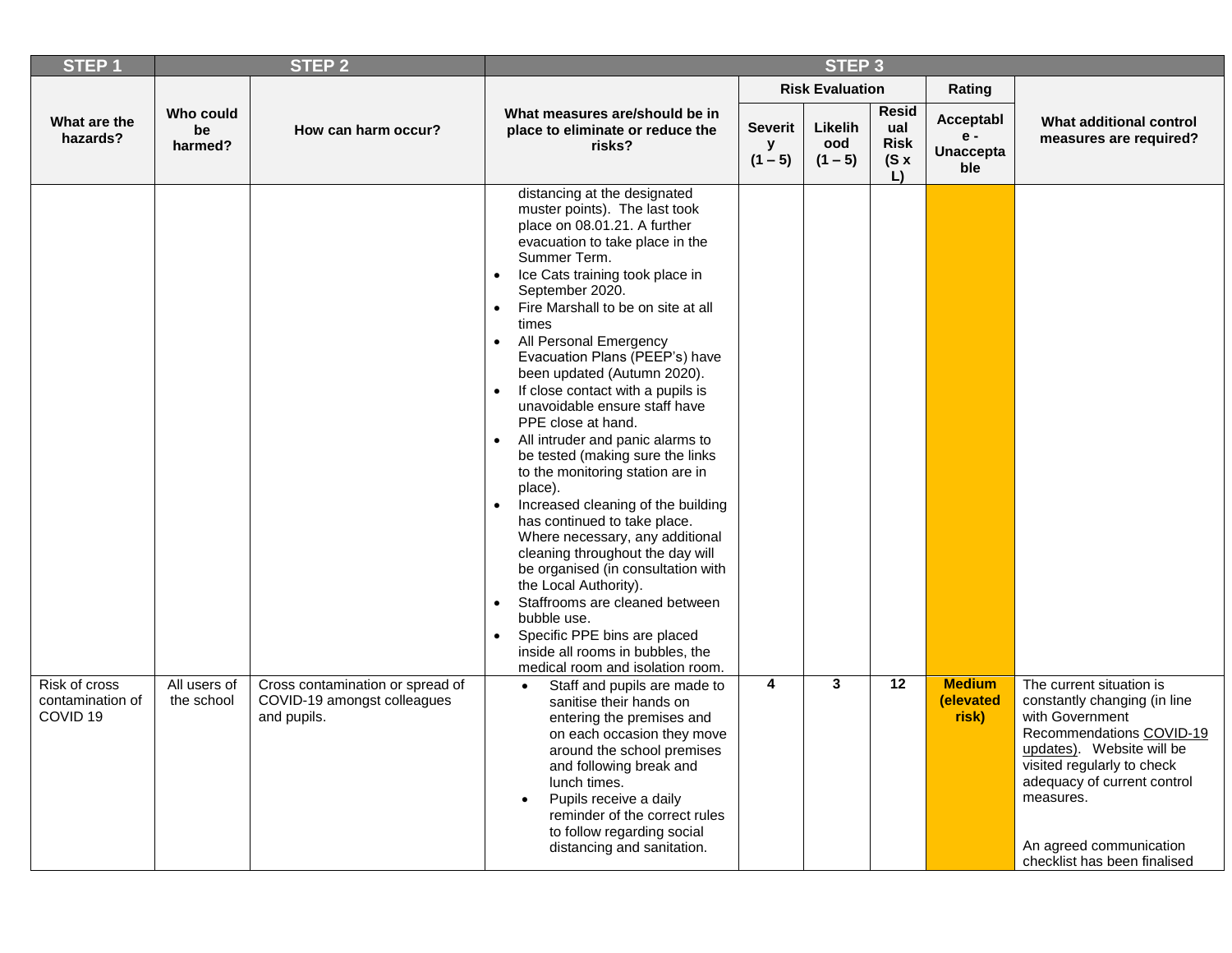| <b>Risk Evaluation</b><br>Rating<br><b>Resid</b><br>Who could<br>What measures are/should be in<br>Acceptabl<br>What are the<br>What additional control<br>Likelih<br>Severit<br>ual<br>How can harm occur?<br>be<br>place to eliminate or reduce the<br>e -<br>hazards?<br>measures are required?<br><b>Risk</b><br>ood<br>y<br>harmed?<br>risks?<br><b>Unaccepta</b><br>$(1 - 5)$<br>$(1 - 5)$<br>$(S \times$<br>ble<br>L)<br>and shared with office staff.<br>The building is prepared to<br>$\bullet$<br>The office staff to answer the<br>enable social distancing to 2<br>phones and provide accurate<br>metre for pupils (where<br>advice regarding COVID-19 to<br>possible) and 2 metres for<br>callers reporting symptoms or<br>staff (where possible). Visors<br>/ face masks must be worn<br>concerns.<br>in all classrooms and<br>School will communicate to<br>communal areas where a 2m<br>stakeholders any updates as<br>distance cannot be<br>follows;<br>maintained e.g. when<br>supporting a child.<br>Staff/Governors - email,<br>Key worker families<br>whatsapp and staff hand book.<br>requesting a place are<br>required to provide reasons<br>Parents - email, school app,<br>for their request and provide<br>website.<br>evidence e.g. Work ID<br>badge. Without evidence the<br>place will not be offered.<br>The PHE record form for close<br>Shared specific resource<br>contact will continue to be<br>$\bullet$<br>rooms (eg. IT suite and<br>used to record any instances<br>school hall) risk assessed<br>of close contact (according to<br>and planned to ensure<br>DfE guidance) in order to<br>cleaning in between use of<br>support the track and trace<br>pupils (a rota is organised to<br>systems. The forms will be<br>enable safe access for<br>held by the designated<br>bubbles). Cleaning records<br>safeguarding lead. Staff must<br>are also in place and<br>report any instances of close<br>checked.<br>contact to the DSL when<br>IT Equipment is wiped with<br>instances occur.<br>antibacterial wipes between<br>uses.<br>The staff hand book includes<br>information regarding year<br>bubbles, timetables, start,<br>end times, breaks and<br>lunches. | <b>STEP1</b> | <b>STEP 2</b> |                               | STEP <sub>3</sub> |  |  |
|--------------------------------------------------------------------------------------------------------------------------------------------------------------------------------------------------------------------------------------------------------------------------------------------------------------------------------------------------------------------------------------------------------------------------------------------------------------------------------------------------------------------------------------------------------------------------------------------------------------------------------------------------------------------------------------------------------------------------------------------------------------------------------------------------------------------------------------------------------------------------------------------------------------------------------------------------------------------------------------------------------------------------------------------------------------------------------------------------------------------------------------------------------------------------------------------------------------------------------------------------------------------------------------------------------------------------------------------------------------------------------------------------------------------------------------------------------------------------------------------------------------------------------------------------------------------------------------------------------------------------------------------------------------------------------------------------------------------------------------------------------------------------------------------------------------------------------------------------------------------------------------------------------------------------------------------------------------------------------------------------------------------------------------------------------------------------------------------------------------------------------------------------------------------------------------------------------------|--------------|---------------|-------------------------------|-------------------|--|--|
|                                                                                                                                                                                                                                                                                                                                                                                                                                                                                                                                                                                                                                                                                                                                                                                                                                                                                                                                                                                                                                                                                                                                                                                                                                                                                                                                                                                                                                                                                                                                                                                                                                                                                                                                                                                                                                                                                                                                                                                                                                                                                                                                                                                                              |              |               |                               |                   |  |  |
|                                                                                                                                                                                                                                                                                                                                                                                                                                                                                                                                                                                                                                                                                                                                                                                                                                                                                                                                                                                                                                                                                                                                                                                                                                                                                                                                                                                                                                                                                                                                                                                                                                                                                                                                                                                                                                                                                                                                                                                                                                                                                                                                                                                                              |              |               |                               |                   |  |  |
| year group and staff must<br>socially distance whilst<br>dining.<br>SLT monitor levels of                                                                                                                                                                                                                                                                                                                                                                                                                                                                                                                                                                                                                                                                                                                                                                                                                                                                                                                                                                                                                                                                                                                                                                                                                                                                                                                                                                                                                                                                                                                                                                                                                                                                                                                                                                                                                                                                                                                                                                                                                                                                                                                    |              |               | Staff rooms are allocated per |                   |  |  |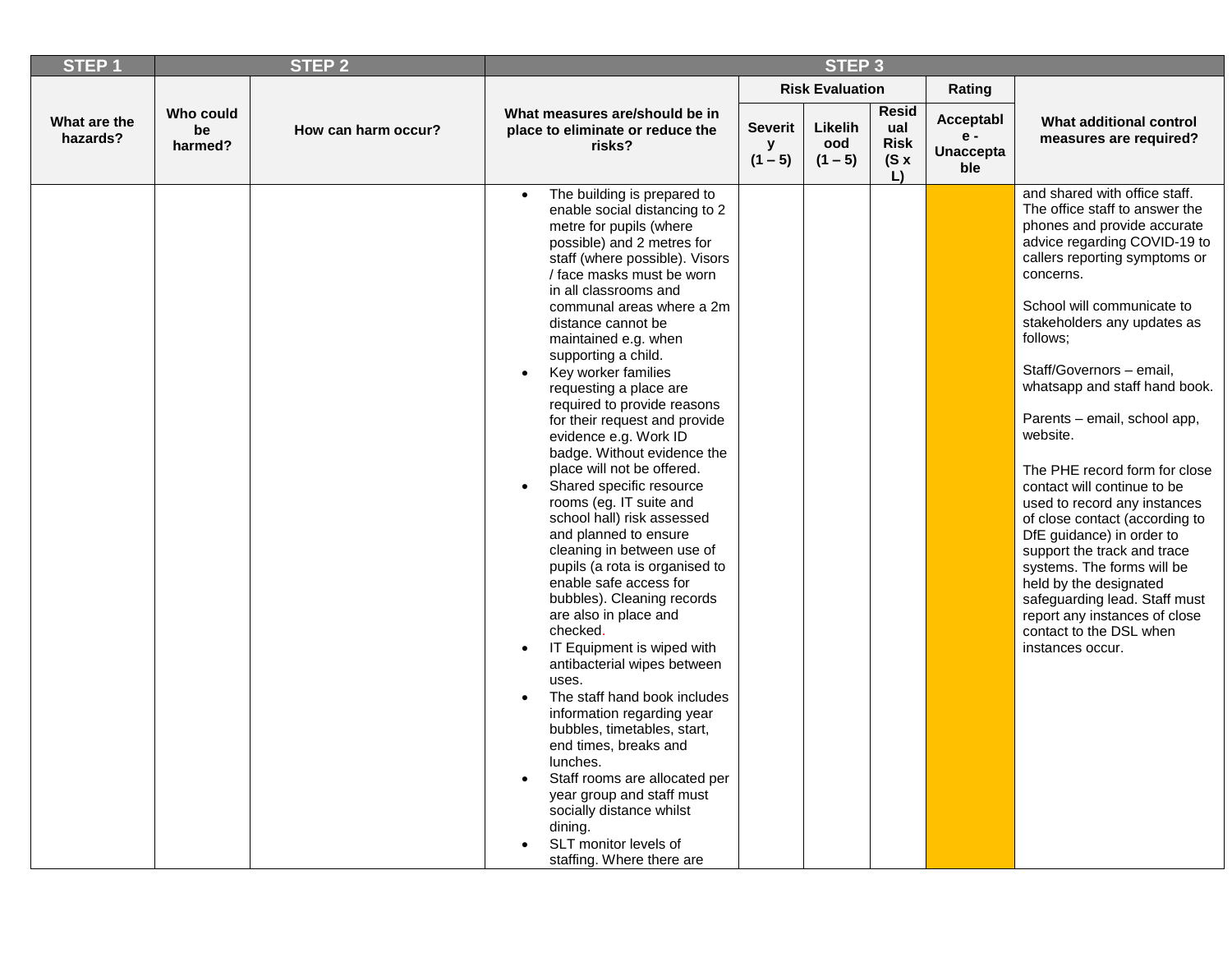| STEP <sub>1</sub>        |                            | STEP <sub>2</sub>   |                                                                                                                                                                                                                                                                                                                                                                                                                                                                                                                                                                                                                                                                                                                                                                                                                                                                                                                                                                                                                                                                                                                                                                                                                                                       |                                  | STEP <sub>3</sub>           |                                                  |                                               |                                                   |
|--------------------------|----------------------------|---------------------|-------------------------------------------------------------------------------------------------------------------------------------------------------------------------------------------------------------------------------------------------------------------------------------------------------------------------------------------------------------------------------------------------------------------------------------------------------------------------------------------------------------------------------------------------------------------------------------------------------------------------------------------------------------------------------------------------------------------------------------------------------------------------------------------------------------------------------------------------------------------------------------------------------------------------------------------------------------------------------------------------------------------------------------------------------------------------------------------------------------------------------------------------------------------------------------------------------------------------------------------------------|----------------------------------|-----------------------------|--------------------------------------------------|-----------------------------------------------|---------------------------------------------------|
|                          |                            |                     |                                                                                                                                                                                                                                                                                                                                                                                                                                                                                                                                                                                                                                                                                                                                                                                                                                                                                                                                                                                                                                                                                                                                                                                                                                                       |                                  | <b>Risk Evaluation</b>      |                                                  | Rating                                        |                                                   |
| What are the<br>hazards? | Who could<br>be<br>harmed? | How can harm occur? | What measures are/should be in<br>place to eliminate or reduce the<br>risks?                                                                                                                                                                                                                                                                                                                                                                                                                                                                                                                                                                                                                                                                                                                                                                                                                                                                                                                                                                                                                                                                                                                                                                          | <b>Severit</b><br>y<br>$(1 - 5)$ | Likelih<br>ood<br>$(1 - 5)$ | <b>Resid</b><br>ual<br><b>Risk</b><br>(Sx)<br>L) | Acceptabl<br>$e -$<br><b>Unaccepta</b><br>ble | What additional control<br>measures are required? |
|                          |                            |                     | insufficient staff to deliver<br>face to face learning, remote<br>learning will be put in place<br>for pupils (Other than Key<br>Worker and Vulnerable<br>pupils who will continue to<br>attend school).<br>SLT to make arrangements<br>$\bullet$<br>to ensure continued<br>oversight of remote learning<br>(due to possible numbers of<br>students who may struggle<br>to return due to self-isolation<br>and or shielding).<br>Staff working from home<br>have been asked to<br>complete a Home Working<br>Self-Assessment and<br>provided a copy of our Home<br>Working Risk Assessment.<br>These to be assessed and<br>any actions completed<br>where possible.<br>Pupils are not allowed into<br>$\bullet$<br>any other bubble and are<br>taught with the same pupils<br>daily.<br>Pupils are given regular<br>$\bullet$<br>sessions on how to prevent<br>cross contamination whilst in<br>school.<br>Lunches are eaten in<br>$\bullet$<br>classes with pupils from their<br>own bubbles only to reduce<br>movement around school.<br>Pupils are instructed to bring<br>$\bullet$<br>with them a labelled water<br>bottle which is kept on their<br>desk throughout the day.<br>In the event of a child<br>$\bullet$<br>arriving without a water |                                  |                             |                                                  |                                               |                                                   |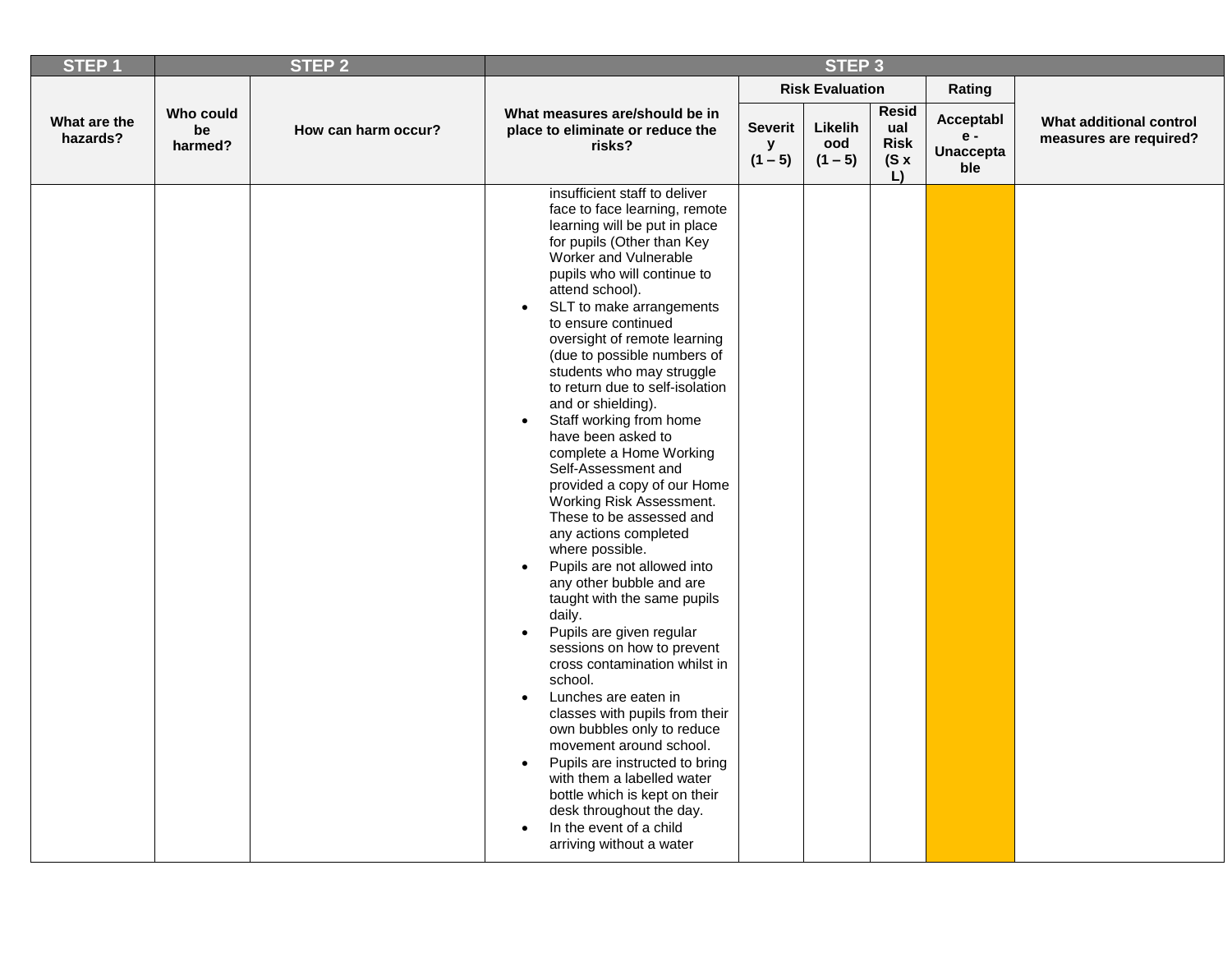| <b>Risk Evaluation</b><br>Rating<br><b>Resid</b><br>What measures are/should be in<br>Who could<br>Acceptabl<br>What additional control<br>What are the<br>Likelih<br>ual<br><b>Severit</b><br>How can harm occur?<br>be<br>place to eliminate or reduce the<br>$e -$<br>hazards?<br>measures are required?<br><b>Risk</b><br>ood<br>У<br>risks?<br>harmed?<br><b>Unaccepta</b><br>$(1 - 5)$<br>$(1 - 5)$<br>(Sx)<br>ble<br>L)<br>bottle, school provide them<br>with one to keep.<br>The curriculum is delivered<br>$\bullet$<br>in the same classroom (to<br>avoid pupils having to move<br>around the building). Where<br>lessons do not take place in<br>the classroom, they will take<br>place outdoors. This will be<br>timetabled to reduce the<br>number of pupils outdoors at<br>any one time.<br>All extracurricular activities<br>$\bullet$<br>are delivered remotely.<br>Outdoor learning is<br>$\bullet$<br>timetabled (to avoid<br>interactions with other<br>groups)<br>Assemblies and Collective<br>$\bullet$<br>Worship are be carried out in<br>classes or remotely rather<br>than in the school hall at this<br>time.<br>PPE is provided and worn<br>$\bullet$<br>where necessary following<br>the advice of the HSE.<br>Instances when PPE will be<br>required include:-<br>-When administering First Aid<br>-When dealing with a child who<br>is unwell<br>-When supervising a child who<br>demonstrates symptoms of<br>COVID 19, including the<br>transfer around school to the<br>isolation room.<br>-If it is necessary to positively<br>handle a child.<br>-Visors must be worn in all | <b>STEP1</b> | STEP <sub>2</sub> |                              | STEP <sub>3</sub> |  |  |
|-----------------------------------------------------------------------------------------------------------------------------------------------------------------------------------------------------------------------------------------------------------------------------------------------------------------------------------------------------------------------------------------------------------------------------------------------------------------------------------------------------------------------------------------------------------------------------------------------------------------------------------------------------------------------------------------------------------------------------------------------------------------------------------------------------------------------------------------------------------------------------------------------------------------------------------------------------------------------------------------------------------------------------------------------------------------------------------------------------------------------------------------------------------------------------------------------------------------------------------------------------------------------------------------------------------------------------------------------------------------------------------------------------------------------------------------------------------------------------------------------------------------------------------------------------------------------------------------------------------------|--------------|-------------------|------------------------------|-------------------|--|--|
|                                                                                                                                                                                                                                                                                                                                                                                                                                                                                                                                                                                                                                                                                                                                                                                                                                                                                                                                                                                                                                                                                                                                                                                                                                                                                                                                                                                                                                                                                                                                                                                                                 |              |                   |                              |                   |  |  |
|                                                                                                                                                                                                                                                                                                                                                                                                                                                                                                                                                                                                                                                                                                                                                                                                                                                                                                                                                                                                                                                                                                                                                                                                                                                                                                                                                                                                                                                                                                                                                                                                                 |              |                   |                              |                   |  |  |
|                                                                                                                                                                                                                                                                                                                                                                                                                                                                                                                                                                                                                                                                                                                                                                                                                                                                                                                                                                                                                                                                                                                                                                                                                                                                                                                                                                                                                                                                                                                                                                                                                 |              |                   | classrooms and areas where a |                   |  |  |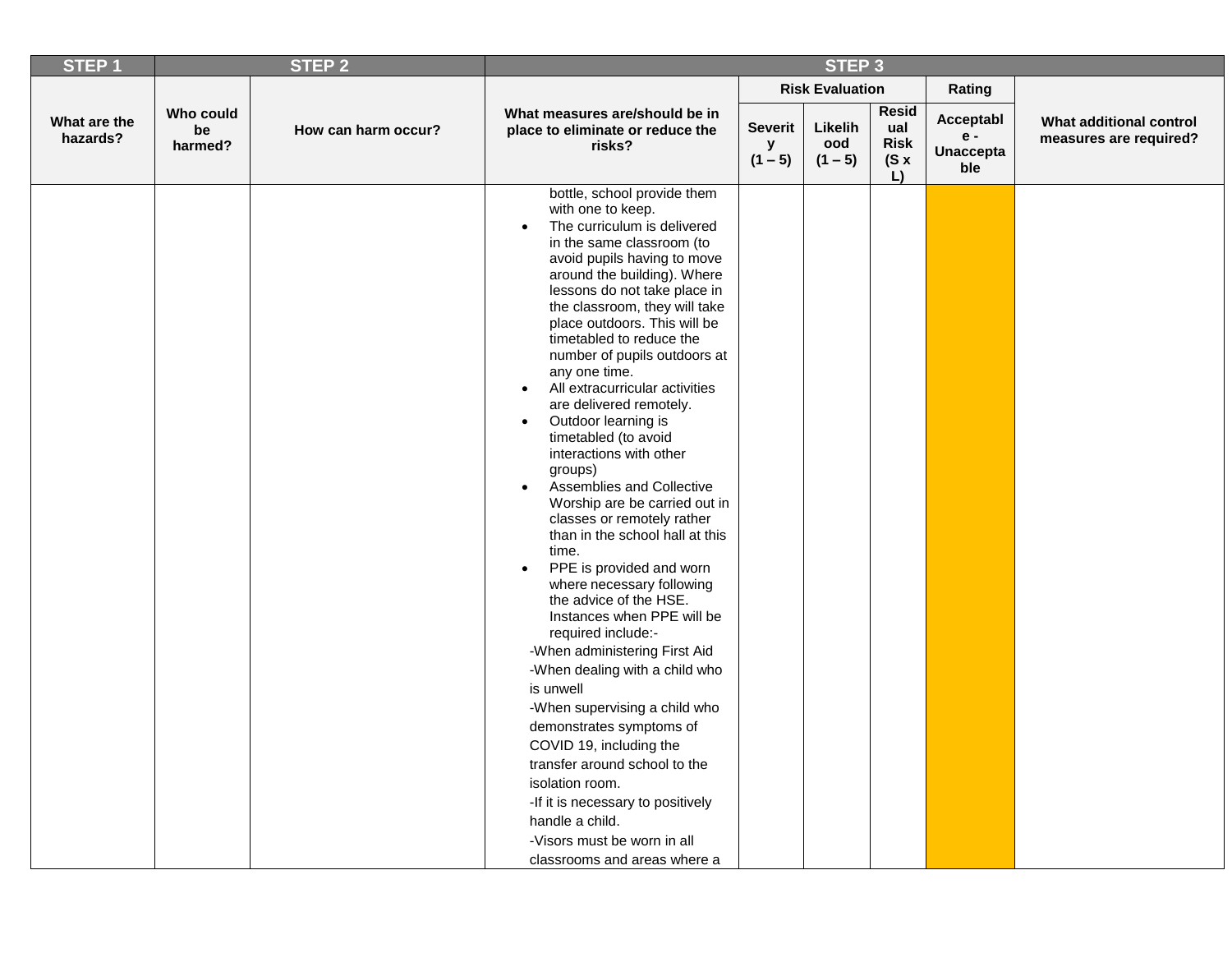| <b>STEP1</b>                           |                            | <b>STEP 2</b>                                            |                                                                                                                                                                                                                                                                                                                                                                                                                                                                                                                                                                                                                                                                                                                                                                                                                                                                                                                                                                                                                                                                  |                                  | STEP <sub>3</sub>           |                                                 |                                             |                                                                                                                                                                                    |
|----------------------------------------|----------------------------|----------------------------------------------------------|------------------------------------------------------------------------------------------------------------------------------------------------------------------------------------------------------------------------------------------------------------------------------------------------------------------------------------------------------------------------------------------------------------------------------------------------------------------------------------------------------------------------------------------------------------------------------------------------------------------------------------------------------------------------------------------------------------------------------------------------------------------------------------------------------------------------------------------------------------------------------------------------------------------------------------------------------------------------------------------------------------------------------------------------------------------|----------------------------------|-----------------------------|-------------------------------------------------|---------------------------------------------|------------------------------------------------------------------------------------------------------------------------------------------------------------------------------------|
|                                        |                            |                                                          |                                                                                                                                                                                                                                                                                                                                                                                                                                                                                                                                                                                                                                                                                                                                                                                                                                                                                                                                                                                                                                                                  |                                  | <b>Risk Evaluation</b>      |                                                 | Rating                                      |                                                                                                                                                                                    |
| What are the<br>hazards?               | Who could<br>be<br>harmed? | How can harm occur?                                      | What measures are/should be in<br>place to eliminate or reduce the<br>risks?                                                                                                                                                                                                                                                                                                                                                                                                                                                                                                                                                                                                                                                                                                                                                                                                                                                                                                                                                                                     | <b>Severit</b><br>У<br>$(1 - 5)$ | Likelih<br>ood<br>$(1 - 5)$ | <b>Resid</b><br>ual<br><b>Risk</b><br>(Sx)<br>L | Acceptabl<br>e -<br><b>Unaccepta</b><br>ble | What additional control<br>measures are required?                                                                                                                                  |
| <b>LFD &amp; PCR</b><br><b>Testing</b> | All users of<br>the School | The Marking of pupil work.<br>Failing to follow guidance | 2m distance cannot be<br>maintained.<br>First Aiders refer to guidance<br>$\bullet$<br>for the use of PPE<br>Staggered start and end<br>$\bullet$<br>times for collecting pupils<br>has been implemented and<br>communicated to all<br>stakeholders via our<br>communication paths.<br>Where possible when<br>$\bullet$<br>marking pupil work<br>verbal/electronic feedback is<br>recommended. Where it is<br>necessary to mark pupil<br>work in books disposable<br>gloves will be made<br>available in each class.<br><b>Key</b><br>LFD's (Lateral Flow Device) are the<br>tests your receive either at a local<br>testing centre or that you administer<br>yourself when you have no symptoms<br>of Covid 19.<br>PCR (polymerase chain reaction) are<br>the tests administered professionally<br>when you have either tested positive<br>from a home LFD test or when you<br>have symptoms of Covid 19.<br>Guidance<br>Public health guidance has now<br>changed around testing and self-<br>isolation.<br>Please find a summary of the key<br>changes below: | 4                                | $\mathbf{3}$                | 12                                              | <b>Medium</b><br>(elevated<br>risk)         | School are updating staff,<br>governors and the community<br>of the latest government<br>guidance via its Covid risk<br>assessment once it's received<br>from professional bodies. |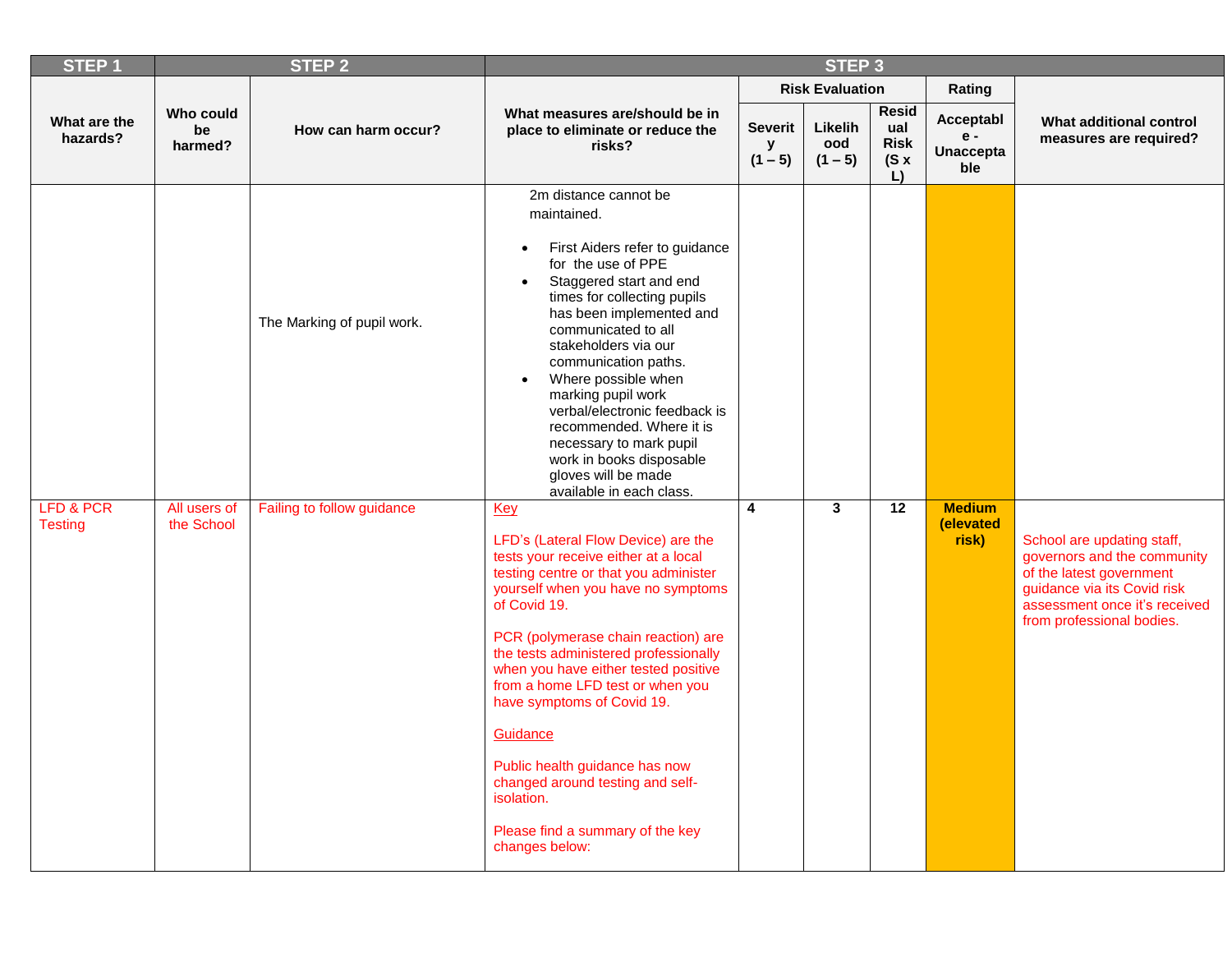| STEP <sub>1</sub>        |                            | <b>STEP 2</b>       |                                                                                                                                                                                                                                                                                                                                                                                                                                                                                                                                                                                                                                                                                                                                                                                                                                                                                                                                                                                                                                                                                                                                                                                                                                            |                                  | STEP <sub>3</sub>           |                                                  |                                               |                                                   |
|--------------------------|----------------------------|---------------------|--------------------------------------------------------------------------------------------------------------------------------------------------------------------------------------------------------------------------------------------------------------------------------------------------------------------------------------------------------------------------------------------------------------------------------------------------------------------------------------------------------------------------------------------------------------------------------------------------------------------------------------------------------------------------------------------------------------------------------------------------------------------------------------------------------------------------------------------------------------------------------------------------------------------------------------------------------------------------------------------------------------------------------------------------------------------------------------------------------------------------------------------------------------------------------------------------------------------------------------------|----------------------------------|-----------------------------|--------------------------------------------------|-----------------------------------------------|---------------------------------------------------|
|                          |                            |                     |                                                                                                                                                                                                                                                                                                                                                                                                                                                                                                                                                                                                                                                                                                                                                                                                                                                                                                                                                                                                                                                                                                                                                                                                                                            |                                  | <b>Risk Evaluation</b>      |                                                  | Rating                                        |                                                   |
| What are the<br>hazards? | Who could<br>be<br>harmed? | How can harm occur? | What measures are/should be in<br>place to eliminate or reduce the<br>risks?                                                                                                                                                                                                                                                                                                                                                                                                                                                                                                                                                                                                                                                                                                                                                                                                                                                                                                                                                                                                                                                                                                                                                               | <b>Severit</b><br>y<br>$(1 - 5)$ | Likelih<br>ood<br>$(1 - 5)$ | <b>Resid</b><br>ual<br><b>Risk</b><br>(Sx)<br>L) | Acceptabl<br>$e -$<br><b>Unaccepta</b><br>ble | What additional control<br>measures are required? |
|                          |                            |                     | If staff have tested positive<br>$\bullet$<br>using a PCR test, you must<br>not take another PCR test<br>within 90 days as you will<br>have to self-isolate for 10<br>days following any<br>subsequent positive result<br>within these 90 days.<br>If staff have tested positive<br>with a PCR test within the<br>last 90 days they should<br>continue to test using the<br><b>LFD process. The LFD test</b><br>should not pick up a positive<br>result unless the member of<br>staff is still infectious. If the<br>member of staff tests<br>positive they must self-<br>isolate for 10 days.<br>If staff receive a positive LFD<br>test they must self-isolate<br>immediately.<br>If staff are LFD testing at<br>home they must still confirm<br>your test result with a PCR<br>test result.<br>If staff are LFD testing on<br>$\bullet$<br>site, such as in school or at a<br>testing centre, they do not<br>need to gain a confirmatory<br>PCR if they test positive with<br>the LFD test.<br>If staff have received the<br>covid vaccine they should<br>continue to test using the<br>LFD process.<br>If staff have received the<br>covid vaccine and are<br>clinically extremely<br>vulnerable they must<br>continue to shield until |                                  |                             |                                                  |                                               |                                                   |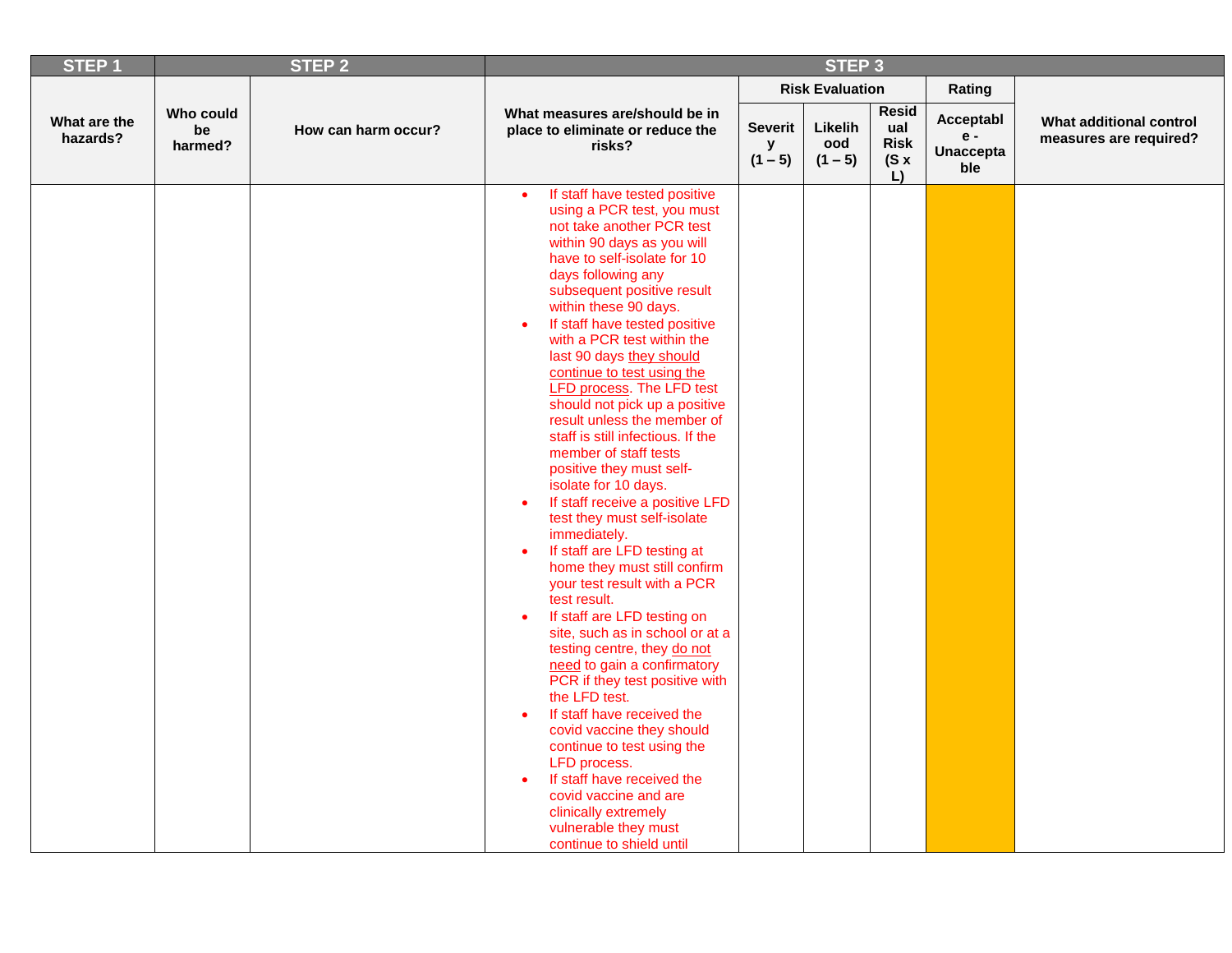| <b>STEP1</b>                                        |                            | <b>STEP 2</b>                                                                                         |                                                                                                                                                                                                                                                                                                                                                                                                                                                                                                                                                                                                                                                                                                                                                                                                 |                                  | STEP <sub>3</sub>           |                                                         |                                               |                                                                                                                                                                                                                                                                                                                                              |
|-----------------------------------------------------|----------------------------|-------------------------------------------------------------------------------------------------------|-------------------------------------------------------------------------------------------------------------------------------------------------------------------------------------------------------------------------------------------------------------------------------------------------------------------------------------------------------------------------------------------------------------------------------------------------------------------------------------------------------------------------------------------------------------------------------------------------------------------------------------------------------------------------------------------------------------------------------------------------------------------------------------------------|----------------------------------|-----------------------------|---------------------------------------------------------|-----------------------------------------------|----------------------------------------------------------------------------------------------------------------------------------------------------------------------------------------------------------------------------------------------------------------------------------------------------------------------------------------------|
|                                                     |                            |                                                                                                       |                                                                                                                                                                                                                                                                                                                                                                                                                                                                                                                                                                                                                                                                                                                                                                                                 |                                  | <b>Risk Evaluation</b>      |                                                         | Rating                                        |                                                                                                                                                                                                                                                                                                                                              |
| What are the<br>hazards?                            | Who could<br>be<br>harmed? | How can harm occur?                                                                                   | What measures are/should be in<br>place to eliminate or reduce the<br>risks?                                                                                                                                                                                                                                                                                                                                                                                                                                                                                                                                                                                                                                                                                                                    | <b>Severit</b><br>у<br>$(1 - 5)$ | Likelih<br>ood<br>$(1 - 5)$ | <b>Resid</b><br>ual<br><b>Risk</b><br>$(S \times$<br>L) | Acceptabl<br>$e -$<br><b>Unaccepta</b><br>ble | What additional control<br>measures are required?                                                                                                                                                                                                                                                                                            |
|                                                     |                            |                                                                                                       | further information is<br>released.<br>Every member of staff has been<br>offered a LFD testing kit and advised<br>to take their test kits home and carry<br>out the test twice a week. The LFD<br>test will give a result in around 30<br>minutes. Staff must report their result<br>to NHS Test and Trace as soon as<br>the test is completed either online or<br>by telephone as per the instructions in<br>the home test kit. Staff should also<br>share their result with their school or<br>nursery to help with contact tracing.<br>Testing is not mandatory for staff and<br>staff do not need to provide proof of a<br>negative test result to attend school or<br>nursery in person, although testing is<br>not mandatory, staff are strongly<br>encouraged to participate in testing. |                                  |                             |                                                         |                                               |                                                                                                                                                                                                                                                                                                                                              |
| Staff showing<br>symptoms of<br>COVID <sub>19</sub> | All users of<br>the school | Cross contamination or spread of<br>COVID-19 amongst staff pupils<br>and other users of the building. | <b>SLT</b><br>The current situation is<br>$\bullet$<br>constantly changing. SLT<br>regularly check the government<br>COVID-19 update. Website is<br>visited daily by SLT to check<br>adequacy of current control<br>measures. Regular SLT<br>meetings will involve review of<br>the risk assessment according<br>to new guidance.<br>Our whole school community<br>are provided with a guidance<br>poster which explains what to<br>do in the event of a suspected<br>and confirmed case both in and<br>outside of school and what                                                                                                                                                                                                                                                              | $\overline{4}$                   | $\overline{2}$              | 8                                                       | <b>Medium</b><br><b>risk</b>                  | The current situation<br>$\bullet$<br>is constantly<br>changing. In line with<br>Government<br>Recommendations,<br>the COVID-19<br>update. Website will<br>be visited regularly to<br>check adequacy of<br>current control<br>measures.<br>School will continue<br>to follow the outbreak<br>management plan<br>guidance. People<br>who have |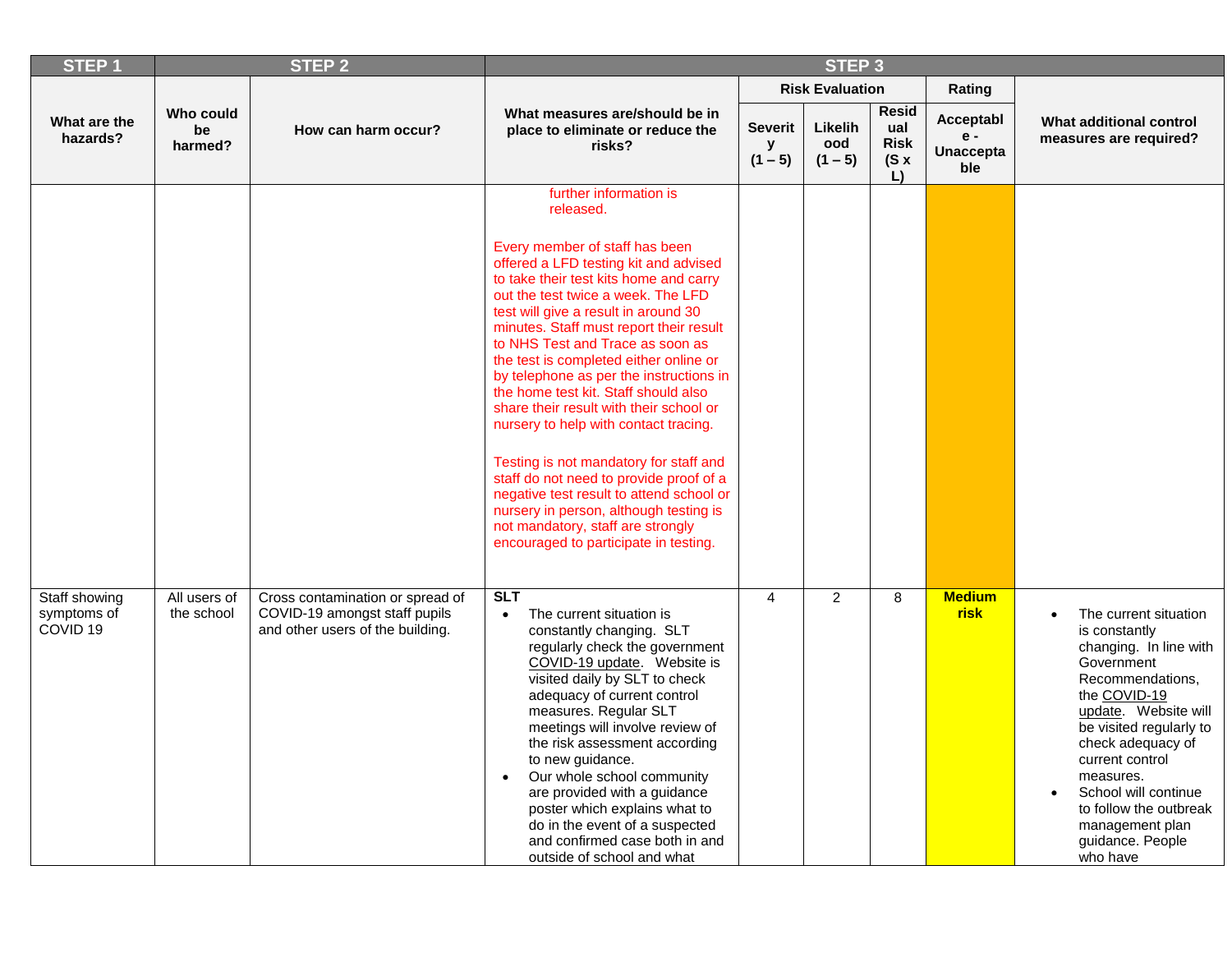| <b>STEP1</b>             |                                   | <b>STEP 2</b>       | STEP <sub>3</sub>                                                                                                                                                                                                                                                                                                                                                                                                                                                                                                                                                                                                                                                                                                                                                                                                                                                                                                                                                                                                                                                                                                                                                                                                                                                                                 |                                  |                             |                                                         |                                               |                                                                                                                                                                                                                                                                                                                                                                                                                                                                                                                                                                                                                                                                                                                                                                                                                                                              |
|--------------------------|-----------------------------------|---------------------|---------------------------------------------------------------------------------------------------------------------------------------------------------------------------------------------------------------------------------------------------------------------------------------------------------------------------------------------------------------------------------------------------------------------------------------------------------------------------------------------------------------------------------------------------------------------------------------------------------------------------------------------------------------------------------------------------------------------------------------------------------------------------------------------------------------------------------------------------------------------------------------------------------------------------------------------------------------------------------------------------------------------------------------------------------------------------------------------------------------------------------------------------------------------------------------------------------------------------------------------------------------------------------------------------|----------------------------------|-----------------------------|---------------------------------------------------------|-----------------------------------------------|--------------------------------------------------------------------------------------------------------------------------------------------------------------------------------------------------------------------------------------------------------------------------------------------------------------------------------------------------------------------------------------------------------------------------------------------------------------------------------------------------------------------------------------------------------------------------------------------------------------------------------------------------------------------------------------------------------------------------------------------------------------------------------------------------------------------------------------------------------------|
|                          |                                   |                     |                                                                                                                                                                                                                                                                                                                                                                                                                                                                                                                                                                                                                                                                                                                                                                                                                                                                                                                                                                                                                                                                                                                                                                                                                                                                                                   |                                  | <b>Risk Evaluation</b>      |                                                         | Rating                                        |                                                                                                                                                                                                                                                                                                                                                                                                                                                                                                                                                                                                                                                                                                                                                                                                                                                              |
| What are the<br>hazards? | <b>Who could</b><br>be<br>harmed? | How can harm occur? | What measures are/should be in<br>place to eliminate or reduce the<br>risks?                                                                                                                                                                                                                                                                                                                                                                                                                                                                                                                                                                                                                                                                                                                                                                                                                                                                                                                                                                                                                                                                                                                                                                                                                      | <b>Severit</b><br>v<br>$(1 - 5)$ | Likelih<br>ood<br>$(1 - 5)$ | <b>Resid</b><br>ual<br><b>Risk</b><br>$(S \times$<br>L) | Acceptabl<br>$e -$<br><b>Unaccepta</b><br>ble | What additional control<br>measures are required?                                                                                                                                                                                                                                                                                                                                                                                                                                                                                                                                                                                                                                                                                                                                                                                                            |
|                          |                                   |                     | school will do in the event of a<br>suspected and confirmed case<br>of COVID 19.<br>Physical lesson observations /<br>$\bullet$<br>learning walks have been<br>suspended and replaced with a<br>remote solution. Staff will now<br>record their lessons and send<br>them electronically to SLT.<br><b>Staff</b><br>If a member of staff starts<br>$\bullet$<br>showing symptoms of COVID<br>19 the employee is to leave<br>work as soon as possible, follow<br>government guidance for self-<br>isolation and arrange a test.<br>Records of who the staff<br>member has been in contact<br>with are noted and guidance<br>relating to the track and trace<br>system followed.<br>This information is reported to<br>the LA as per the Outbreak<br>Management Plan.<br>Where a member of staff goes<br>into self-isolation the school will<br>arrange enhanced cleaning of<br>the locations that they have<br>been to.<br>If staff are tested and the test<br>comes back negative staff can<br>arrange to return to work<br>If the test is inconclusive, the<br>staff must remain in isolation<br>and arrange another test within<br>5 days of symptoms.<br>If the test is positive, the bubble<br>is put into self-isolation for a<br>minimum of 10 days and school<br>seek advice from the local |                                  |                             |                                                         |                                               | experienced 'contact'<br>according to the DfE<br>and PHE guidance<br>will be sent home<br>also and a rest<br>recommended. The<br>details of what<br>constitutes 'contact'<br>will be shared with<br>staff in health and<br>safety briefings and<br>via the handbook<br>Log Book is in place<br>to record suspected<br>cases in school -<br>This will be shared<br>with all staff as an<br>electronic sheet is<br>saved onto the<br>Google Drive.<br>All staff advised to<br>continue<br>downloading the<br>tracking app.<br>Communication<br>letters, work packs<br>to be provided to<br>support the children<br>who may need to<br>self-isolate should a<br>case of COVID<br>break out in school<br>Single case guidance<br>(with a step by step<br>guide) to continue to<br>be followed.<br>In the event of a<br>potential lockdown a<br>'Warn and Inform' |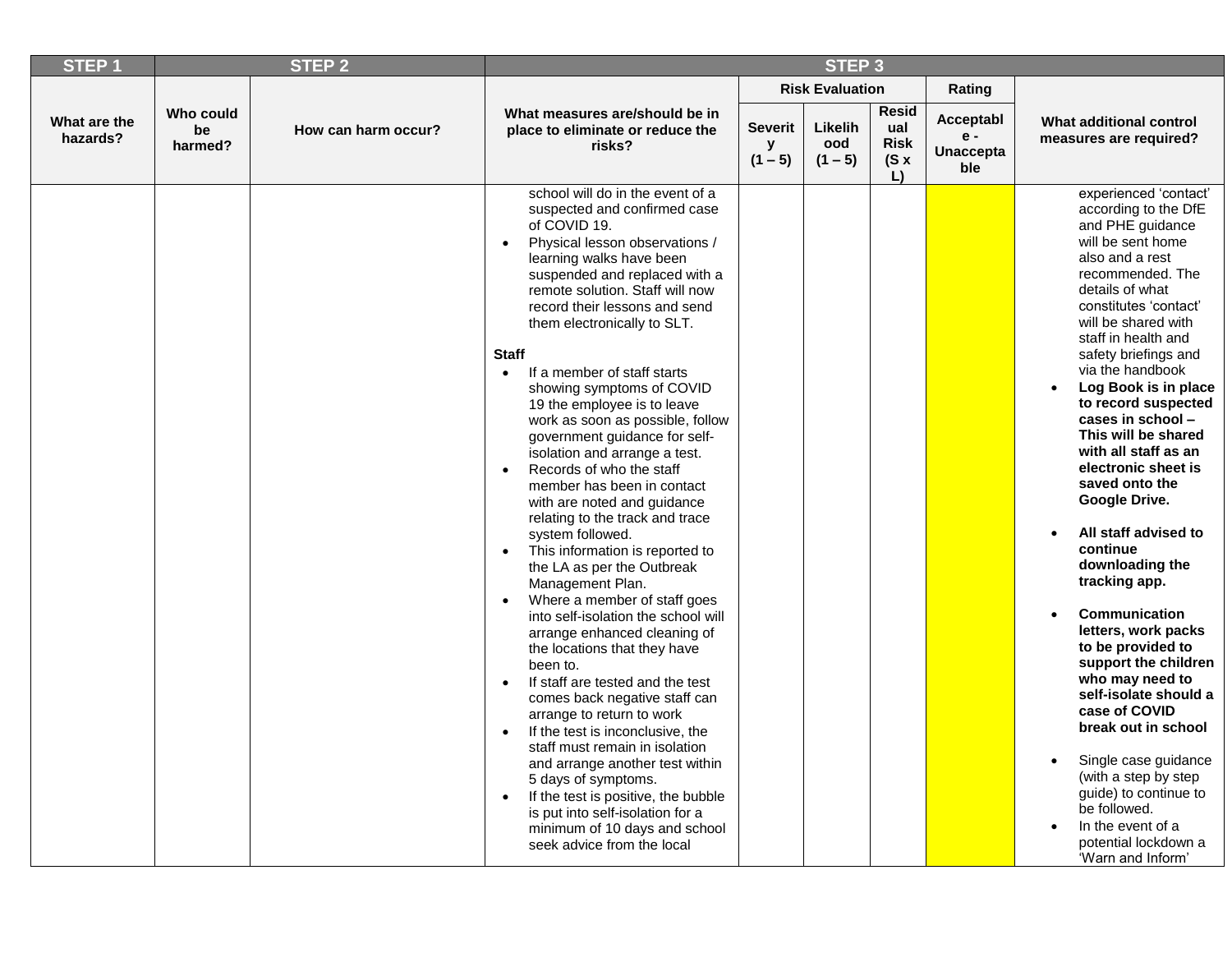| STEP <sub>1</sub>        |                            | <b>STEP 2</b>       |                                                                                                                                                                                                                                                                                                                                                                                                                                                                                                                                                                                                                                                                                                                                                                                                                                                                                                                                                                                                                                                                                                                                                                                                                                                                    |                                  | STEP <sub>3</sub>           |                                                         |                                             |                                                                                                                                                    |
|--------------------------|----------------------------|---------------------|--------------------------------------------------------------------------------------------------------------------------------------------------------------------------------------------------------------------------------------------------------------------------------------------------------------------------------------------------------------------------------------------------------------------------------------------------------------------------------------------------------------------------------------------------------------------------------------------------------------------------------------------------------------------------------------------------------------------------------------------------------------------------------------------------------------------------------------------------------------------------------------------------------------------------------------------------------------------------------------------------------------------------------------------------------------------------------------------------------------------------------------------------------------------------------------------------------------------------------------------------------------------|----------------------------------|-----------------------------|---------------------------------------------------------|---------------------------------------------|----------------------------------------------------------------------------------------------------------------------------------------------------|
|                          |                            |                     |                                                                                                                                                                                                                                                                                                                                                                                                                                                                                                                                                                                                                                                                                                                                                                                                                                                                                                                                                                                                                                                                                                                                                                                                                                                                    |                                  | <b>Risk Evaluation</b>      |                                                         | Rating                                      |                                                                                                                                                    |
| What are the<br>hazards? | Who could<br>be<br>harmed? | How can harm occur? | What measures are/should be in<br>place to eliminate or reduce the<br>risks?                                                                                                                                                                                                                                                                                                                                                                                                                                                                                                                                                                                                                                                                                                                                                                                                                                                                                                                                                                                                                                                                                                                                                                                       | <b>Severit</b><br>y<br>$(1 - 5)$ | Likelih<br>ood<br>$(1 - 5)$ | <b>Resid</b><br>ual<br><b>Risk</b><br>$(S \times$<br>L) | Acceptabl<br>e -<br><b>Unaccepta</b><br>ble | What additional control<br>measures are required?                                                                                                  |
|                          |                            |                     | authority / health protection<br>team.<br>Employee informs a member of<br>$\bullet$<br>the Senior Leadership Team of<br>the test result<br>If any member of staff or their<br>$\bullet$<br>immediate family is concerned<br>that they have COVID 19 due to<br>displaying symptoms, they must<br>remain at home and arrange a<br>test.<br>If the results are negative, staff<br>$\bullet$<br>member can return to school.<br>If the test is inconclusive, staff<br>$\bullet$<br>must remain in isolation and<br>arrange another test within 5<br>days of symptoms.<br>If the test is positive, the staff<br>$\bullet$<br>member must isolate for a<br>minimum of 10 days.<br>Specialist teachers will be<br>$\bullet$<br>allocated to separate rooms and<br>will not be expected to work<br>across different rooms. The<br>blended learning plan will<br>continue to enable the<br>curriculum to be delivered by<br>non-specialist teachers and also<br>to students at home or in<br>school.<br><b>Pupils</b><br>If a pupil starts showing<br>$\bullet$<br>symptoms of COVID 19 whilst in<br>school, staff wear PPE to collect<br>the pupil and relocate them to<br>the school's isolation room.<br>School contacts the parent or<br>guardian to collect the pupil. |                                  |                             |                                                         |                                             | letter is ready to go to<br>all the community.<br>School to continue to<br>$\bullet$<br>actively engage with<br>the NHS Test and<br>Trace process. |
|                          |                            |                     | Parent's guardians are told that<br>they must arrange a test for the<br>child.                                                                                                                                                                                                                                                                                                                                                                                                                                                                                                                                                                                                                                                                                                                                                                                                                                                                                                                                                                                                                                                                                                                                                                                     |                                  |                             |                                                         |                                             |                                                                                                                                                    |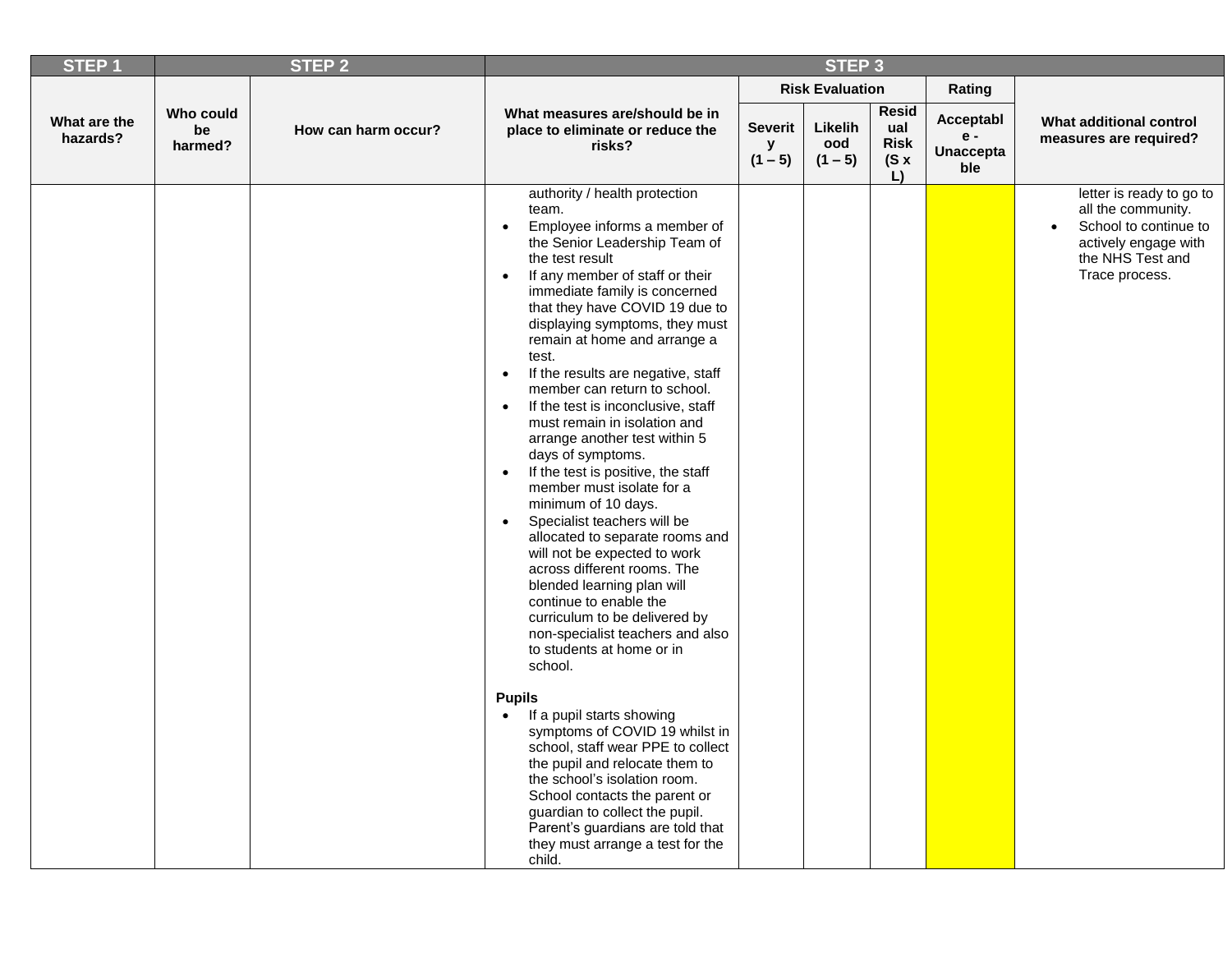| <b>STEP1</b>             |                            | STEP <sub>2</sub>   | STEP <sub>3</sub>                                                                                                                                                                                                                                                                                                                                                                                                                                                                                                                                                                                                                                                                                                                                                                                                                                                                                                                                                                                                                                                                                                                                                                                                                                                                                                                                         |                                  |                             |                                                  |                                               |                                                   |
|--------------------------|----------------------------|---------------------|-----------------------------------------------------------------------------------------------------------------------------------------------------------------------------------------------------------------------------------------------------------------------------------------------------------------------------------------------------------------------------------------------------------------------------------------------------------------------------------------------------------------------------------------------------------------------------------------------------------------------------------------------------------------------------------------------------------------------------------------------------------------------------------------------------------------------------------------------------------------------------------------------------------------------------------------------------------------------------------------------------------------------------------------------------------------------------------------------------------------------------------------------------------------------------------------------------------------------------------------------------------------------------------------------------------------------------------------------------------|----------------------------------|-----------------------------|--------------------------------------------------|-----------------------------------------------|---------------------------------------------------|
|                          |                            |                     |                                                                                                                                                                                                                                                                                                                                                                                                                                                                                                                                                                                                                                                                                                                                                                                                                                                                                                                                                                                                                                                                                                                                                                                                                                                                                                                                                           |                                  | <b>Risk Evaluation</b>      |                                                  | Rating                                        |                                                   |
| What are the<br>hazards? | Who could<br>be<br>harmed? | How can harm occur? | What measures are/should be in<br>place to eliminate or reduce the<br>risks?                                                                                                                                                                                                                                                                                                                                                                                                                                                                                                                                                                                                                                                                                                                                                                                                                                                                                                                                                                                                                                                                                                                                                                                                                                                                              | <b>Severit</b><br>y<br>$(1 - 5)$ | Likelih<br>ood<br>$(1 - 5)$ | <b>Resid</b><br>ual<br><b>Risk</b><br>(Sx)<br>L) | Acceptabl<br>$e -$<br><b>Unaccepta</b><br>ble | What additional control<br>measures are required? |
|                          |                            |                     | In the event of a pupil requiring<br>the use of a toilet, the nearest<br>facility will be made available for<br>them and closed following use<br>until an enhanced clean has<br>taken place.<br>If COVID -19 is suspected staff<br>in close contact wear the<br>appropriate PPE, as indicated in<br>the PPE guidance<br>When the pupil has left the<br>$\bullet$<br>school, the teaching zone and<br>isolation room used are given<br>an enhanced clean.<br>Records of who the pupil has<br>$\bullet$<br>been in contact with are<br>recorded and the NHS test and<br>trace process followed.<br>If the results are negative, the<br>$\bullet$<br>pupil member can return to<br>school.<br>If the test is inconclusive, the<br>$\bullet$<br>pupil must remain in isolation<br>and arrange another test within<br>5 days of symptoms.<br>If the test is positive, the bubble<br>$\bullet$<br>is put into self-isolation for a<br>minimum of 10 days and school<br>seeks advice from the local<br>authority / health protection<br>team. School will also contact<br>PHE on 0800 046 8687<br>(Option1).<br>Where a pupil persistently<br>$\bullet$<br>refuses to follow social<br>distancing guidance (in line with<br>our Covid Behaviour Policy<br>Appendices), they are at risk of<br>relinquishing their place to<br>another pupil on the waiting list. |                                  |                             |                                                  |                                               |                                                   |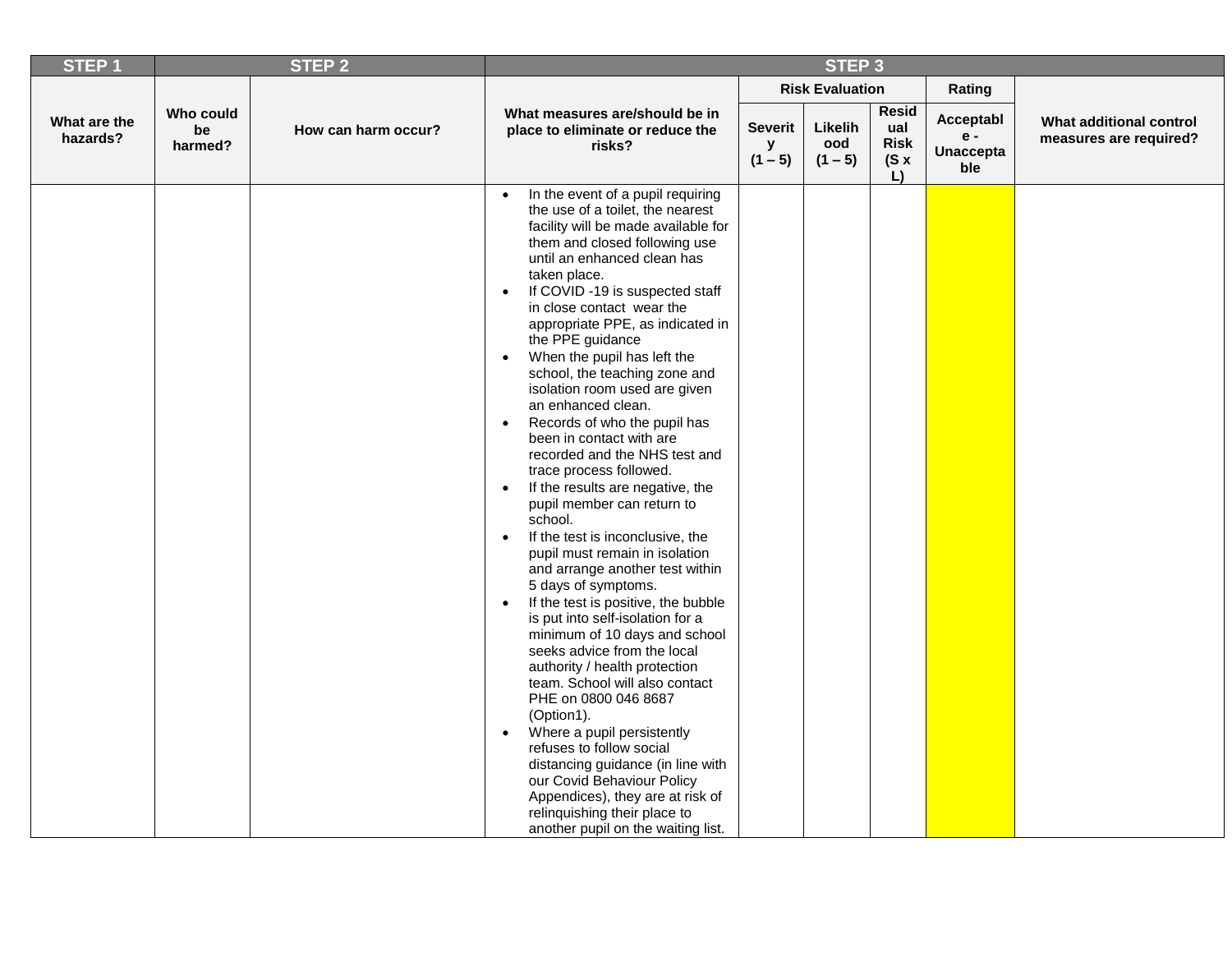| <b>STEP1</b>                             |                            | <b>STEP 2</b>                                                                                                                                                                                                                                                                                                                                                                                                                                         | STEP <sub>3</sub>                                                                                                                                                                                                                                                                                                                                                                                                                                                                                                                                                                                                                                                                                                                                                                                                                                                                                                                                                                                                                                                                                                                                                                                                                                                                                                                                                                                                                                    |                             |                             |                                                         |                                               |                                                                                                                                                                                                                                                                                                                                                                                                                                                                                                                                                                                                                      |
|------------------------------------------|----------------------------|-------------------------------------------------------------------------------------------------------------------------------------------------------------------------------------------------------------------------------------------------------------------------------------------------------------------------------------------------------------------------------------------------------------------------------------------------------|------------------------------------------------------------------------------------------------------------------------------------------------------------------------------------------------------------------------------------------------------------------------------------------------------------------------------------------------------------------------------------------------------------------------------------------------------------------------------------------------------------------------------------------------------------------------------------------------------------------------------------------------------------------------------------------------------------------------------------------------------------------------------------------------------------------------------------------------------------------------------------------------------------------------------------------------------------------------------------------------------------------------------------------------------------------------------------------------------------------------------------------------------------------------------------------------------------------------------------------------------------------------------------------------------------------------------------------------------------------------------------------------------------------------------------------------------|-----------------------------|-----------------------------|---------------------------------------------------------|-----------------------------------------------|----------------------------------------------------------------------------------------------------------------------------------------------------------------------------------------------------------------------------------------------------------------------------------------------------------------------------------------------------------------------------------------------------------------------------------------------------------------------------------------------------------------------------------------------------------------------------------------------------------------------|
|                                          |                            |                                                                                                                                                                                                                                                                                                                                                                                                                                                       |                                                                                                                                                                                                                                                                                                                                                                                                                                                                                                                                                                                                                                                                                                                                                                                                                                                                                                                                                                                                                                                                                                                                                                                                                                                                                                                                                                                                                                                      |                             | <b>Risk Evaluation</b>      |                                                         | Rating                                        |                                                                                                                                                                                                                                                                                                                                                                                                                                                                                                                                                                                                                      |
| What are the<br>hazards?                 | Who could<br>be<br>harmed? | How can harm occur?                                                                                                                                                                                                                                                                                                                                                                                                                                   | What measures are/should be in<br>place to eliminate or reduce the<br>risks?                                                                                                                                                                                                                                                                                                                                                                                                                                                                                                                                                                                                                                                                                                                                                                                                                                                                                                                                                                                                                                                                                                                                                                                                                                                                                                                                                                         | <b>Severit</b><br>$(1 - 5)$ | Likelih<br>ood<br>$(1 - 5)$ | <b>Resid</b><br>ual<br><b>Risk</b><br>$(S \times$<br>L) | Acceptabl<br>$e -$<br><b>Unaccepta</b><br>ble | What additional control<br>measures are required?                                                                                                                                                                                                                                                                                                                                                                                                                                                                                                                                                                    |
| Controlling the<br>spread of<br>COVID-19 | All users of<br>the school | COVID-19 is transmitted by<br>inhalation or ingestion in the same<br>way that normal seasonal flu is<br>transmitted.<br>Contact: By hand to<br>face/mouth/nose/eye.<br>Droplet: By coughing and<br>sneezing and aerosol droplets<br>being inhaled<br>Airborne: Fine droplets may stay<br>in the air longer and spread the<br>infection without close contact<br>Reducing contact through<br>restructuring the school day and<br>lay out of the school | Each year group has its own<br>$\bullet$<br>arrival and leaving time and<br>designated toilet and staff room.<br>Late arrivals enter school via the<br>$\bullet$<br>main reception. These children<br>will be asked to wait while a<br>member of staff from their class<br>collects them and takes then to<br>their bubble.<br>Unless exempt, staff must wear<br>$\bullet$<br>either a face mask or visor when<br>they are meeting parents at the<br>end of the day.<br>Classes must have a minimum of<br>$\bullet$<br>two windows open slightly<br>throughout the day to ensure<br>good ventilation.<br>Staff and pupils are advised to<br>$\bullet$<br>wear extra layers of clothing to<br>keep warm.<br>Hygiene stations are set up in all<br>$\bullet$<br>rooms and at the entrances to the<br>building and bubbles.<br>Specific PPE bins are placed<br>$\bullet$<br>inside the medical room and<br>isolation room<br>Bubbles are allocated individual<br>play areas and sport equipment<br>which is not shared with other<br>pupils.<br>All classrooms have forward<br>facing desks and allow adequate<br>space between each pupil.<br>Four playgrounds are used for<br>$\bullet$<br>staggered breaks and lunches.<br>Only one bubble occupies one<br>area at a time.<br>Breaks and lunchtimes are<br>$\bullet$<br>staggered to reduce number of<br>people gathering and ensure<br>lunches are eaten with members<br>of their own bubbles only. | 4                           | $\mathbf{2}$                | 8                                                       | <b>Medium</b><br>risk                         | The school to continue to<br>operate staggered start and<br>end process as detailed<br>below:-<br>Years 3 and 5 arrive at 8.30am<br>& years 4 and 6 arrive at<br>8.45am.<br>At the end of the day years 3<br>and 5 leave school at 2.50pm<br>and years 4 and 6 leave<br>school at 3.05pm.<br>All years arrive through the<br>side gate.<br>At the end of the day years 3,<br>4 and 5 arrive at the pupil<br>gate, year 6 parents arrive<br>through the main school gate<br>and leave through the pupil<br>gate.<br>CO <sub>2</sub> detectors have been<br>ordered and will be placed<br>around school once received. |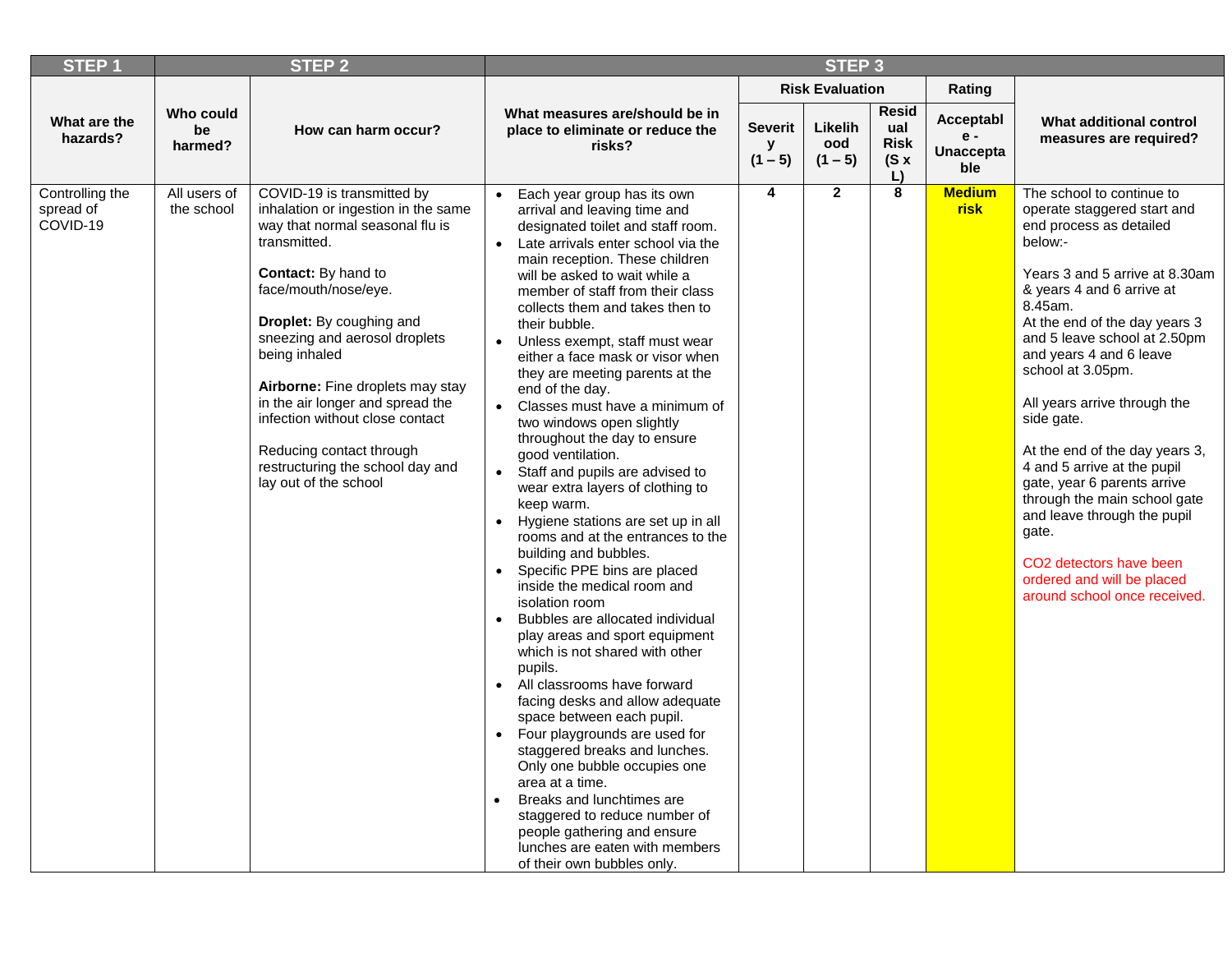| <b>STEP1</b>             |                            | STEP <sub>2</sub>   | STEP <sub>3</sub>                                                                                                                                                                                                                                                                                                                                                                                                                                                                                                                                                                                                                                                                                                                                                                                                                                                                                                                                                                                                                                                                                                                                                                                                                                                                                                                                                                                                                                                                         |                           |                             |                                                  |                                               |                                                   |
|--------------------------|----------------------------|---------------------|-------------------------------------------------------------------------------------------------------------------------------------------------------------------------------------------------------------------------------------------------------------------------------------------------------------------------------------------------------------------------------------------------------------------------------------------------------------------------------------------------------------------------------------------------------------------------------------------------------------------------------------------------------------------------------------------------------------------------------------------------------------------------------------------------------------------------------------------------------------------------------------------------------------------------------------------------------------------------------------------------------------------------------------------------------------------------------------------------------------------------------------------------------------------------------------------------------------------------------------------------------------------------------------------------------------------------------------------------------------------------------------------------------------------------------------------------------------------------------------------|---------------------------|-----------------------------|--------------------------------------------------|-----------------------------------------------|---------------------------------------------------|
|                          |                            |                     |                                                                                                                                                                                                                                                                                                                                                                                                                                                                                                                                                                                                                                                                                                                                                                                                                                                                                                                                                                                                                                                                                                                                                                                                                                                                                                                                                                                                                                                                                           |                           | <b>Risk Evaluation</b>      |                                                  | Rating                                        |                                                   |
| What are the<br>hazards? | Who could<br>be<br>harmed? | How can harm occur? | What measures are/should be in<br>place to eliminate or reduce the<br>risks?                                                                                                                                                                                                                                                                                                                                                                                                                                                                                                                                                                                                                                                                                                                                                                                                                                                                                                                                                                                                                                                                                                                                                                                                                                                                                                                                                                                                              | Severit<br>y<br>$(1 - 5)$ | Likelih<br>ood<br>$(1 - 5)$ | <b>Resid</b><br>ual<br><b>Risk</b><br>(Sx)<br>L) | Acceptabl<br>$e -$<br><b>Unaccepta</b><br>ble | What additional control<br>measures are required? |
|                          |                            |                     | The lunch time menu has been<br>$\bullet$<br>reduced to a sandwich or jacket<br>potato option.<br>New Behavioural Policy agreed<br>$\bullet$<br>by governors and shared with all<br>staff and pupils.<br>All staff have their own resources<br>$\bullet$<br>and are instructed not to share<br>with other classes or bubbles.<br>During exercise classes, social<br>$\bullet$<br>distancing measures are<br>observed when scheduling<br>activities<br>Staff rooms and offices have been<br>$\bullet$<br>assessed for staff to use keeping<br>social distancing rules.<br>(Staggering of class schedules<br>also assists with social distancing<br>in staff rooms).<br>To help keep distances between<br>$\bullet$<br>the desks, unwanted furniture (<br>and where appropriate larger<br>pieces of furniture) has been<br>removed/re-located<br>Class bubble sizes are to be no<br>$\bullet$<br>larger than 15 pupils.<br>The capacity for each year group<br>$\bullet$<br>to be no more than 30 pupils.<br>Access and egress routes to be<br>$\bullet$<br>kept clear of desks.<br>If the classroom has a final exit,<br>$\bullet$<br>pupils to use the classroom door<br>to enter the school, so they do not<br>have to walk through the building.<br>This can include fire exits where<br>necessary but must be closed and<br>secured at the end of the day<br>Staff room to be organised with<br>$\bullet$<br>socially distanced chairs (chairs<br>removed to provide 2m<br>distancing) |                           |                             |                                                  |                                               |                                                   |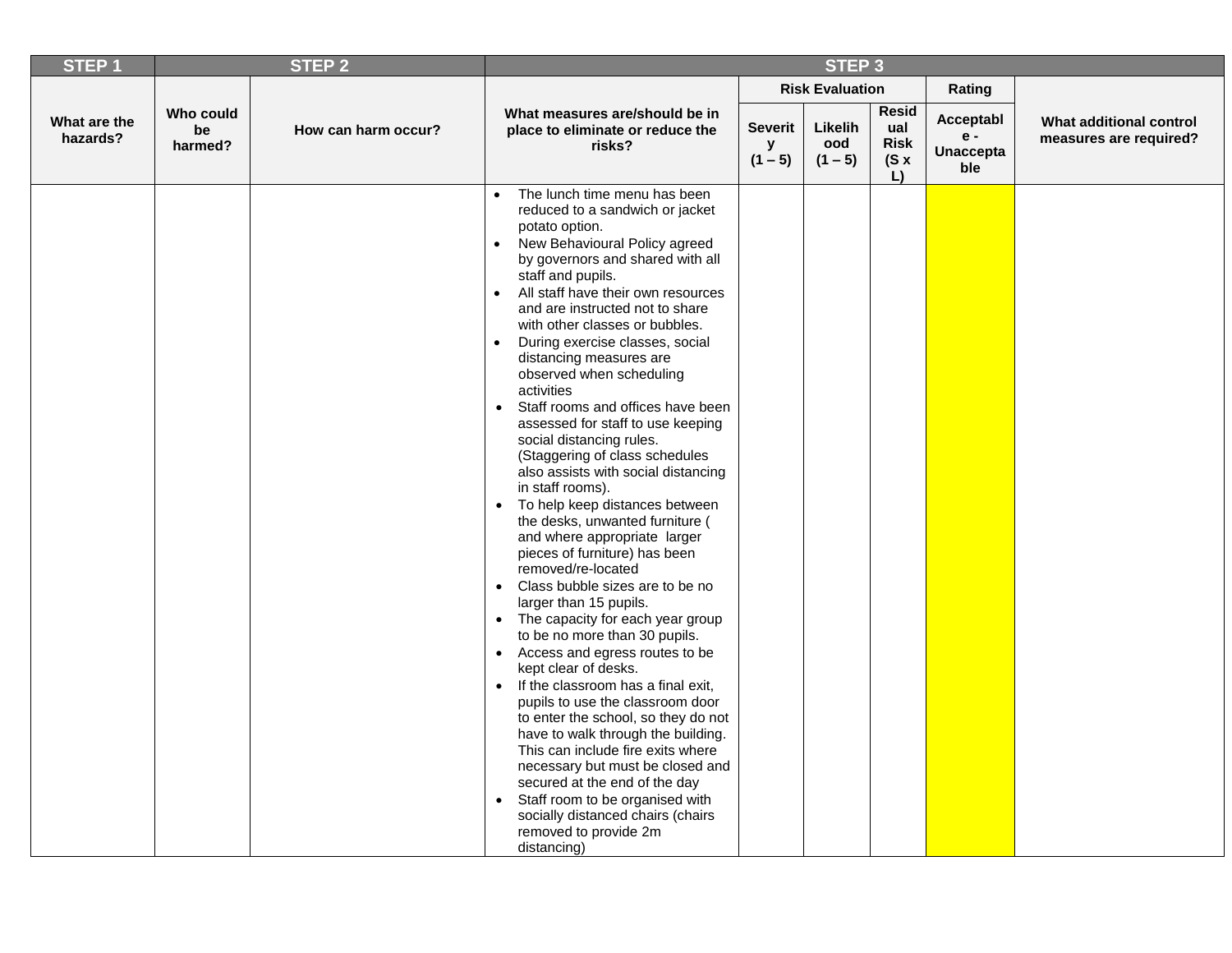| <b>STEP1</b>                             |                            | <b>STEP 2</b>                                                     | STEP <sub>3</sub>                                                                                                                                                                                                                                                                                                                                                                                                                                                                                                                                                                                                                                                                                                                                                                                                             |                                  |                             |                                           |                                               |                                                   |
|------------------------------------------|----------------------------|-------------------------------------------------------------------|-------------------------------------------------------------------------------------------------------------------------------------------------------------------------------------------------------------------------------------------------------------------------------------------------------------------------------------------------------------------------------------------------------------------------------------------------------------------------------------------------------------------------------------------------------------------------------------------------------------------------------------------------------------------------------------------------------------------------------------------------------------------------------------------------------------------------------|----------------------------------|-----------------------------|-------------------------------------------|-----------------------------------------------|---------------------------------------------------|
|                                          |                            |                                                                   |                                                                                                                                                                                                                                                                                                                                                                                                                                                                                                                                                                                                                                                                                                                                                                                                                               |                                  | <b>Risk Evaluation</b>      |                                           | Rating                                        |                                                   |
| What are the<br>hazards?                 | Who could<br>be<br>harmed? | How can harm occur?                                               | What measures are/should be in<br>place to eliminate or reduce the<br>risks?                                                                                                                                                                                                                                                                                                                                                                                                                                                                                                                                                                                                                                                                                                                                                  | <b>Severit</b><br>y<br>$(1 - 5)$ | Likelih<br>ood<br>$(1 - 5)$ | Resid<br>ual<br><b>Risk</b><br>(Sx)<br>L) | Acceptabl<br>$e -$<br><b>Unaccepta</b><br>ble | What additional control<br>measures are required? |
|                                          |                            |                                                                   | One member of staff at a time to<br>$\bullet$<br>use the staff toilets<br>• Cleaning schedules have been<br>reprioritised to include, handles,<br>buttons and doors, light switches,<br>toilets and sinks, food preparation<br>areas, hard surfaces tables.<br>School recommends that staff<br>$\bullet$<br>undertake a Covid Test on a twice<br>weekly basis, using their LFD kits<br>or local testing stations (even if<br>they have no symptoms). KMBC<br>and Liverpool CC have<br>designated sites who can provide<br>tests. Times are prioritised times<br>for school based staff. (This also<br>extends to supply staff and<br>trainees).                                                                                                                                                                               |                                  |                             |                                           |                                               |                                                   |
| Controlling the<br>spread of<br>COVID-19 | All users of<br>the school | Reducing contact through reducing<br>access to the school grounds | Start and end times are staggered<br>$\bullet$<br>Social Distancing markers are in<br>$\bullet$<br>place (both internally and<br>externally) to give guidance to<br>staff and parents.<br>All pupils enter the grounds<br>$\bullet$<br>independently. Where it is felt that<br>this is not appropriate for a<br>particular child, only ONE parent<br>is allowed to enter the grounds<br>and should wait in a pre-allocated<br>designated area on the floor<br>markings identified.<br>Parents entering the school<br>$\bullet$<br>grounds must wear a face mask<br>unless they can prove exemption<br>on medical grounds.<br>Signs for parents have been<br>$\bullet$<br>erected in the windows of<br>entrance doors and on the school<br>gates.<br>Staff supervise the outside of the<br>building at the start of the school | $\overline{\mathbf{4}}$          | $\overline{2}$              | 8                                         | <b>Medium</b><br><b>risk</b>                  |                                                   |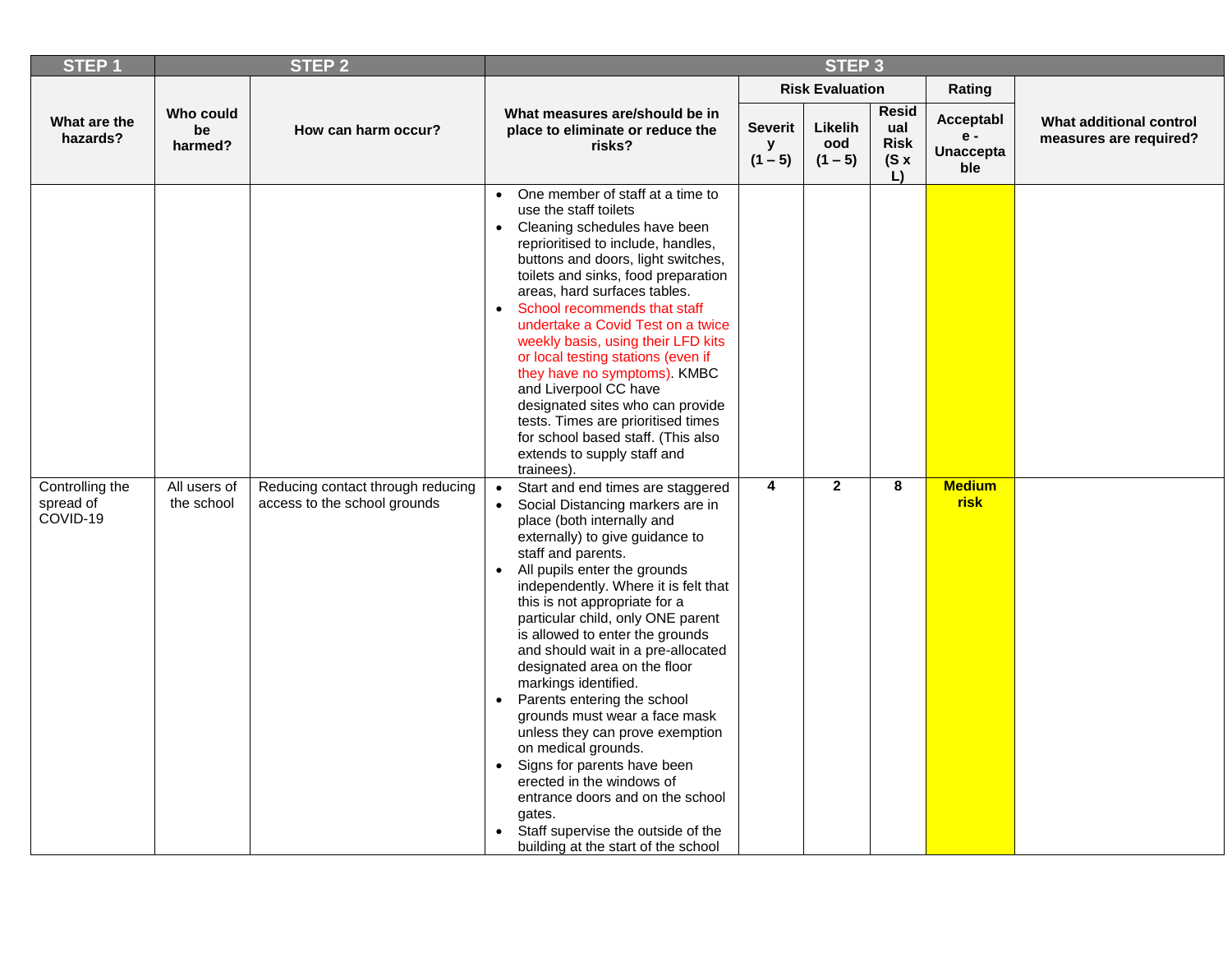| <b>STEP1</b>             |                            | <b>STEP 2</b>              | STEP <sub>3</sub>                                                                                                                                                                                                                                                                                                                                                                                                                                                                                                                                                                                                                                                                                                                                                                                                                                                                                                                                                                                                                                                                                                                                                                                                                                                                                                                                                                                                                                                   |                           |                             |                                                  |                                             |                                                   |
|--------------------------|----------------------------|----------------------------|---------------------------------------------------------------------------------------------------------------------------------------------------------------------------------------------------------------------------------------------------------------------------------------------------------------------------------------------------------------------------------------------------------------------------------------------------------------------------------------------------------------------------------------------------------------------------------------------------------------------------------------------------------------------------------------------------------------------------------------------------------------------------------------------------------------------------------------------------------------------------------------------------------------------------------------------------------------------------------------------------------------------------------------------------------------------------------------------------------------------------------------------------------------------------------------------------------------------------------------------------------------------------------------------------------------------------------------------------------------------------------------------------------------------------------------------------------------------|---------------------------|-----------------------------|--------------------------------------------------|---------------------------------------------|---------------------------------------------------|
|                          |                            |                            |                                                                                                                                                                                                                                                                                                                                                                                                                                                                                                                                                                                                                                                                                                                                                                                                                                                                                                                                                                                                                                                                                                                                                                                                                                                                                                                                                                                                                                                                     |                           | <b>Risk Evaluation</b>      |                                                  | Rating                                      |                                                   |
| What are the<br>hazards? | Who could<br>be<br>harmed? | How can harm occur?        | What measures are/should be in<br>place to eliminate or reduce the<br>risks?                                                                                                                                                                                                                                                                                                                                                                                                                                                                                                                                                                                                                                                                                                                                                                                                                                                                                                                                                                                                                                                                                                                                                                                                                                                                                                                                                                                        | Severit<br>У<br>$(1 - 5)$ | Likelih<br>ood<br>$(1 - 5)$ | <b>Resid</b><br>ual<br><b>Risk</b><br>(Sx)<br>L) | Acceptabl<br>e -<br><b>Unaccepta</b><br>ble | What additional control<br>measures are required? |
|                          |                            |                            | day to ensure pupils walk in and<br>practice social distancing.<br>On leaving the class for home<br>$\bullet$<br>children are held back in the<br>school grounds until a parent or<br>guardian arrives to collect them.<br>Contractors should not enter the<br>$\bullet$<br>premises without an appointment.<br>Confirmation will be sought from<br>contractors around their own best<br>practices and PPE before arriving<br>at school.<br>On arrival on site contractors to<br>$\bullet$<br>be informed of the hygiene and<br>social distancing measures<br>operating in the school which they<br>must follow.<br>If contractors do not follow the<br>$\bullet$<br>control measures they are to be<br>asked to leave the premises, with<br>consideration as to whether they<br>are to be allowed on site again.<br>If contractors are working on site<br>$\bullet$<br>work (where possible) to be<br>completed at either end of the<br>school day when the school is<br>less populated.<br>Visitors to the building are<br>$\bullet$<br>discouraged at this time (essential<br>visitors only should visit and<br>should have an appointment)<br>If the school is taking a delivery of<br>$\bullet$<br>stock, delivery is left outside the<br>parent room which is a suitable<br>safe position (not blocking access<br>or egress routes). Staff from the<br>school to move the stock to the<br>place of storage. Delivery staff are<br>not to walk around schools. |                           |                             |                                                  |                                             |                                                   |
| Controlling the          | All users of               | Reducing infection through | All access points in use at the<br>$\bullet$                                                                                                                                                                                                                                                                                                                                                                                                                                                                                                                                                                                                                                                                                                                                                                                                                                                                                                                                                                                                                                                                                                                                                                                                                                                                                                                                                                                                                        | 4                         | $\mathbf{2}$                | 8                                                | <b>Medium</b>                               | The current situation<br>$\bullet$                |
| spread of<br>COVID-19    | the school                 | improved hygiene.          | school will have hand cleaning<br>facilities and on entering and                                                                                                                                                                                                                                                                                                                                                                                                                                                                                                                                                                                                                                                                                                                                                                                                                                                                                                                                                                                                                                                                                                                                                                                                                                                                                                                                                                                                    |                           |                             |                                                  | risk                                        | is constantly<br>changing. In line with           |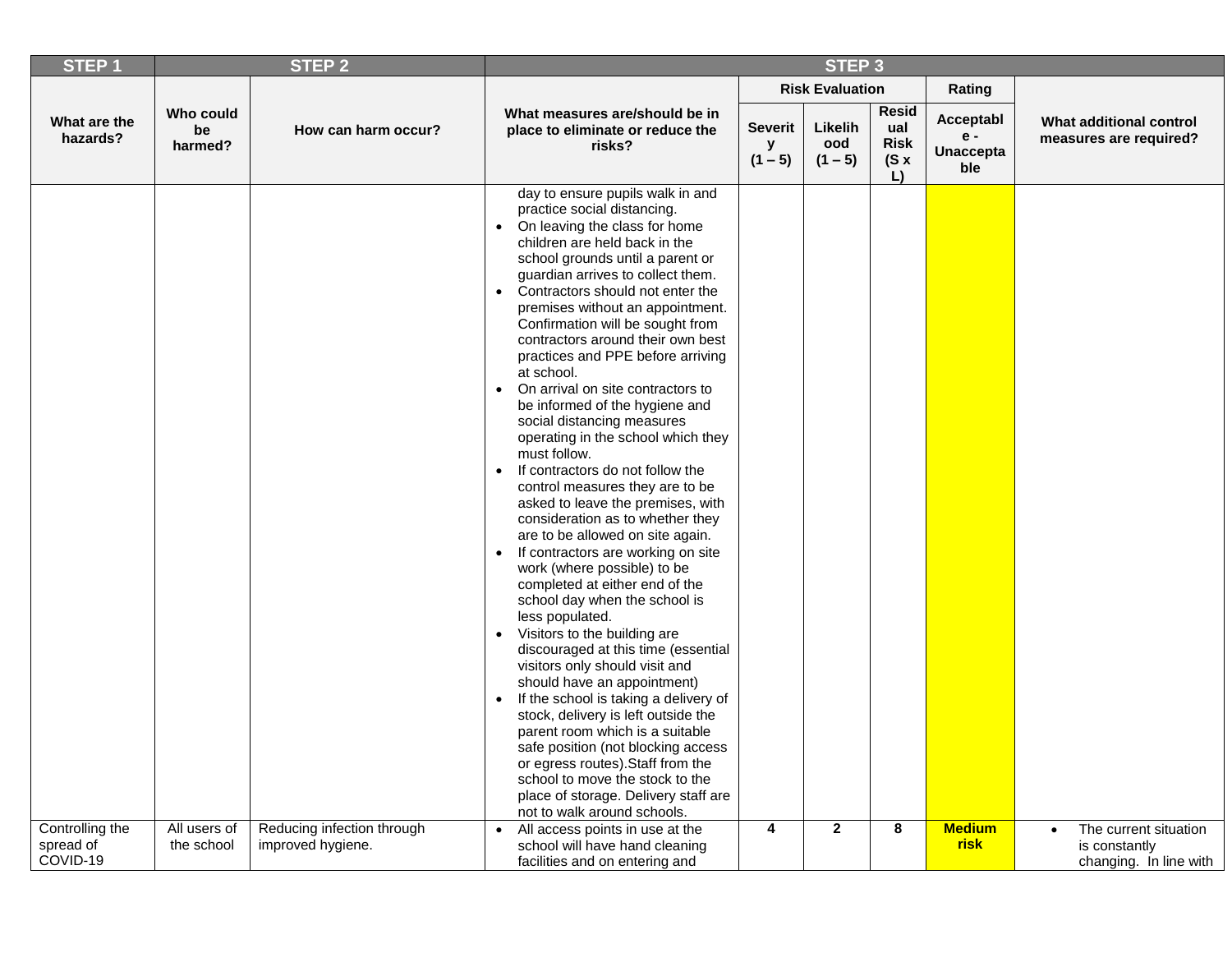| STEP <sub>1</sub>        |                            | <b>STEP 2</b>       | STEP <sub>3</sub>                                                                                                                                                                                                                                                                                                                                                                                                                                                                                                                                                                                                                                                                                                                                                                                                                                                                                                                                                                                                                                                                                                                                                                                                                                                     |                                  |                             |                                                  |                                               |                                                                                                                                                        |
|--------------------------|----------------------------|---------------------|-----------------------------------------------------------------------------------------------------------------------------------------------------------------------------------------------------------------------------------------------------------------------------------------------------------------------------------------------------------------------------------------------------------------------------------------------------------------------------------------------------------------------------------------------------------------------------------------------------------------------------------------------------------------------------------------------------------------------------------------------------------------------------------------------------------------------------------------------------------------------------------------------------------------------------------------------------------------------------------------------------------------------------------------------------------------------------------------------------------------------------------------------------------------------------------------------------------------------------------------------------------------------|----------------------------------|-----------------------------|--------------------------------------------------|-----------------------------------------------|--------------------------------------------------------------------------------------------------------------------------------------------------------|
|                          |                            |                     |                                                                                                                                                                                                                                                                                                                                                                                                                                                                                                                                                                                                                                                                                                                                                                                                                                                                                                                                                                                                                                                                                                                                                                                                                                                                       |                                  | <b>Risk Evaluation</b>      |                                                  | Rating                                        |                                                                                                                                                        |
| What are the<br>hazards? | Who could<br>be<br>harmed? | How can harm occur? | What measures are/should be in<br>place to eliminate or reduce the<br>risks?                                                                                                                                                                                                                                                                                                                                                                                                                                                                                                                                                                                                                                                                                                                                                                                                                                                                                                                                                                                                                                                                                                                                                                                          | <b>Severit</b><br>y<br>$(1 - 5)$ | Likelih<br>ood<br>$(1 - 5)$ | <b>Resid</b><br>ual<br><b>Risk</b><br>(Sx)<br>L) | Acceptabl<br>$e -$<br><b>Unaccepta</b><br>ble | What additional control<br>measures are required?                                                                                                      |
|                          |                            |                     | leaving the building, hands are to<br>be sanitised.<br>• Catch it, Kill it, Bin it posters have<br>been erected around the building.<br>Hand sanitising points are placed<br>$\bullet$<br>all around the school, especially<br>outside toilets, inside dining halls<br>and staff rooms and offices.<br>Cleaning schedules have been<br>$\bullet$<br>reprioritised to include;<br>Door handles door release buttons,<br>and doors. Light switches, Toilets and<br>sinks, food preparation areas (drinks<br>station), hard floor surfaces.<br>Tables and hard surfaced chairs.<br>Cleaning taking place at least three<br>times a day.<br>As years 3 and 4 use the same<br>toilets at lunchtime, these are<br>scheduled to be cleaned between<br>year group use and after<br>lunchtimes to avoid cross<br>contamination.<br>Where possible, all soft, hard to<br>clean toys and teaching aids<br>have been removed from<br>classrooms.<br>Shared outdoor equipment is not<br>to be used (footballs, table tennis<br>equipment) as there is not the<br>capacity for this to be cleaned in<br>between groups<br>Pupils are given the necessary<br>equipment they will need (books<br>pencils calculators) and therefore<br>should not bring any equipment<br>into school. |                                  |                             |                                                  |                                               | Government<br>Recommendations,<br>the COVID-19<br>update. Website will<br>be visited regularly to<br>check adequacy of<br>current control<br>measures. |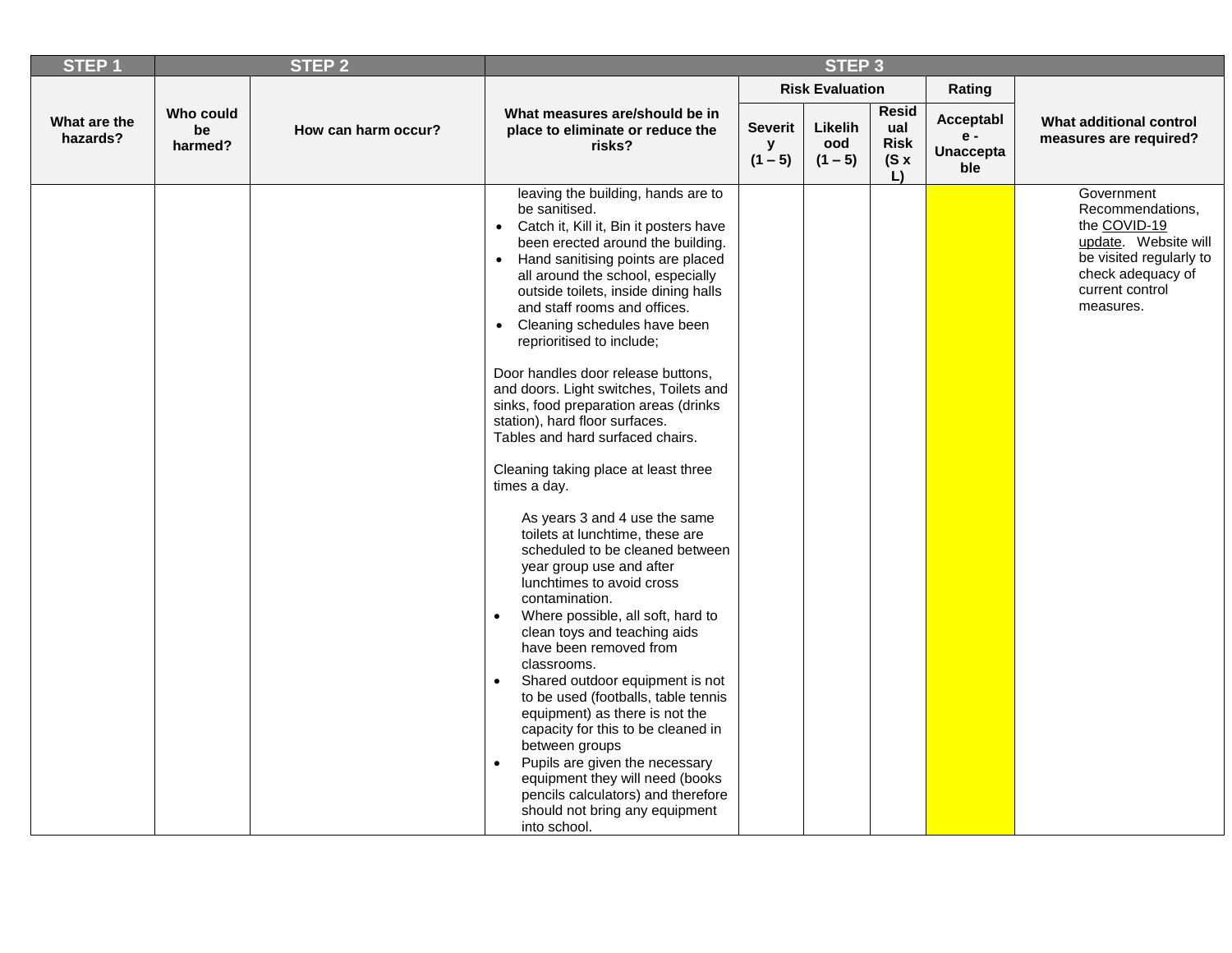| <b>STEP1</b>                             |                            | <b>STEP 2</b>                                                                   | STEP <sub>3</sub>                                                                                                                                                                                                                                                                                                                                                                                                                                                                                                                                                                                                                                                                                                                                                                                                                                                 |                                  |                             |                                                  |                                             |                                                   |
|------------------------------------------|----------------------------|---------------------------------------------------------------------------------|-------------------------------------------------------------------------------------------------------------------------------------------------------------------------------------------------------------------------------------------------------------------------------------------------------------------------------------------------------------------------------------------------------------------------------------------------------------------------------------------------------------------------------------------------------------------------------------------------------------------------------------------------------------------------------------------------------------------------------------------------------------------------------------------------------------------------------------------------------------------|----------------------------------|-----------------------------|--------------------------------------------------|---------------------------------------------|---------------------------------------------------|
|                                          |                            |                                                                                 |                                                                                                                                                                                                                                                                                                                                                                                                                                                                                                                                                                                                                                                                                                                                                                                                                                                                   |                                  | <b>Risk Evaluation</b>      |                                                  | Rating                                      |                                                   |
| What are the<br>hazards?                 | Who could<br>be<br>harmed? | How can harm occur?                                                             | What measures are/should be in<br>place to eliminate or reduce the<br>risks?                                                                                                                                                                                                                                                                                                                                                                                                                                                                                                                                                                                                                                                                                                                                                                                      | <b>Severit</b><br>у<br>$(1 - 5)$ | Likelih<br>ood<br>$(1 - 5)$ | <b>Resid</b><br>ual<br><b>Risk</b><br>(Sx)<br>L) | Acceptabl<br>e -<br><b>Unaccepta</b><br>ble | What additional control<br>measures are required? |
|                                          |                            |                                                                                 | Pupils are not be allowed to<br>$\bullet$<br>share equipment outside their<br>bubbles.<br>Cleaning materials to be present<br>in areas<br>Staff and building users are to use<br>$\bullet$<br>tissues to cover mouth and nose<br>when coughing or sneezing,<br>(especially during times of high<br>pollen)<br>Tissues are disposed of in<br>$\bullet$<br>disposable bags as soon as<br>possible.<br>• Hands are sanitised on entering<br>and prior to leaving the building.<br>Hands are also sanitised regularly<br>throughout the day, especially<br>before and after toileting, before<br>food and drink preparation, after<br>sneezing and coughing and when<br>they enter and leave the building<br>for exercise.<br>Staff and children are encouraged<br>not to touch their mouth, eyes or<br>nose.<br>Catch it, bin it, kill it is encouraged<br>$\bullet$ |                                  |                             |                                                  |                                             |                                                   |
| Controlling the<br>spread of<br>COVID-19 | All users of<br>the school | Reducing infection through the use<br>of personal protective equipment<br>(PPE) | If social distancing cannot be<br>$\bullet$<br>observed and close contact is<br>unavoidable PPE is to be used by<br>staff where necessary. E.g.<br>personal care for specific pupils,<br>performing first aid, intervening if<br>a pupil is in danger of harming<br>themselves or others.<br>PPE is required when staff are<br>$\bullet$<br>assisting a symptomatic adult or<br>pupil.<br>Specific PPE bins are placed<br>$\bullet$<br>inside all rooms in bubbles, the<br>medical room and isolation room.                                                                                                                                                                                                                                                                                                                                                       | 4                                | 3                           | $\overline{12}$                                  | <b>Medium</b><br>elevated<br>risk           |                                                   |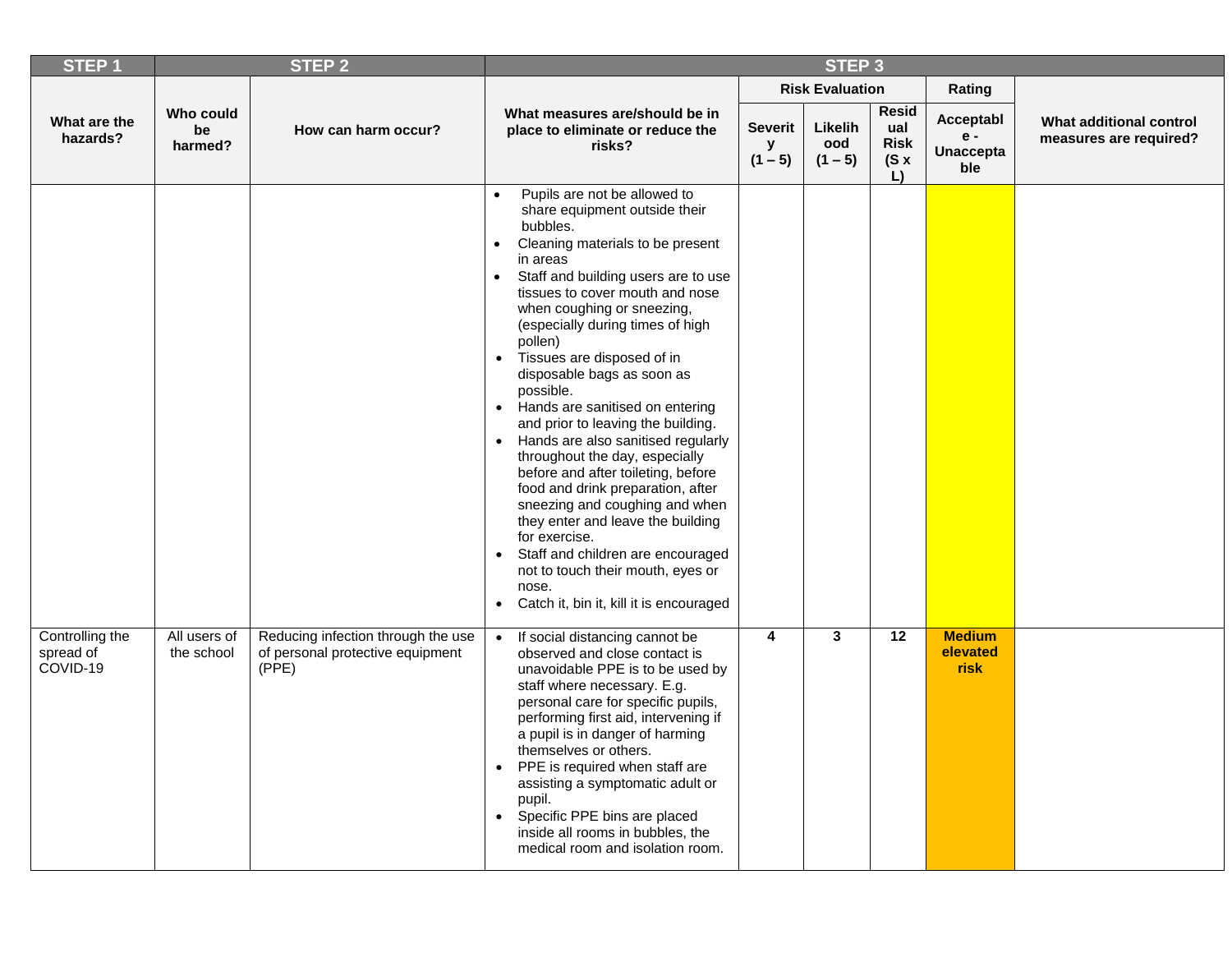| <b>STEP1</b>                             |                            | <b>STEP 2</b>                                                           | STEP <sub>3</sub>                                                                                                                                                                                                                                                                                                                                                                                                                                                                                                                                                                                                                                                                                                                                                                                                                                                                                                                                                                                                                                                                                                                                                                                                                                                                                                                                                                                                                                              |                                  |                             |                                                  |                                               |                                                   |
|------------------------------------------|----------------------------|-------------------------------------------------------------------------|----------------------------------------------------------------------------------------------------------------------------------------------------------------------------------------------------------------------------------------------------------------------------------------------------------------------------------------------------------------------------------------------------------------------------------------------------------------------------------------------------------------------------------------------------------------------------------------------------------------------------------------------------------------------------------------------------------------------------------------------------------------------------------------------------------------------------------------------------------------------------------------------------------------------------------------------------------------------------------------------------------------------------------------------------------------------------------------------------------------------------------------------------------------------------------------------------------------------------------------------------------------------------------------------------------------------------------------------------------------------------------------------------------------------------------------------------------------|----------------------------------|-----------------------------|--------------------------------------------------|-----------------------------------------------|---------------------------------------------------|
|                                          |                            |                                                                         |                                                                                                                                                                                                                                                                                                                                                                                                                                                                                                                                                                                                                                                                                                                                                                                                                                                                                                                                                                                                                                                                                                                                                                                                                                                                                                                                                                                                                                                                |                                  | <b>Risk Evaluation</b>      |                                                  | Rating                                        |                                                   |
| What are the<br>hazards?                 | Who could<br>be<br>harmed? | How can harm occur?                                                     | What measures are/should be in<br>place to eliminate or reduce the<br>risks?                                                                                                                                                                                                                                                                                                                                                                                                                                                                                                                                                                                                                                                                                                                                                                                                                                                                                                                                                                                                                                                                                                                                                                                                                                                                                                                                                                                   | <b>Severit</b><br>y<br>$(1 - 5)$ | Likelih<br>ood<br>$(1 - 5)$ | <b>Resid</b><br>ual<br><b>Risk</b><br>(Sx)<br>L) | Acceptabl<br>$e -$<br><b>Unaccepta</b><br>ble | What additional control<br>measures are required? |
| Controlling the<br>spread of<br>COVID-19 | All users of<br>the school | Reducing infection through<br>communication with buildings<br>occupants | The Behaviour Policy has been<br>$\bullet$<br>updated and devolved to staff.<br>If PPE has been used it should be<br>$\bullet$<br>taken off site. All used equipment<br>is to be double bagged and<br>sealed before disposing of it<br>immediately<br>All PPE is to be stored in the Site<br>$\bullet$<br>Manager's room so staff can<br>access it without delay.<br>PPE is available in the Isolation<br>Room<br>Site Manager (and in his absence,<br>$\bullet$<br>the Business Manager) monitor<br>the levels and use of PPE and re-<br>order when necessary, ensuring<br>stock does not run out.<br>The use of PPE is guided by a<br>risk assessment.<br>• School has communicated with all<br>parents and staff about the schools<br>new operating procedure,<br>highlighting any new rules and any<br>changes in access to the school.<br>• Teachers to keep their pupils in the<br>same class at all times. If it is<br>necessary to communicate with<br>other areas of the school, other<br>methods of communications, eg.<br>telephones should be used to<br>reduce access of individuals around<br>the building<br>• Only staff (not pupils) are allowed to<br>answer the telephone in class.<br>• One way system has been put in<br>place in corridors with markings and<br>signs to remind users about social<br>distancing.<br>• Staff to monitor the corridors at key<br>times to ensure pupils do not start<br>congregating (eg when pupils need | 4                                | $\overline{2}$              | 8                                                | <b>Medium</b><br><b>risk</b>                  |                                                   |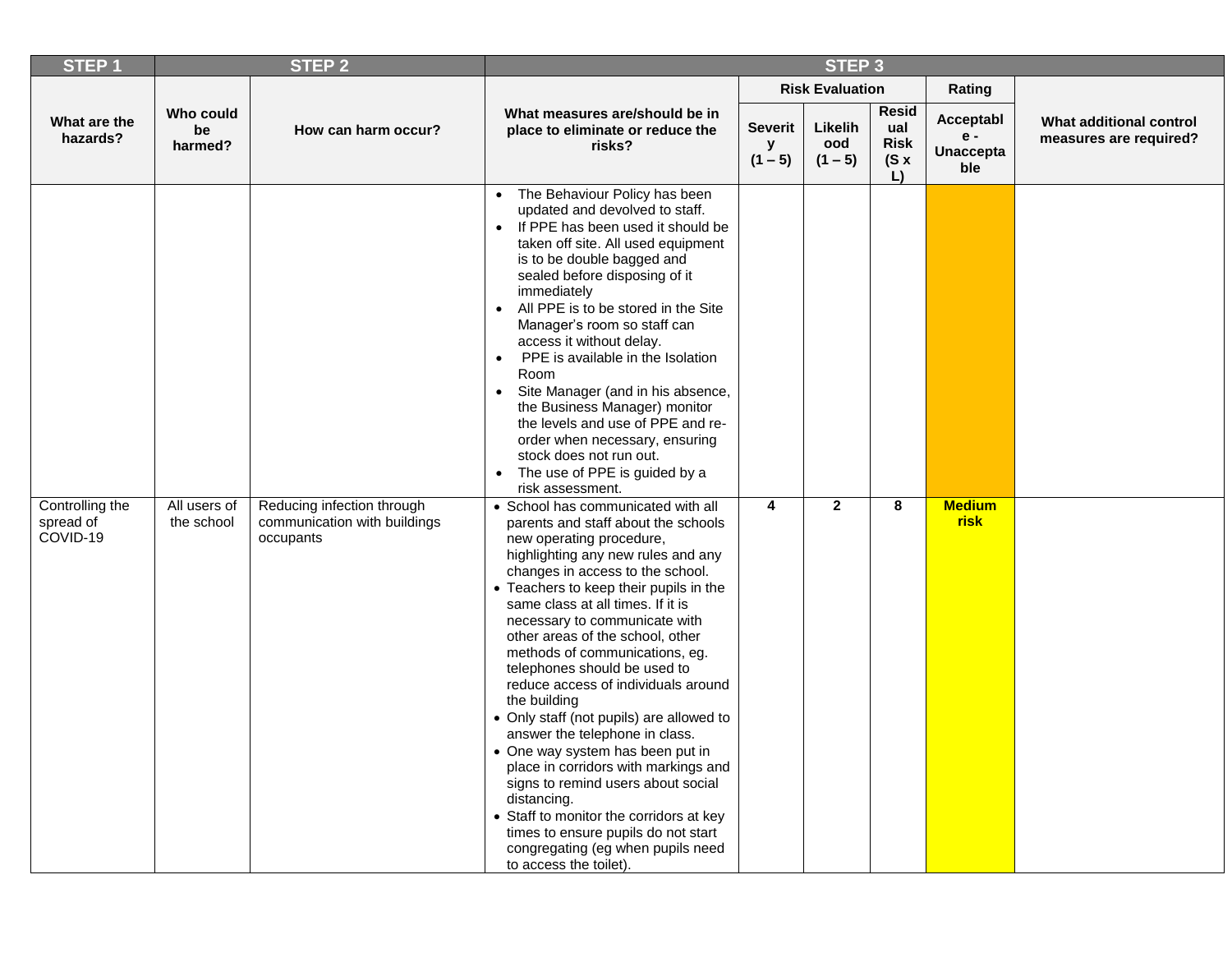| <b>STEP1</b>                      |                            | <b>STEP 2</b>                                                     | STEP <sub>3</sub>                                                                                                                                                                                                                                                                                                                                                                                                                                                                                                                                                                                                                                                                                                                                                                                                                                                                                                                                                                                                                                                                                                                                                                                                                                                                                                          |                                  |                             |                                                  |                                               |                                                   |
|-----------------------------------|----------------------------|-------------------------------------------------------------------|----------------------------------------------------------------------------------------------------------------------------------------------------------------------------------------------------------------------------------------------------------------------------------------------------------------------------------------------------------------------------------------------------------------------------------------------------------------------------------------------------------------------------------------------------------------------------------------------------------------------------------------------------------------------------------------------------------------------------------------------------------------------------------------------------------------------------------------------------------------------------------------------------------------------------------------------------------------------------------------------------------------------------------------------------------------------------------------------------------------------------------------------------------------------------------------------------------------------------------------------------------------------------------------------------------------------------|----------------------------------|-----------------------------|--------------------------------------------------|-----------------------------------------------|---------------------------------------------------|
|                                   |                            |                                                                   |                                                                                                                                                                                                                                                                                                                                                                                                                                                                                                                                                                                                                                                                                                                                                                                                                                                                                                                                                                                                                                                                                                                                                                                                                                                                                                                            |                                  | <b>Risk Evaluation</b>      |                                                  | Rating                                        |                                                   |
| What are the<br>hazards?          | Who could<br>be<br>harmed? | How can harm occur?                                               | What measures are/should be in<br>place to eliminate or reduce the<br>risks?                                                                                                                                                                                                                                                                                                                                                                                                                                                                                                                                                                                                                                                                                                                                                                                                                                                                                                                                                                                                                                                                                                                                                                                                                                               | <b>Severit</b><br>У<br>$(1 - 5)$ | Likelih<br>ood<br>$(1 - 5)$ | <b>Resid</b><br>ual<br><b>Risk</b><br>(Sx)<br>L) | Acceptabl<br>$e -$<br><b>Unaccepta</b><br>ble | What additional control<br>measures are required? |
|                                   |                            |                                                                   | • If the need arises to communicate<br>with other staff/building users<br>'Social Distancing' measures<br>should be adhered to at all times.<br>• Social distancing message to be re-<br>iterated throughout the day eg<br>when giving instructions (some<br>pupils may require additional<br>support in understanding e.g. Social<br>stories)<br>• Posters are displayed around the<br>building as a reminder to pupils and<br>staff to wash their hands regularly<br>throughout the day for at least 20<br>seconds.<br>• Teachers use prompts to help<br>reinforce the importance of hand<br>washing<br>• The message about washing hands<br>is to be reinforced throughout the<br>day by teaching staff<br>• Visits to the school made by<br>parents and business colleagues<br>are discouraged at this time.<br>• Parents/visitors must wear a wear a<br>face mask / visor when entering the<br>school premises.<br>• Only one visitor allowed in<br>reception at any one time. Once<br>seen the visitor will be asked to wait<br>outside.<br>• All meetings to be held via Zoom -<br>(including staff, management, team<br>and community).<br>• Communication with parents to take<br>place by e mail/telephone (remote<br>phones which should be cleaned<br>after use should be used-not the<br>school office phone) |                                  |                             |                                                  |                                               |                                                   |
| Covid - 19 cross<br>contamination | Staff and<br>pupils        | Personal contact between staff<br>and pupils with educational and | • A key member of the team<br>involved in the pupil's education is                                                                                                                                                                                                                                                                                                                                                                                                                                                                                                                                                                                                                                                                                                                                                                                                                                                                                                                                                                                                                                                                                                                                                                                                                                                         | $5\phantom{.0}$                  | $\overline{2}$              | 10                                               | <b>Medium</b><br>(elevated                    |                                                   |
|                                   |                            | medical needs                                                     | to be present to provide continuity                                                                                                                                                                                                                                                                                                                                                                                                                                                                                                                                                                                                                                                                                                                                                                                                                                                                                                                                                                                                                                                                                                                                                                                                                                                                                        |                                  |                             |                                                  | risk)                                         |                                                   |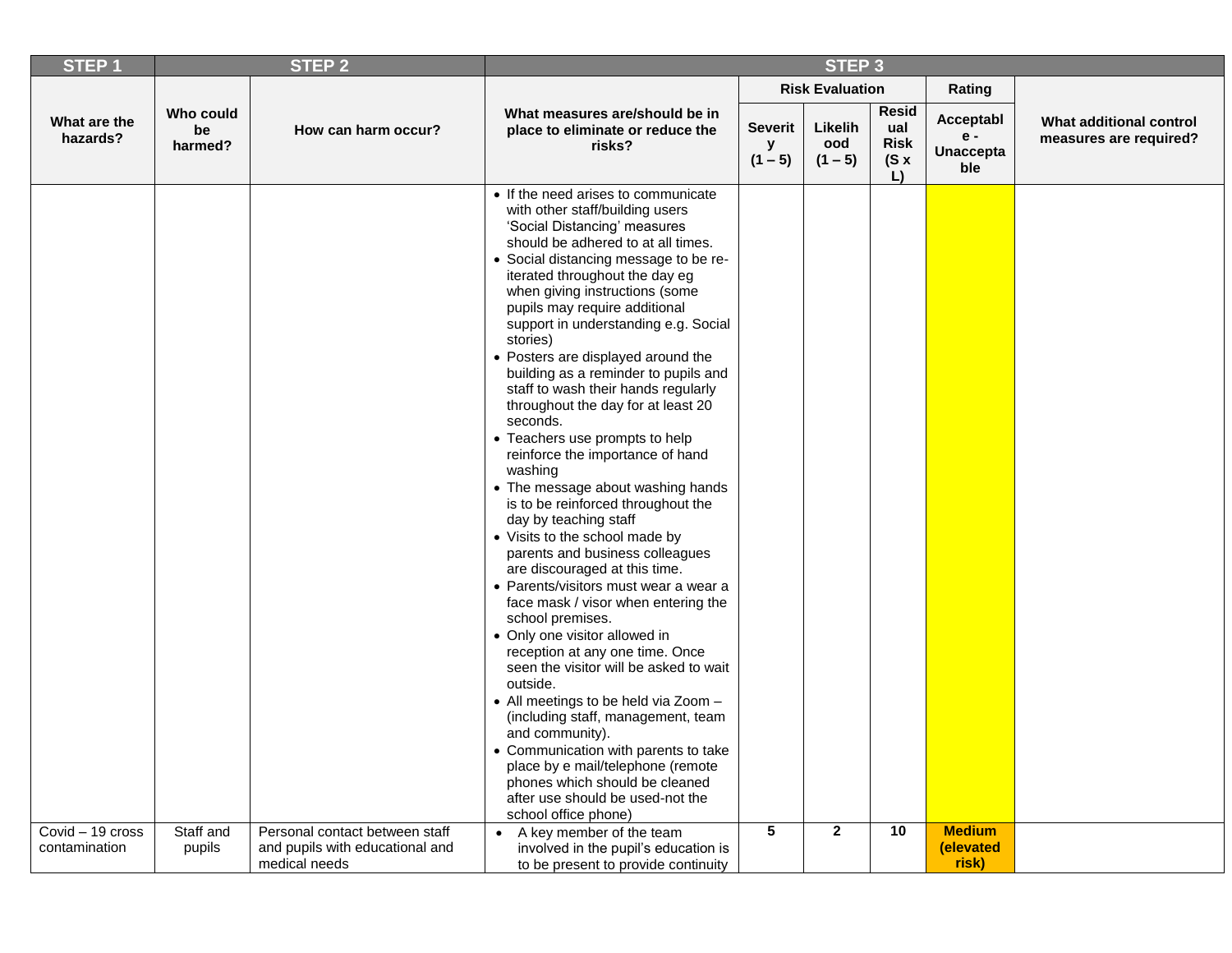| <b>STEP1</b>                      |                            | <b>STEP 2</b>           | STEP <sub>3</sub>                                                                                                                                                                                                                                                                                                                                                                                                                                                                                                                                                                                                                                                                                                                                                                                                                                                                                                                                                                                                                                                                                                                                                                                                                                                                                                                                    |                           |                             |                                                   |                                             |                                                                                                                                                                  |
|-----------------------------------|----------------------------|-------------------------|------------------------------------------------------------------------------------------------------------------------------------------------------------------------------------------------------------------------------------------------------------------------------------------------------------------------------------------------------------------------------------------------------------------------------------------------------------------------------------------------------------------------------------------------------------------------------------------------------------------------------------------------------------------------------------------------------------------------------------------------------------------------------------------------------------------------------------------------------------------------------------------------------------------------------------------------------------------------------------------------------------------------------------------------------------------------------------------------------------------------------------------------------------------------------------------------------------------------------------------------------------------------------------------------------------------------------------------------------|---------------------------|-----------------------------|---------------------------------------------------|---------------------------------------------|------------------------------------------------------------------------------------------------------------------------------------------------------------------|
|                                   |                            |                         |                                                                                                                                                                                                                                                                                                                                                                                                                                                                                                                                                                                                                                                                                                                                                                                                                                                                                                                                                                                                                                                                                                                                                                                                                                                                                                                                                      |                           | <b>Risk Evaluation</b>      |                                                   | Rating                                      |                                                                                                                                                                  |
| What are the<br>hazards?          | Who could<br>be<br>harmed? | How can harm occur?     | What measures are/should be in<br>place to eliminate or reduce the<br>risks?                                                                                                                                                                                                                                                                                                                                                                                                                                                                                                                                                                                                                                                                                                                                                                                                                                                                                                                                                                                                                                                                                                                                                                                                                                                                         | Severit<br>у<br>$(1 - 5)$ | Likelih<br>ood<br>$(1 - 5)$ | <b>Resid</b><br>ual<br><b>Risk</b><br>$(S \times$ | Acceptabl<br>e -<br><b>Unaccepta</b><br>ble | What additional control<br>measures are required?                                                                                                                |
| Covid - 19 cross<br>contamination | Staff and<br>pupils        | Administering first aid | of service and reduce enhanced<br>behaviour.<br>Staff to discourage contact with<br>$\bullet$<br>the pupil and explain the reasons.<br>All staff working with the pupil to<br>$\bullet$<br>be made aware of signs of<br>elevated behaviour and what<br>trigger the pupil might show prior<br>to aggressive actions.<br>If the pupil starts showing signs of<br>$\bullet$<br>elevated behaviour, deescalating<br>techniques should be used.<br>If the need of physical intervention<br>$\bullet$<br>occurs, staff should wear<br>appropriate PPE as in line with<br>the PPE guidance and risk<br>assessment<br>First Aider will be on site at all<br>$\bullet$<br>times<br>Pastoral care to be given from a<br>$\bullet$<br>distance.<br>Visors should be worn in all<br>$\bullet$<br>circumstances.<br>If possible, small cuts and grazes<br>$\bullet$<br>to be cleaned and dressed by the<br>person injured (receiving<br>guidance). Where this is not<br>possible, the child's parent will be<br>called to collect their child so that<br>the wound can be cleaned at<br>home.<br>If possible, injured person to<br>$\bullet$<br>collect all contaminated materials<br>and securely bag it.<br>If treating a person the first aider<br>to wear all recommended PPE,<br>apron, gloves, mask, & goggles (if<br>there is a risk of spitting, vomiting | $5\phantom{.0}$           | $\mathbf{2}$                | L)<br>10                                          | <b>Medium</b><br>(elevated<br>risk)         | First aid kits to continue to be<br>available in each area to<br>reduce movement around<br>school and portable kits<br>provided during breaks and<br>lunchtimes. |
|                                   |                            |                         | or coughing).<br>If the need occurs to perform<br>$\bullet$<br>rescue breaths in CPR a face<br>mask/barrier must be used.                                                                                                                                                                                                                                                                                                                                                                                                                                                                                                                                                                                                                                                                                                                                                                                                                                                                                                                                                                                                                                                                                                                                                                                                                            |                           |                             |                                                   |                                             |                                                                                                                                                                  |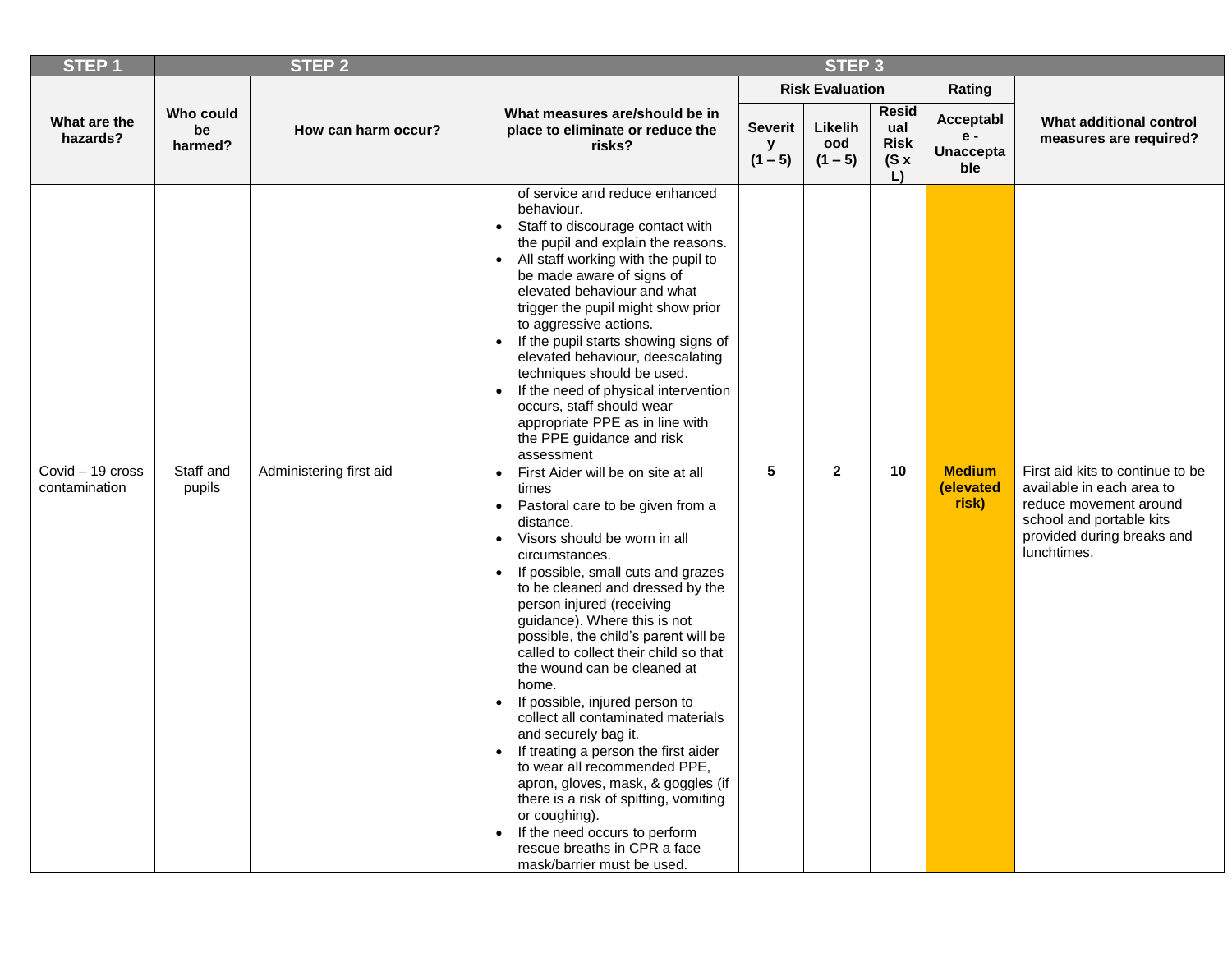| <b>STEP1</b>                      |                            | <b>STEP 2</b>                                               | STEP <sub>3</sub>                                                                                                                                                                                                                                                                                                                                                                                                                                                                                                                                                                                                                                           |                           |                             |                                                         |                                             |                                                                                                                                                                           |  |
|-----------------------------------|----------------------------|-------------------------------------------------------------|-------------------------------------------------------------------------------------------------------------------------------------------------------------------------------------------------------------------------------------------------------------------------------------------------------------------------------------------------------------------------------------------------------------------------------------------------------------------------------------------------------------------------------------------------------------------------------------------------------------------------------------------------------------|---------------------------|-----------------------------|---------------------------------------------------------|---------------------------------------------|---------------------------------------------------------------------------------------------------------------------------------------------------------------------------|--|
|                                   |                            |                                                             |                                                                                                                                                                                                                                                                                                                                                                                                                                                                                                                                                                                                                                                             |                           | <b>Risk Evaluation</b>      |                                                         | Rating                                      |                                                                                                                                                                           |  |
| What are the<br>hazards?          | Who could<br>be<br>harmed? | How can harm occur?                                         | What measures are/should be in<br>place to eliminate or reduce the<br>risks?                                                                                                                                                                                                                                                                                                                                                                                                                                                                                                                                                                                | Severit<br>у<br>$(1 - 5)$ | Likelih<br>ood<br>$(1 - 5)$ | <b>Resid</b><br>ual<br><b>Risk</b><br>$(S \times$<br>L) | Acceptabl<br>e -<br><b>Unaccepta</b><br>ble | What additional control<br>measures are required?                                                                                                                         |  |
|                                   |                            |                                                             | All used PPE must be disposed of<br>in accordance with the guidance<br>listed above<br>Clear records to be kept of all<br>$\bullet$<br>pupils who have sustained an<br>injury in school and who have<br>received first aid                                                                                                                                                                                                                                                                                                                                                                                                                                  |                           |                             |                                                         |                                             |                                                                                                                                                                           |  |
| Covid - 19 cross<br>contamination | Staff,                     | Cross contamination of virus<br>through transport.          | All non-essential trips to be<br>$\bullet$<br>cancelled.<br>If private transport is used on<br>$\bullet$<br>school business staff to travel in<br>individual vehicles unless they are<br>from the same family group.<br>Minibus to be used to transport<br>$\bullet$<br>vulnerable pupils.<br>Bus to be driven/supervised by<br>the same people and wiped down<br>before and after each use. Staff<br>should sit 2 metres apart on the<br>minibus.<br>Contact points to be washed<br>$\bullet$<br>down every time the minibus<br>driver changes (not just once a<br>day).<br>Pupils and Parents to be<br>$\bullet$<br>encouraged to walk/cycle to<br>school | 4                         | $\overline{2}$              | 8                                                       | <b>Medium</b>                               |                                                                                                                                                                           |  |
| Covid - 19 cross<br>contamination | Staff,                     | Cross contamination of virus in<br>offices and staff rooms. | All staff areas to be restructured<br>to help keep social distancing,<br>only two people to use offices at<br>any one time as per the staff hand<br>book.<br>Office staff to have their own desk<br>and not to use equipment from<br>other workstations.<br>Staff must not make phones calls<br>$\bullet$<br>from the main office. They must<br>use a mobile in other parts of<br>school. Staff must sanitize the<br>phone after use.<br>• Pupil contact details are now<br>delegated to the year groups to                                                                                                                                                 | 4                         | $\overline{2}$              | 8                                                       | <b>Medium</b>                               | All staff to be given<br>$\bullet$<br>copies of the Risk<br>Assessment<br>All staff to read and<br>$\bullet$<br>sign to say that they<br>know what is<br>expected of them |  |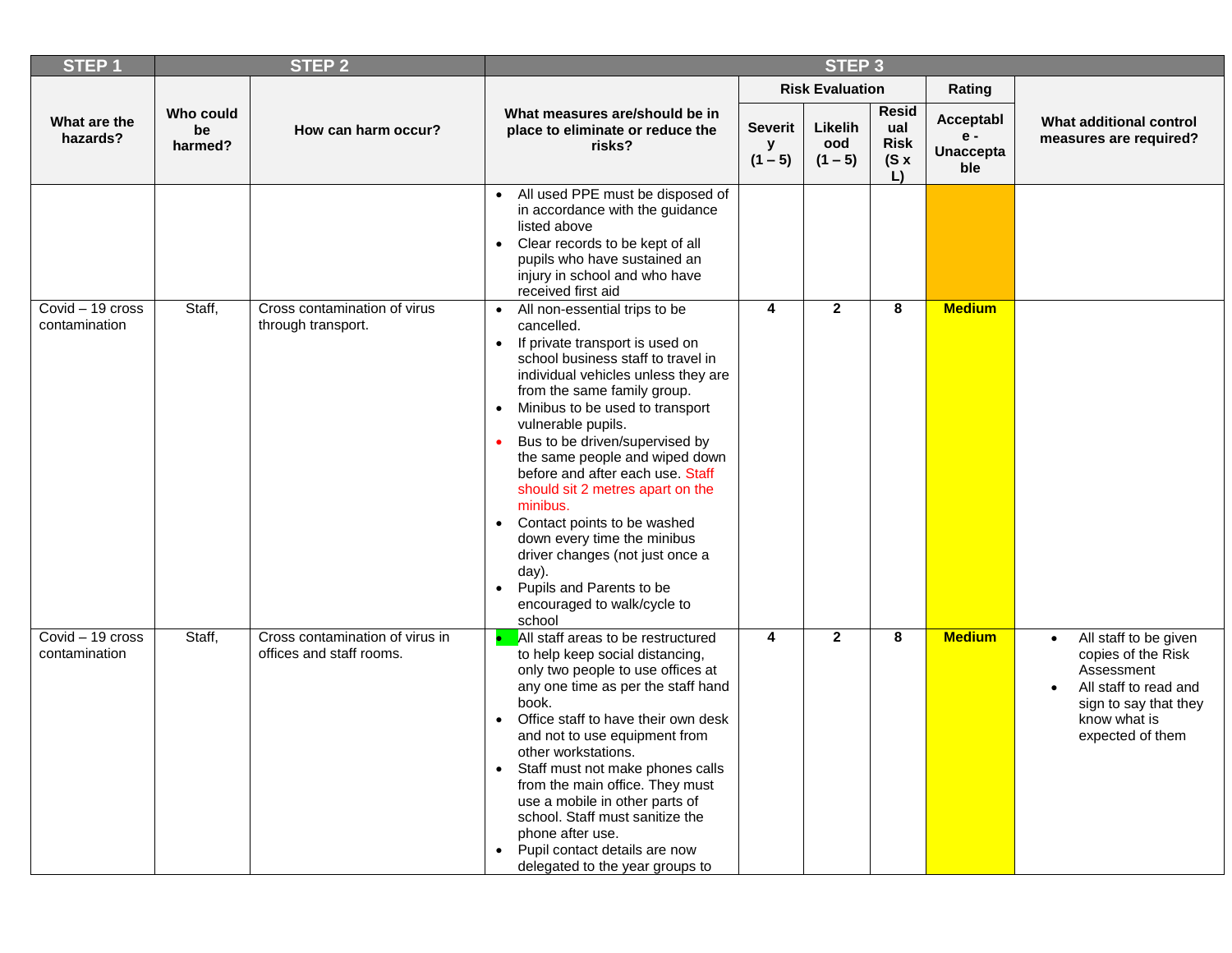| STEP <sub>1</sub>                 |                            | <b>STEP 2</b>                               | STEP <sub>3</sub>                                                                                                                                                                                                                                                                                                                                                                                                                                                                                                                                                                                                                                                                                                                                                                                                                                                                                                                                                      |                                  |                             |                                                  |                                             |                                                   |  |  |
|-----------------------------------|----------------------------|---------------------------------------------|------------------------------------------------------------------------------------------------------------------------------------------------------------------------------------------------------------------------------------------------------------------------------------------------------------------------------------------------------------------------------------------------------------------------------------------------------------------------------------------------------------------------------------------------------------------------------------------------------------------------------------------------------------------------------------------------------------------------------------------------------------------------------------------------------------------------------------------------------------------------------------------------------------------------------------------------------------------------|----------------------------------|-----------------------------|--------------------------------------------------|---------------------------------------------|---------------------------------------------------|--|--|
|                                   |                            |                                             |                                                                                                                                                                                                                                                                                                                                                                                                                                                                                                                                                                                                                                                                                                                                                                                                                                                                                                                                                                        |                                  | <b>Risk Evaluation</b>      |                                                  | Rating                                      |                                                   |  |  |
| What are the<br>hazards?          | Who could<br>be<br>harmed? | How can harm occur?                         | What measures are/should be in<br>place to eliminate or reduce the<br>risks?                                                                                                                                                                                                                                                                                                                                                                                                                                                                                                                                                                                                                                                                                                                                                                                                                                                                                           | <b>Severit</b><br>у<br>$(1 - 5)$ | Likelih<br>ood<br>$(1 - 5)$ | <b>Resid</b><br>ual<br><b>Risk</b><br>(Sx)<br>L) | Acceptabl<br>e -<br><b>Unaccepta</b><br>ble | What additional control<br>measures are required? |  |  |
|                                   |                            |                                             | avoid congestion in the main<br>office.<br>Use of shared areas eg<br>staffroom, photocopying room etc<br>to be rotated using the area one<br>person as a time.<br>Sign to be put on the doors of the<br>$\bullet$<br>above rooms to re-iterate one<br>person at a time<br>After using the<br>$\bullet$<br>printer/photocopies all hand<br>contact areas of the photocopier<br>and door handles to be wiped<br>down.<br>When making drinks, tea coffee<br>etc. staff to make own and not<br>make drinks for other team<br>members.<br>Social distancing guidelines<br>$\bullet$<br>should be observed when using<br>kettles and food preparation.<br>No cutlery/crockery will be<br>$\bullet$<br>available for communal use<br>All personal cutlery/crockery to be<br>washed after use and temporarily<br>stored at their workstation or in a<br>small sealed container, so other<br>staff cannot use them and they<br>cannot be contaminated by<br>airborne particles. |                                  |                             |                                                  |                                             |                                                   |  |  |
| Covid - 19 cross<br>contamination | Staff and<br>pupils        | Cross contamination of virus in<br>toilets. | Each bubble to be allocated<br>$\bullet$<br>designated toilets and<br>handwashing station that is as<br>close to the classroom as<br>possible.<br>• Pupils and staff to clean hands<br>before entering the toilet block<br>and after using the toilet.<br>• Additional cleaning of toilets to<br>take place.<br>• Toilets to be supervised by adult<br>at all times. Children to enter the                                                                                                                                                                                                                                                                                                                                                                                                                                                                                                                                                                             | 4                                | $\mathbf{2}$                | 8                                                | <b>Medium</b><br>(elevated<br>risk)         |                                                   |  |  |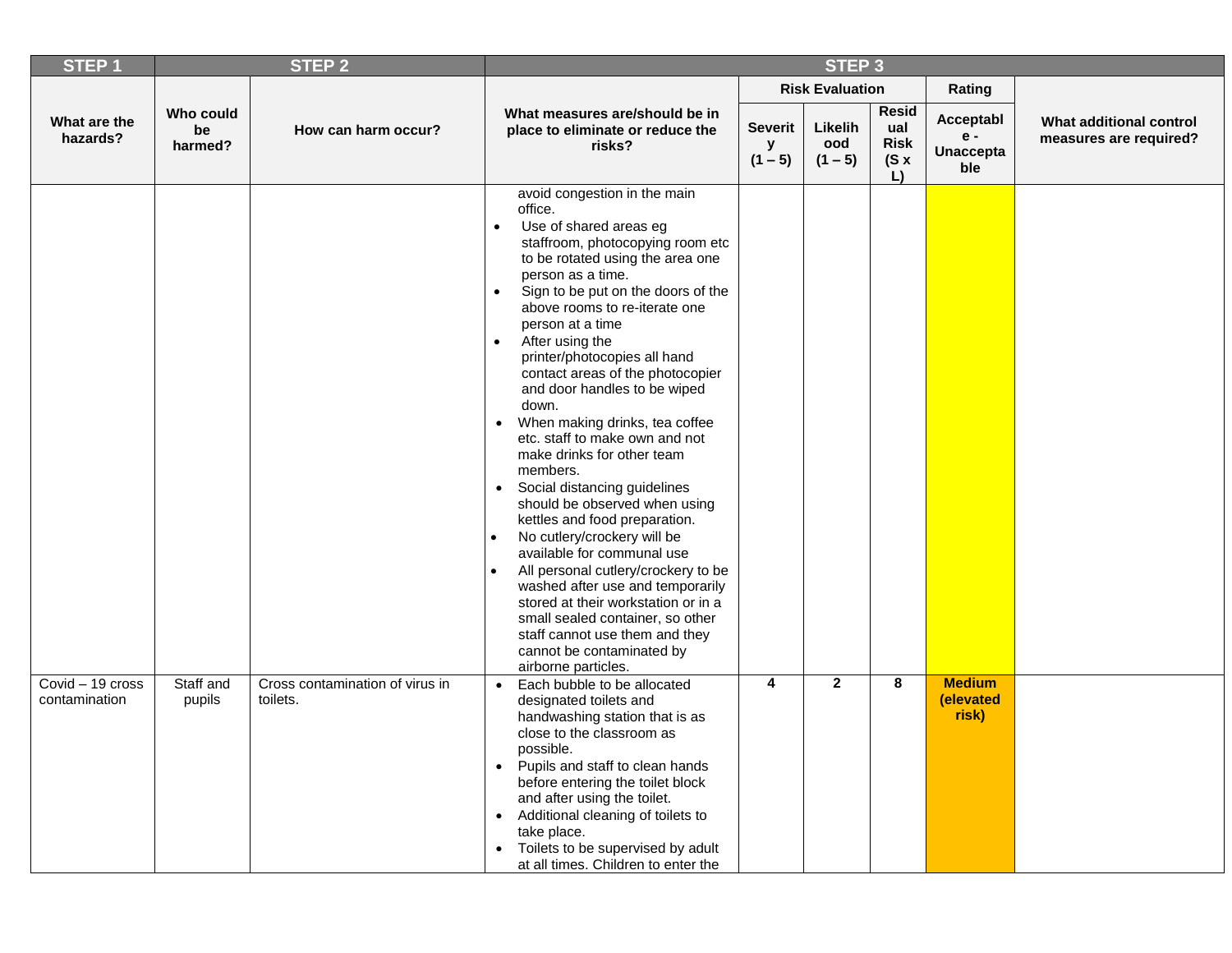| STEP <sub>1</sub>                   |                                                                                                                    | <b>STEP 2</b>                                                                                                                                       | STEP <sub>3</sub>                                                                                                                                                                                                                                                                                                                                                                                                                                                                                                                                                                                                                                                                                                                                                                                                                                                                                                                          |                                  |                             |                                           |                                               |                                                                                                                                                                                                                   |  |
|-------------------------------------|--------------------------------------------------------------------------------------------------------------------|-----------------------------------------------------------------------------------------------------------------------------------------------------|--------------------------------------------------------------------------------------------------------------------------------------------------------------------------------------------------------------------------------------------------------------------------------------------------------------------------------------------------------------------------------------------------------------------------------------------------------------------------------------------------------------------------------------------------------------------------------------------------------------------------------------------------------------------------------------------------------------------------------------------------------------------------------------------------------------------------------------------------------------------------------------------------------------------------------------------|----------------------------------|-----------------------------|-------------------------------------------|-----------------------------------------------|-------------------------------------------------------------------------------------------------------------------------------------------------------------------------------------------------------------------|--|
|                                     |                                                                                                                    |                                                                                                                                                     |                                                                                                                                                                                                                                                                                                                                                                                                                                                                                                                                                                                                                                                                                                                                                                                                                                                                                                                                            |                                  | <b>Risk Evaluation</b>      |                                           | Rating                                        |                                                                                                                                                                                                                   |  |
| What are the<br>hazards?            | Who could<br>be<br>harmed?                                                                                         | How can harm occur?                                                                                                                                 | What measures are/should be in<br>place to eliminate or reduce the<br>risks?                                                                                                                                                                                                                                                                                                                                                                                                                                                                                                                                                                                                                                                                                                                                                                                                                                                               | <b>Severit</b><br>У<br>$(1 - 5)$ | Likelih<br>ood<br>$(1 - 5)$ | Resid<br>ual<br><b>Risk</b><br>(Sx)<br>L) | Acceptabl<br>$e -$<br><b>Unaccepta</b><br>ble | What additional control<br>measures are required?                                                                                                                                                                 |  |
| COVID-19<br>infection.              | Extremely<br>vulnerable<br>employees<br>and those in<br>receipt of<br><b>NHS</b><br>England<br>shielding<br>letter | A full list of those identified as<br>falling into the extremely<br>vulnerable group can be found<br>here:<br>Latest CEV Guidance as at<br>31.12.21 | toilets one at a time (at<br>designated times where possible<br>although clearly this is not always<br>feasible)<br>Pupils to be reminded about<br>$\bullet$<br>social distancing when queuing<br>outside to enter.<br>Pupils to go to the toilet in very<br>$\bullet$<br>small groups (no more than three-<br>with one pupil waiting outside the<br>toilets and no more than two in<br>the toilets)<br>Alternative sinks to be used for<br>$\bullet$<br>handwashing<br>Sanitising wipes to be provided in<br>$\bullet$<br>all toilets.<br>Headteacher to be contactable at<br>$\bullet$<br>all times<br>SENCO and DSL to be on site at<br>$\bullet$<br>all times during the school day.<br>$\bullet$<br>Individual Risk Assessments are<br>carried out for CEV staff<br>CEV staff to work from home,<br>$\bullet$<br>where possible<br>In an emergency we would utilise<br>$\bullet$<br>the safeguarding DSL from the<br>infant's school. | $\overline{5}$                   | $\overline{2}$              | 10                                        | <b>Medium</b><br>(elevated<br>risk)           | The current situation is<br>constantly changing. In line<br>with Government<br>Recommendations, the<br>COVID-19 update. Website<br>will be visited regularly to<br>check adequacy of current<br>control measures. |  |
| COVID-19<br>Impact on well<br>being | Staff and<br>pupils                                                                                                | Anxiety arising as a result of the<br>current situation                                                                                             | Learning Mentor/Deputy<br>$\bullet$<br>Headteacher to be on hand to<br>support pupils.<br>Staff and parents to be<br>$\bullet$<br>signposted to support services<br>Staff to be given clear, realistic<br>$\bullet$<br>expectations of their load.<br>Staff meetings to be held via<br>$\bullet$<br>Zoom.<br>Staff to be given clear<br>$\bullet$<br>communication of any available<br><b>CPD</b><br>One member of staff per year<br>group to provide PPA to a bubble                                                                                                                                                                                                                                                                                                                                                                                                                                                                      | 3                                | 3                           | 9                                         | <b>Medium</b><br><b>Risk</b>                  | $\bullet$                                                                                                                                                                                                         |  |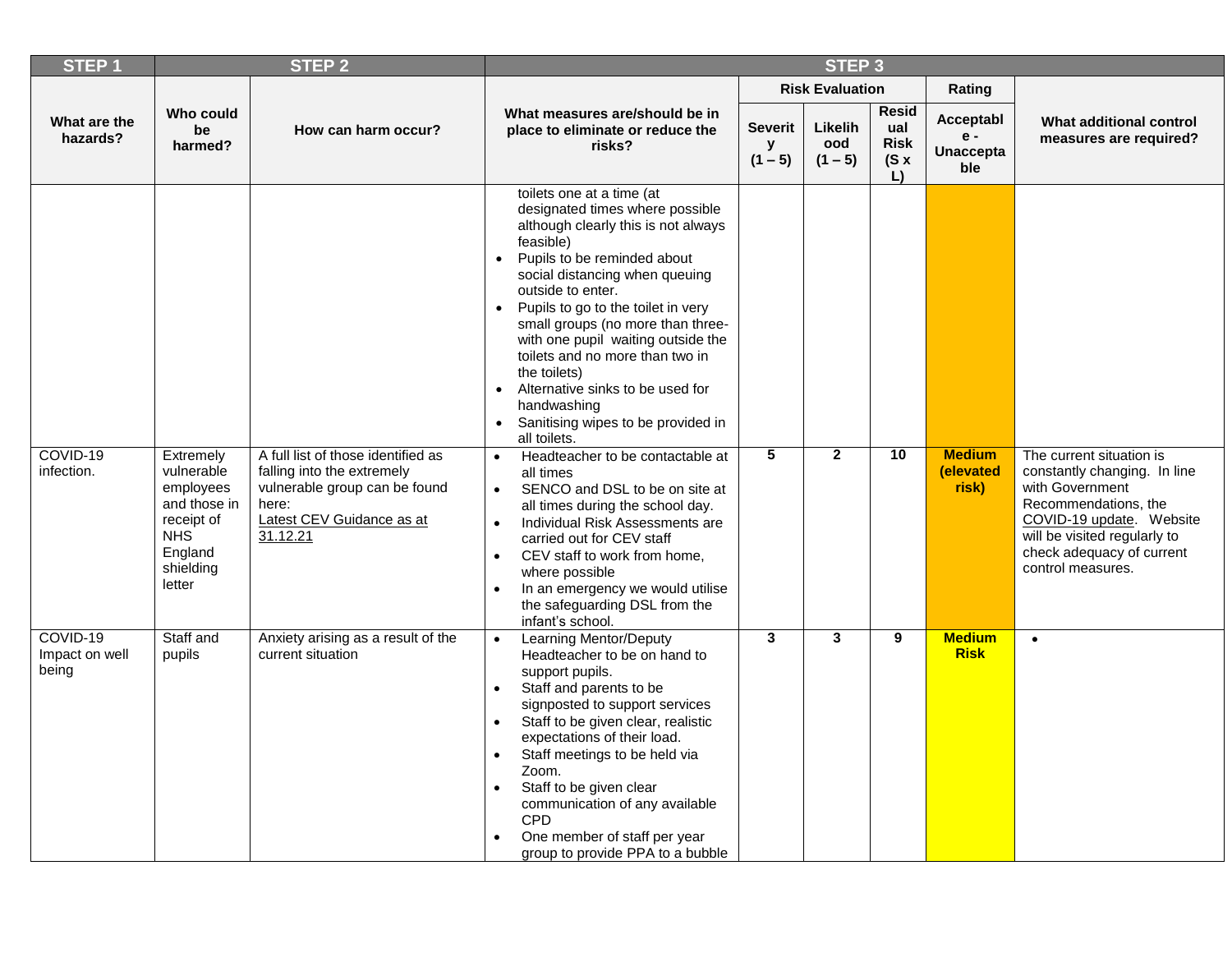| <b>STEP1</b>                                                  |                            | <b>STEP 2</b>                                              | STEP <sub>3</sub>                                                                                                                                                                                                                                                                                                                                                                                                                                                                                                                                                                                                                                                                                                                                                                                                                                                                                                                                                                                                                                                                                                                                                                                                                                                                                          |                                  |                             |                                                  |                                               |                                                                                                                                    |
|---------------------------------------------------------------|----------------------------|------------------------------------------------------------|------------------------------------------------------------------------------------------------------------------------------------------------------------------------------------------------------------------------------------------------------------------------------------------------------------------------------------------------------------------------------------------------------------------------------------------------------------------------------------------------------------------------------------------------------------------------------------------------------------------------------------------------------------------------------------------------------------------------------------------------------------------------------------------------------------------------------------------------------------------------------------------------------------------------------------------------------------------------------------------------------------------------------------------------------------------------------------------------------------------------------------------------------------------------------------------------------------------------------------------------------------------------------------------------------------|----------------------------------|-----------------------------|--------------------------------------------------|-----------------------------------------------|------------------------------------------------------------------------------------------------------------------------------------|
|                                                               |                            |                                                            |                                                                                                                                                                                                                                                                                                                                                                                                                                                                                                                                                                                                                                                                                                                                                                                                                                                                                                                                                                                                                                                                                                                                                                                                                                                                                                            |                                  | <b>Risk Evaluation</b>      |                                                  | Rating                                        |                                                                                                                                    |
| What are the<br>hazards?                                      | Who could<br>be<br>harmed? | How can harm occur?                                        | What measures are/should be in<br>place to eliminate or reduce the<br>risks?                                                                                                                                                                                                                                                                                                                                                                                                                                                                                                                                                                                                                                                                                                                                                                                                                                                                                                                                                                                                                                                                                                                                                                                                                               | <b>Severit</b><br>У<br>$(1 - 5)$ | Likelih<br>ood<br>$(1 - 5)$ | <b>Resid</b><br>ual<br><b>Risk</b><br>(Sx)<br>L) | Acceptabl<br>$e -$<br><b>Unaccepta</b><br>ble | What additional control<br>measures are required?                                                                                  |
|                                                               |                            |                                                            | (this may be half a day a week or<br>a week on/a week off).<br>Physical lesson observations /<br>$\bullet$<br>learning walks have been<br>suspended and replaced with a<br>remote solution. Staff can now<br>record their lessons and send<br>them electronically to SLT.<br>Year group leaders will ensure<br>$\bullet$<br>that all staff in their year group<br>receive their full PPA.<br>Regular contact is maintained<br>$\bullet$<br>with pupils and staff who are<br>shielding / self-isolating.<br>Particularly vulnerable pupils.<br>Vulnerable pupils who do arrive<br>$\bullet$<br>at school when expected are<br>contacted.<br>Pupils and staff are sign posted<br>$\bullet$<br>(via our newsletter) to avenues of<br>support for mental health and<br>wwellbeing0<br>Our newsletter highlights the<br>$\bullet$<br>members of staff to contact in<br>relation to any issues around<br>mental health and wellbeing.<br>All vulnerable pupils are offered a<br>$\bullet$<br>place in school. In the event that<br>this place is declined a risk<br>assessment would be completed<br>for the child (In consultation with<br>the relevant agencies).<br>In the event that a bubbles closes<br>the local authority will alerted so<br>that vulnerable pupils can be<br>monitored by school and LA. |                                  |                             |                                                  |                                               |                                                                                                                                    |
| COVID-19<br>Remote<br>Learning for<br><b>Shielding Pupils</b> | Pupils                     | Loss of learning as a result of<br>being advised to shield | Online learning provided to pupil<br>$\bullet$<br>Paperwork / books provided to<br>$\bullet$<br>pupils<br>Regular feedback from teachers<br>$\bullet$<br>in respect of progress to take<br>place.                                                                                                                                                                                                                                                                                                                                                                                                                                                                                                                                                                                                                                                                                                                                                                                                                                                                                                                                                                                                                                                                                                          | $\overline{\mathbf{2}}$          | 3                           | $6\overline{6}$                                  | <b>Medium</b><br><b>Risk</b>                  | The current situation is<br>constantly changing. In line<br>with Government<br>Recommendations, the<br>COVID-19 update.<br>Website |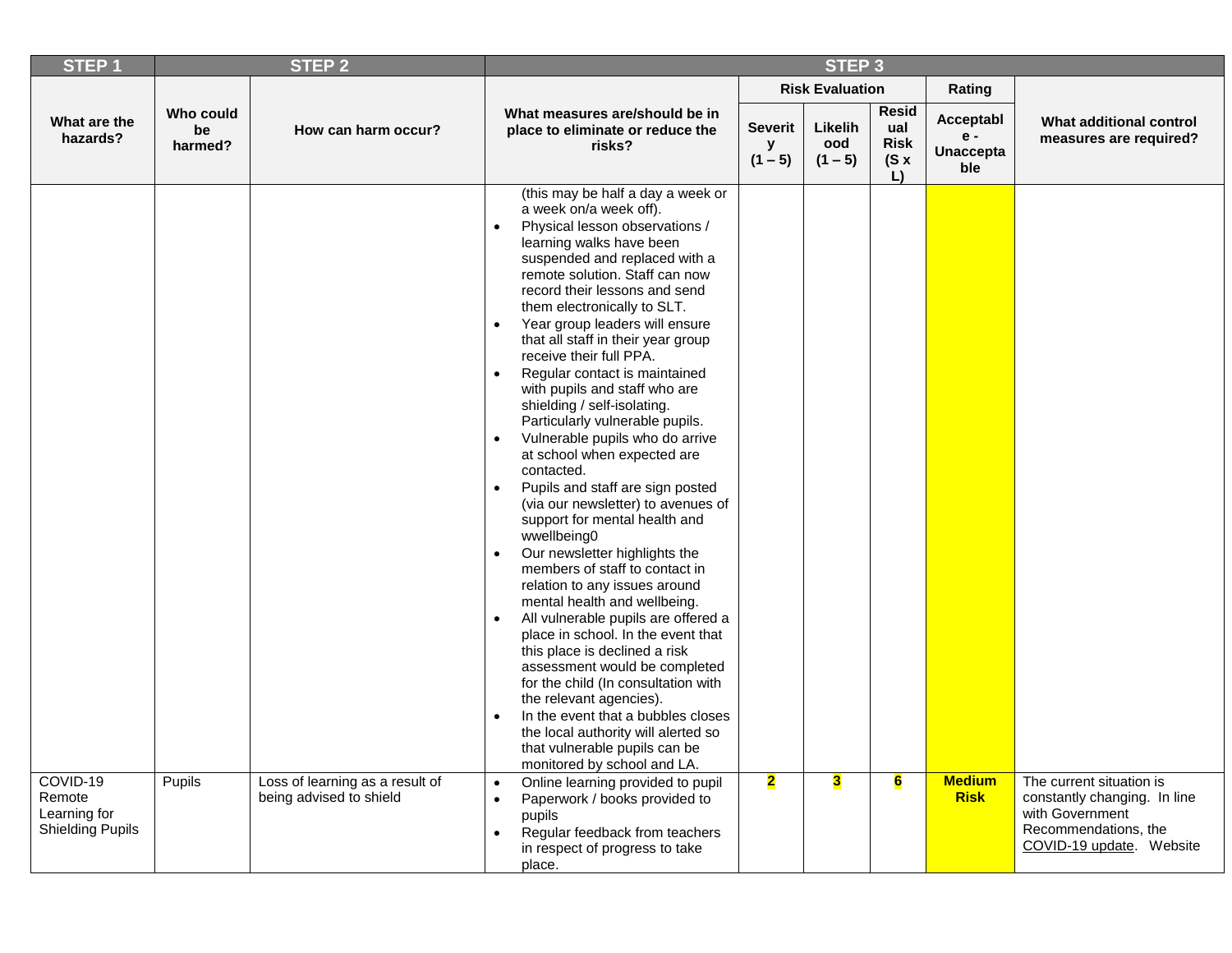| STEP <sub>1</sub>                                      |                     | <b>STEP 2</b>                 | STEP <sub>3</sub>                                                                                                                                                                                                                                                                                                                                                                                                                                                                                                                                                                                                                                                                                                                                         |              |                             |                                                            |                                               |                                                                                                                                                                                                                                                                                                                                            |
|--------------------------------------------------------|---------------------|-------------------------------|-----------------------------------------------------------------------------------------------------------------------------------------------------------------------------------------------------------------------------------------------------------------------------------------------------------------------------------------------------------------------------------------------------------------------------------------------------------------------------------------------------------------------------------------------------------------------------------------------------------------------------------------------------------------------------------------------------------------------------------------------------------|--------------|-----------------------------|------------------------------------------------------------|-----------------------------------------------|--------------------------------------------------------------------------------------------------------------------------------------------------------------------------------------------------------------------------------------------------------------------------------------------------------------------------------------------|
|                                                        |                     |                               |                                                                                                                                                                                                                                                                                                                                                                                                                                                                                                                                                                                                                                                                                                                                                           |              | <b>Risk Evaluation</b>      |                                                            | Rating                                        |                                                                                                                                                                                                                                                                                                                                            |
| Who could<br>What are the<br>be<br>hazards?<br>harmed? |                     | How can harm occur?           | What measures are/should be in<br>place to eliminate or reduce the<br>risks?                                                                                                                                                                                                                                                                                                                                                                                                                                                                                                                                                                                                                                                                              |              | Likelih<br>ood<br>$(1 - 5)$ | <b>Resid</b><br>ual<br><b>Risk</b><br>(Sx)<br>$\mathsf{L}$ | Acceptabl<br>$e -$<br><b>Unaccepta</b><br>ble | What additional control<br>measures are required?                                                                                                                                                                                                                                                                                          |
|                                                        |                     |                               | Regular contact from Learning<br>Mentor around inclusion, mental<br>awareness and transition for<br>return to school when permitted.<br>All pupils undertaking remote<br>$\bullet$<br>learning without IT at home<br>provided a Chrome Book on loan.                                                                                                                                                                                                                                                                                                                                                                                                                                                                                                      |              |                             |                                                            |                                               | will be visited regularly to<br>check adequacy of current                                                                                                                                                                                                                                                                                  |
| COVID-19<br>Impact on well<br>being                    | Staff and<br>pupils | Potential future lockdown     | A full remote educational offer is<br>available through Google<br>Classroom/Zoom/Oak Academy<br>materials and<br>booklets/worksheets.<br>Singing and the playing of<br>$\bullet$<br>Brass/Woodwind instruments are<br>not taking place at this time.<br>Staff and pupils have access to<br>$\bullet$<br>our Wellbeing programme<br>'Sunshine after the Rain'.<br>In the event of a partial lockdown<br>school will follow the Tiers of<br>Restriction guidance where<br>applicable.<br>All pupils undertaking remote<br>$\bullet$<br>learning without IT at home<br>provided a Chrome Book on loan.<br>Additional support is provided for<br>pupils with SEND. This is<br>detailed in our remote education<br>offer (available on the school<br>website). | $\mathbf{3}$ | $\mathbf{3}$                | 9                                                          | <b>Medium</b><br><b>Risk</b>                  | The current situation is<br>constantly changing. In line<br>with Government<br>Recommendations, the<br>COVID-19 update. Website<br>will be visited regularly to<br>check adequacy of current<br>control measures.<br>All decisions taken by school<br>will be made in conjunction<br>with our Local Authority Link<br>Advisor and our SLT. |
| COVID-19<br>Safe Travel                                | Staff and<br>Pupils | Travelling to and from school | Advice and guidance has been<br>forwarded to staff and pupils from<br>Liverpool City Region Authority,<br>advising them to cycle or walk to<br>school when possible. The<br>information also provides<br>guidance on staying safe on<br>public transport, PPE<br>requirement, reduced capacity on<br>buses and trains and changes to<br>time tables.                                                                                                                                                                                                                                                                                                                                                                                                      | $\mathbf{2}$ | $\mathbf{3}$                | 6                                                          | <b>Medium</b><br><b>Risk</b>                  | The current situation is<br>constantly changing. In line<br>with Government<br>Recommendations, the<br>COVID-19 update. Website<br>will be visited regularly to<br>check adequacy of current<br>measures.                                                                                                                                  |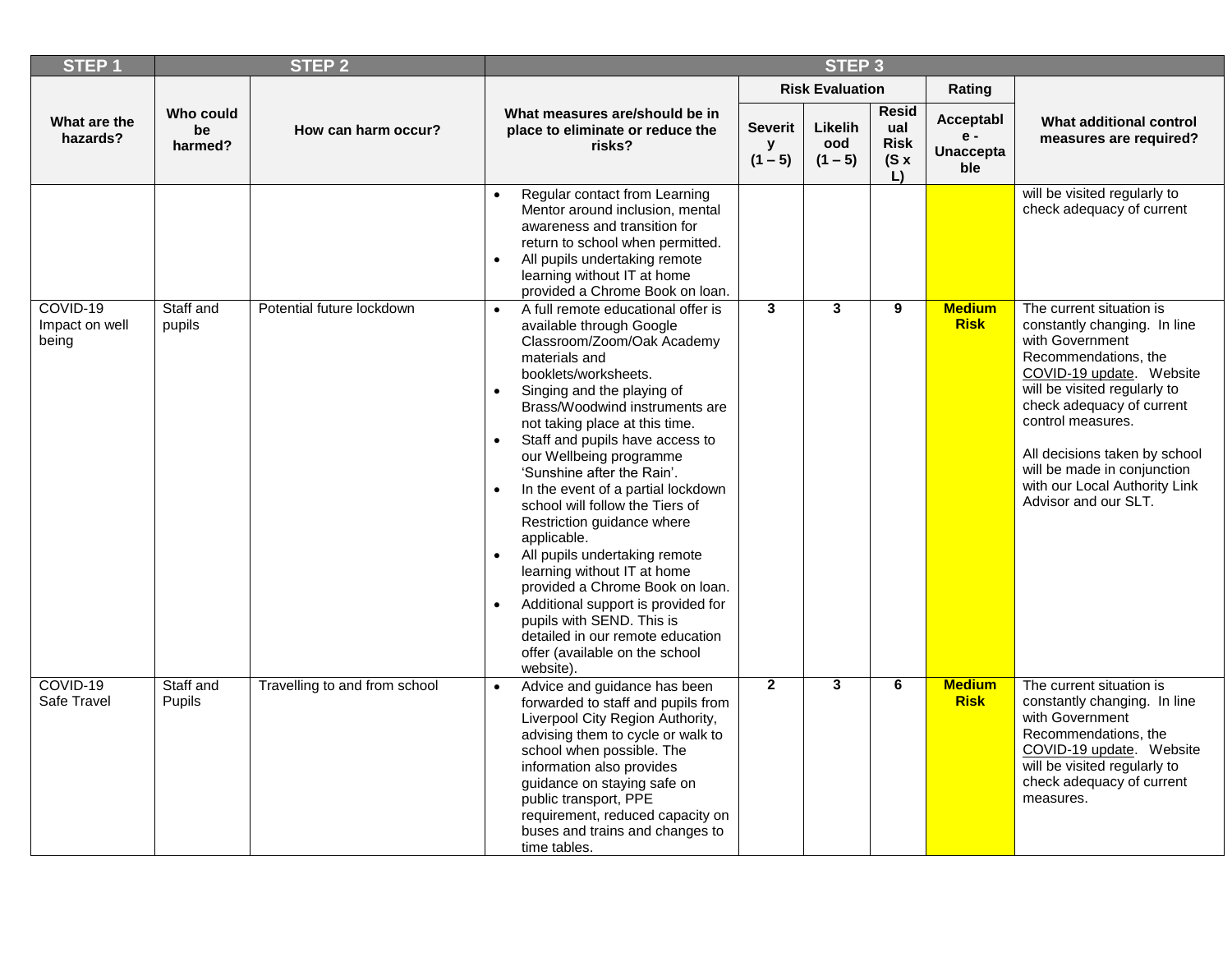| STEP <sub>1</sub>                                                         |                            | <b>STEP 2</b>                                                             | STEP <sub>3</sub>                                                                                                                                                                                                                                                                                                                                                                                                                                                                                                                                                                                                                                                                                                                                                                                                                            |                                                                                                                     |                        |                                               |                                                   |                                                                                                                                                                                                            |  |  |
|---------------------------------------------------------------------------|----------------------------|---------------------------------------------------------------------------|----------------------------------------------------------------------------------------------------------------------------------------------------------------------------------------------------------------------------------------------------------------------------------------------------------------------------------------------------------------------------------------------------------------------------------------------------------------------------------------------------------------------------------------------------------------------------------------------------------------------------------------------------------------------------------------------------------------------------------------------------------------------------------------------------------------------------------------------|---------------------------------------------------------------------------------------------------------------------|------------------------|-----------------------------------------------|---------------------------------------------------|------------------------------------------------------------------------------------------------------------------------------------------------------------------------------------------------------------|--|--|
|                                                                           |                            |                                                                           |                                                                                                                                                                                                                                                                                                                                                                                                                                                                                                                                                                                                                                                                                                                                                                                                                                              |                                                                                                                     | <b>Risk Evaluation</b> |                                               | Rating                                            |                                                                                                                                                                                                            |  |  |
| What are the<br>hazards?                                                  | Who could<br>be<br>harmed? | How can harm occur?                                                       | What measures are/should be in<br>place to eliminate or reduce the<br>risks?                                                                                                                                                                                                                                                                                                                                                                                                                                                                                                                                                                                                                                                                                                                                                                 | <b>Resid</b><br>Likelih<br><b>Severit</b><br>ual<br><b>Risk</b><br>ood<br>y<br>$(1 - 5)$<br>$(1 - 5)$<br>(Sx)<br>L) |                        | Acceptabl<br>$e -$<br><b>Unaccepta</b><br>ble | What additional control<br>measures are required? |                                                                                                                                                                                                            |  |  |
| COVID $19 -$<br>Impact of<br>pregnancy                                    | Female<br>employees        | Contamination of the virus through<br>in school.                          | Pregnant women with heart<br>conditions must work from home.<br>Pregnant women who have<br>reached 28 weeks' gestation or<br>who have an underlying health<br>condition are advised to work<br>from home on full pay.<br>To lower the risk of pregnant<br>women up to 28 weeks gestation<br>school will undertake a risk<br>assessment which may result in<br>the following alterations to their<br>work pattern;<br>altering their working<br>$\bullet$<br>conditions or hours of work<br>provide suitable alternative<br>$\bullet$<br>work on the same terms and<br>conditions: or<br>Possibly by suspending<br>$\bullet$<br>them on full pay (if there is<br>no suitable alternative work).<br>There are no precedents and<br>each individual assessment will<br>be completed based on the<br>individual's needs and health<br>condition. | $\overline{2}$                                                                                                      | $\mathbf{3}$           | 6                                             | <b>Medium</b><br><b>risk</b>                      | COVID-19 update. Website<br>will be visited regularly to<br>check adequacy of current<br>measures.                                                                                                         |  |  |
| $COVID 19 -$<br><b>Visitors</b><br>delivering<br>curriculum<br>education. | $\overline{All}$           | Cross contamination or spread of<br>COVID-19 amongst pupils and<br>staff. | All suppliers providing an<br>$\bullet$<br>educational provision in<br>school must provide their<br>Risk Assessments prior to<br>their visit.<br>Risk assessments undergo<br>$\bullet$<br>due diligence by SLT to<br>ensure compliance with<br>school's own Risk<br>Assessments.                                                                                                                                                                                                                                                                                                                                                                                                                                                                                                                                                             | $\overline{2}$                                                                                                      | $\mathbf{3}$           | 6                                             | <b>Medium</b><br><b>risk</b>                      | Risk assessments to be kept<br>on file by SBM.<br>Updates to school's own risk<br>assessments are provide to<br>suppliers as they are updated.<br>Music provision to be<br>cancelled until further notice. |  |  |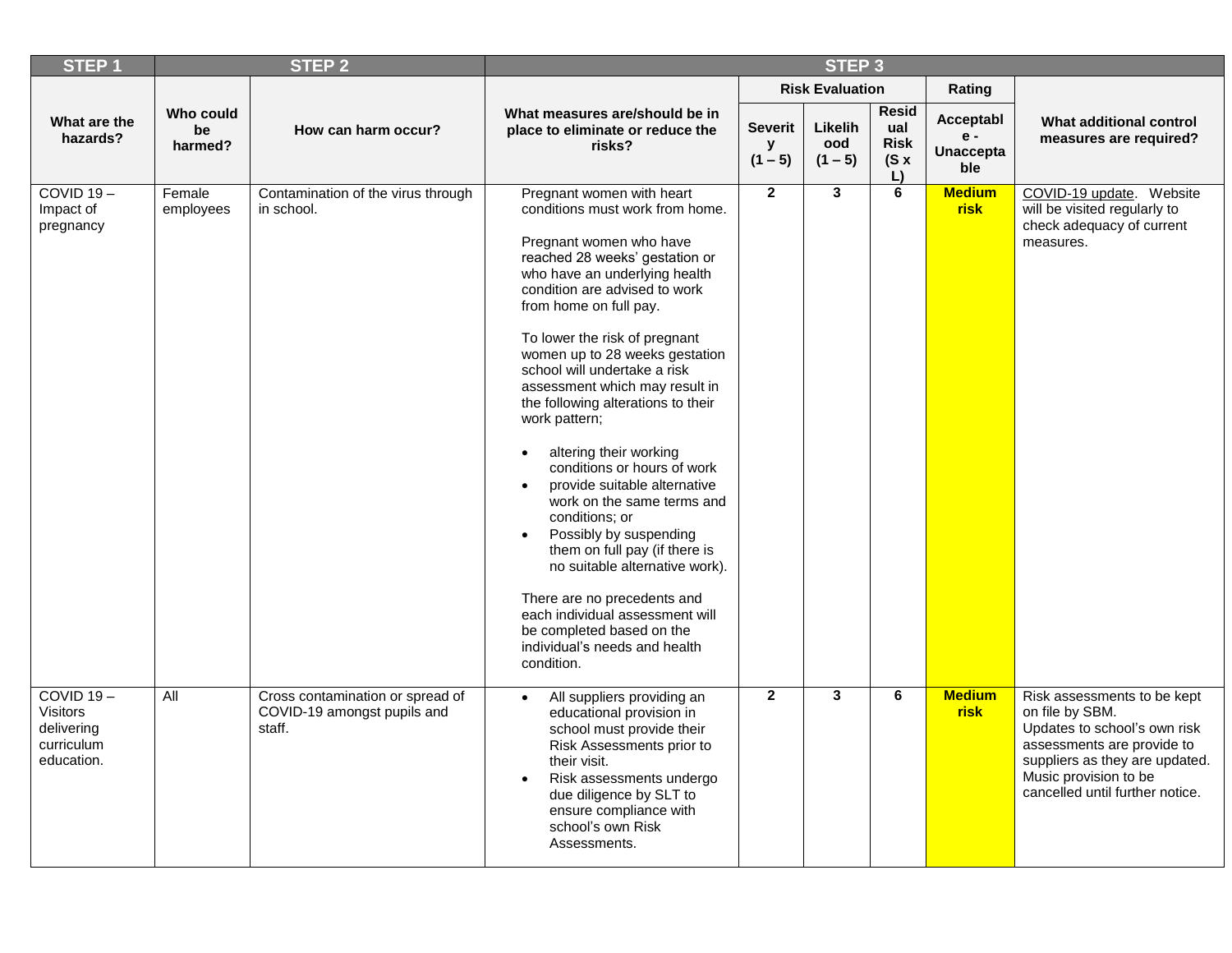| <b>STEP1</b>                                                          |                            | <b>STEP 2</b>                                                                                                                                                                                                                                                                                                                                                             | STEP <sub>3</sub>                                                                                                                                                                                                                                                                                                                                                                                                                                                                                                                                                                                                                                                                                                                                                                                                                                                                                                                                                                                                                                                                                                                                                                                      |                                  |                             |                                                         |                                             |                                                                                                    |
|-----------------------------------------------------------------------|----------------------------|---------------------------------------------------------------------------------------------------------------------------------------------------------------------------------------------------------------------------------------------------------------------------------------------------------------------------------------------------------------------------|--------------------------------------------------------------------------------------------------------------------------------------------------------------------------------------------------------------------------------------------------------------------------------------------------------------------------------------------------------------------------------------------------------------------------------------------------------------------------------------------------------------------------------------------------------------------------------------------------------------------------------------------------------------------------------------------------------------------------------------------------------------------------------------------------------------------------------------------------------------------------------------------------------------------------------------------------------------------------------------------------------------------------------------------------------------------------------------------------------------------------------------------------------------------------------------------------------|----------------------------------|-----------------------------|---------------------------------------------------------|---------------------------------------------|----------------------------------------------------------------------------------------------------|
|                                                                       |                            |                                                                                                                                                                                                                                                                                                                                                                           |                                                                                                                                                                                                                                                                                                                                                                                                                                                                                                                                                                                                                                                                                                                                                                                                                                                                                                                                                                                                                                                                                                                                                                                                        |                                  | <b>Risk Evaluation</b>      |                                                         | Rating                                      |                                                                                                    |
| What are the<br>hazards?                                              | Who could<br>be<br>harmed? | How can harm occur?                                                                                                                                                                                                                                                                                                                                                       | What measures are/should be in<br>place to eliminate or reduce the<br>risks?                                                                                                                                                                                                                                                                                                                                                                                                                                                                                                                                                                                                                                                                                                                                                                                                                                                                                                                                                                                                                                                                                                                           | <b>Severit</b><br>v<br>$(1 - 5)$ | Likelih<br>ood<br>$(1 - 5)$ | <b>Resid</b><br>ual<br><b>Risk</b><br>$(S \times$<br>L) | Acceptabl<br>e -<br><b>Unaccepta</b><br>ble | What additional control<br>measures are required?                                                  |
|                                                                       |                            |                                                                                                                                                                                                                                                                                                                                                                           | Each visitor to be provided<br>with a copy of the school risk<br>assessment.                                                                                                                                                                                                                                                                                                                                                                                                                                                                                                                                                                                                                                                                                                                                                                                                                                                                                                                                                                                                                                                                                                                           |                                  |                             |                                                         |                                             |                                                                                                    |
| Uncontrolled use<br>and storage of<br>alcohol based<br>hand sanitiser | Staff and<br>pupils        | Alcohol vapors are flammable and<br>may ignite if they come in to<br>contact with an ignition source,<br>causing burns to individuals or<br>damage to property.<br>If inadvertently ingested the<br>alcohol may cause nausea,<br>headache, dizziness and<br>intoxication.<br>Spillages on hard surfaces such as<br>floors may make them slippery and<br>lead to injuries. | Important note<br>Please refer to column on<br>the right hand side for details<br>of first aid<br>When stored properly and<br>used correctly the risk of<br>ignition from hand sanitiser<br>is very low.<br>Bottles of hand sanitiser are<br>$\bullet$<br>stored upright, with their lids kept<br>firmly closed, in dry and cool<br>places.<br>Care should also be taken when<br>carrying personal containers and<br>dispensers to avoid accidental<br>spills onto clothing, into pockets,<br>bags or vehicles.<br>The quantity of sanitiser kept in<br>$\bullet$<br>classrooms and corridors is kept<br>as low as is reasonably<br>practicable and limited for day-to-<br>day purposes.<br>Large spills should be cleaned<br>$\bullet$<br>and dried immediately.<br>Bottles are kept away from<br>$\bullet$<br>sources of heat and ignition such<br>as sparks and open flame and are<br>not stored on radiators, avoiding<br>contact with acids and oxidising<br>substances.<br>Spillages of the sanitiser are<br>cleaned promptly.<br>Items of clothing that becomes<br>$\bullet$<br>heavily contaminated with the<br>solution will should be removed<br>promptly to reduce the risk of<br>ignition. | 4                                | $\mathbf 2$                 | 8                                                       | <b>Medium</b><br><b>risk</b>                | Staff to follow specifically<br>detailed advice to be found<br>where the sanitisers are<br>stored. |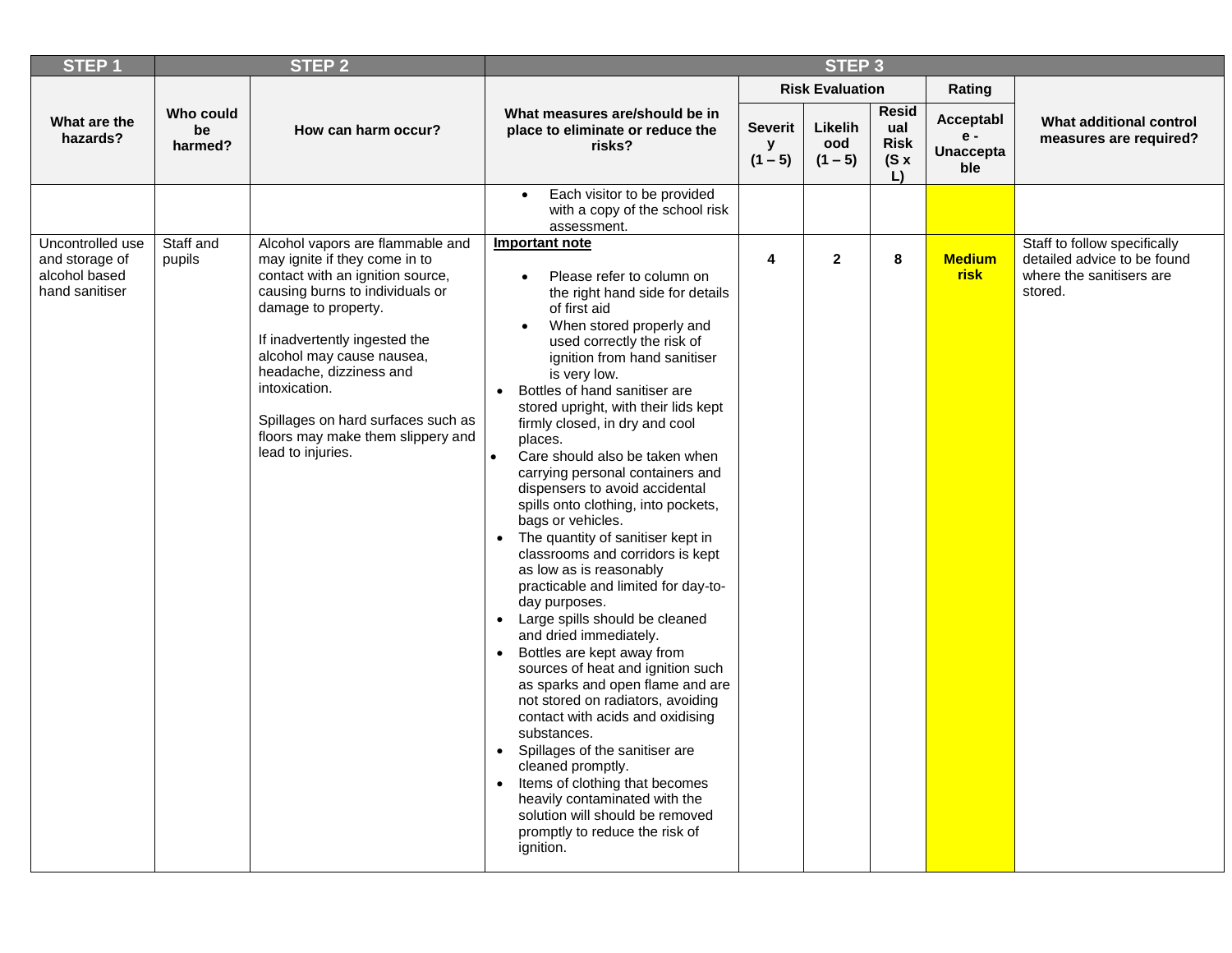| <b>STEP1</b>                                                          |                                                   | <b>STEP 2</b>                                                                                                                                                                                                                                                                                                 |                                                                              | STEP <sub>3</sub>                                                                                                                                                                                                                                                                                                                                                                                                                                                                                       |                                  |                             |                                           |                                               |                                                   |                                                                                    |
|-----------------------------------------------------------------------|---------------------------------------------------|---------------------------------------------------------------------------------------------------------------------------------------------------------------------------------------------------------------------------------------------------------------------------------------------------------------|------------------------------------------------------------------------------|---------------------------------------------------------------------------------------------------------------------------------------------------------------------------------------------------------------------------------------------------------------------------------------------------------------------------------------------------------------------------------------------------------------------------------------------------------------------------------------------------------|----------------------------------|-----------------------------|-------------------------------------------|-----------------------------------------------|---------------------------------------------------|------------------------------------------------------------------------------------|
|                                                                       |                                                   |                                                                                                                                                                                                                                                                                                               |                                                                              |                                                                                                                                                                                                                                                                                                                                                                                                                                                                                                         |                                  |                             | <b>Risk Evaluation</b>                    |                                               | Rating                                            |                                                                                    |
| What are the<br>hazards?                                              | Who could<br>be<br>How can harm occur?<br>harmed? |                                                                                                                                                                                                                                                                                                               | What measures are/should be in<br>place to eliminate or reduce the<br>risks? |                                                                                                                                                                                                                                                                                                                                                                                                                                                                                                         | <b>Severit</b><br>У<br>$(1 - 5)$ | Likelih<br>ood<br>$(1 - 5)$ | Resid<br>ual<br><b>Risk</b><br>(Sx)<br>L) | Acceptabl<br>$e -$<br><b>Unaccepta</b><br>ble | What additional control<br>measures are required? |                                                                                    |
|                                                                       |                                                   |                                                                                                                                                                                                                                                                                                               |                                                                              | Fire-fighting control measures.<br>A number of safety data sheets<br>record that the most suitable<br>based sanitiser fires include,<br>carbon dioxide or dry chemicals,<br>alcohol resistant foam and sand.<br>annually.                                                                                                                                                                                                                                                                               | extinguishing medium for alcohol |                             |                                           |                                               |                                                   |                                                                                    |
| Uncontrolled use<br>and storage of<br>alcohol based<br>hand sanitiser | Staff and<br>pupils                               | Alcohol based sanitiser can cause<br>serious eye irritation if the solution<br>gets into the eyes.<br>In high concentrations, inhalation<br>of the vapour could cause<br>drowsiness and dizziness in a<br>person.<br>Ingestion of the sanitiser may<br>cause nausea, headache,<br>dizziness and intoxication. |                                                                              | Fire risk assessment is reviewed<br>Bottles used in classrooms should<br>have lids kept closed and not be<br>left unattended. They should be<br>kept out of reach of children and<br>once empty should be rinsed with<br>clean water and disposed of<br>responsibly.<br>The control measures above limit<br>the likelihood of harm occurring.<br>The hand sanitiser is used in<br>accordance with the "How to Hand<br>rub" poster see end column.<br>Posters are displayed in<br>appropriate locations. |                                  | 4                           | $\mathbf{2}$                              | 8                                             | <b>Medium</b><br><b>risk</b>                      | How to Handrub?<br>https://www.who.int/gpsc/5m<br>ay/How_To_HandRub_Poste<br>r.pdf |
|                                                                       |                                                   |                                                                                                                                                                                                                                                                                                               |                                                                              | <b>Likelihood scores</b>                                                                                                                                                                                                                                                                                                                                                                                                                                                                                |                                  |                             |                                           |                                               |                                                   |                                                                                    |
| <b>Likelihood score</b>                                               |                                                   |                                                                                                                                                                                                                                                                                                               | $\mathbf{2}$                                                                 |                                                                                                                                                                                                                                                                                                                                                                                                                                                                                                         | 3                                |                             | 4                                         |                                               |                                                   | 5                                                                                  |
| <b>Description</b>                                                    |                                                   | Improbable                                                                                                                                                                                                                                                                                                    | <b>Unlikely</b>                                                              |                                                                                                                                                                                                                                                                                                                                                                                                                                                                                                         | <b>Possible</b>                  |                             | <b>Likely</b>                             |                                               |                                                   | <b>Almost certainty</b>                                                            |
| <b>Broad description of</b><br>frequency                              |                                                   | Probably never happen                                                                                                                                                                                                                                                                                         |                                                                              | Possible but not<br>expected to happen                                                                                                                                                                                                                                                                                                                                                                                                                                                                  | Might happen or recur            |                             |                                           |                                               | Will probably happen                              | Will happen, possibly<br>frequently                                                |
| <b>Timed frequency</b>                                                |                                                   | Occurs less than<br>annually                                                                                                                                                                                                                                                                                  |                                                                              | <b>Occurs annually</b>                                                                                                                                                                                                                                                                                                                                                                                                                                                                                  | <b>Occurs monthly</b>            | <b>Occurs weekly</b>        |                                           |                                               | <b>Occurs daily</b>                               |                                                                                    |